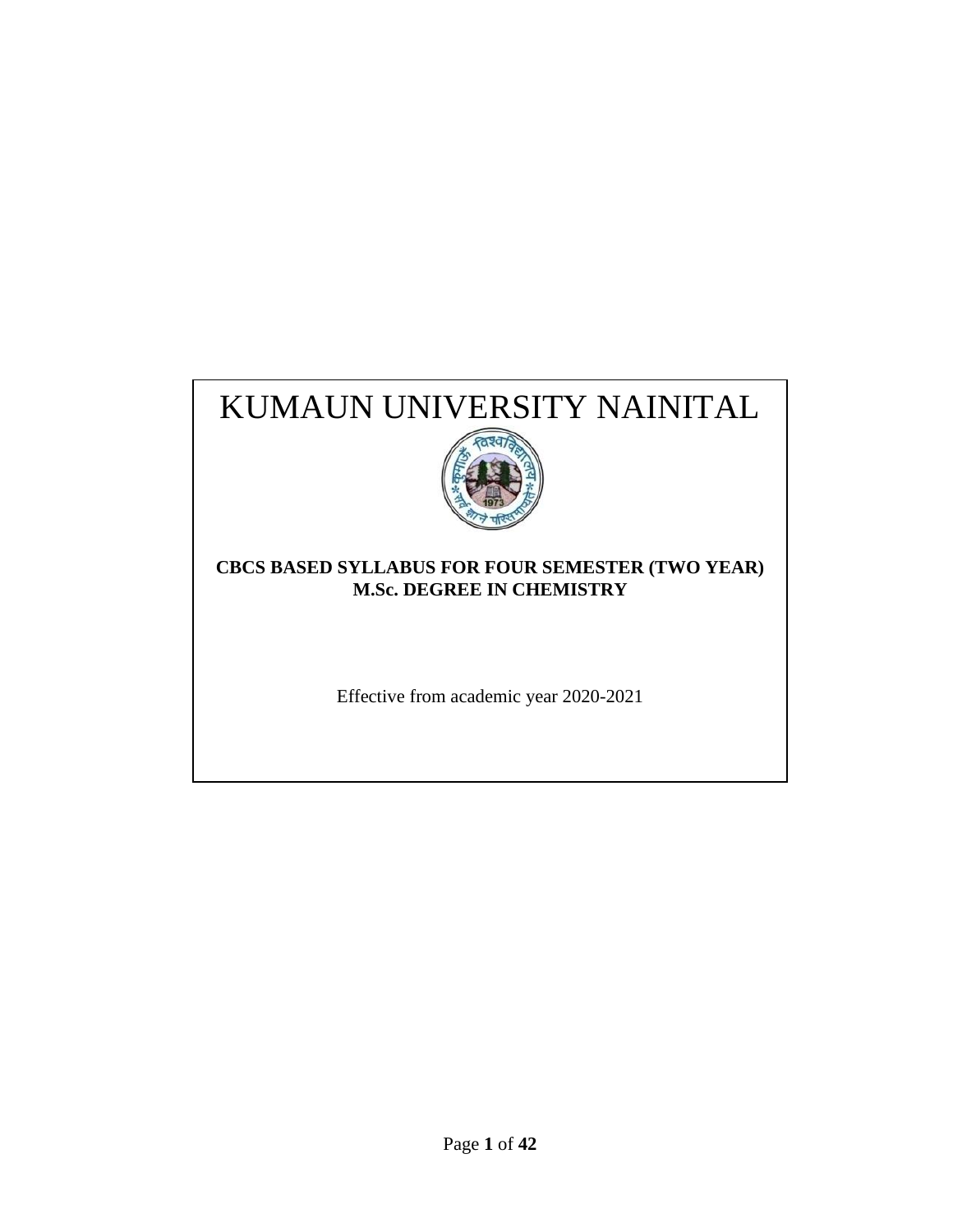## **CHEMISTRY COURSE STRUCTURE CBCS pattern**

#### **Semester I Course Core Course and Basic/Supporting Credit** CHEM 101 | Inorganic Chemistry -I | 4 CHEM 102 | Organic Chemistry - I | 4 CHEM 103 Physical Chemistry - I 4 CHEM 104 Group Theory and Instrumentation Chemistry-1 4 CHEM Lab1 Practical-1(CHEM 101 and CHEM 102)  $2+2$ Basic/supporting courses a. Biology for Chemist (for Mathematics student) b. Mathematics for Chemist (for Biology student) 2 2

Total Number of Credits for Semester I = 22 (18 Theory + 4 Practical)

#### **Semester II**

| Course               | <b>Core Course</b>                     | <b>Credit</b> |
|----------------------|----------------------------------------|---------------|
| <b>CHEM 201</b>      | Inorganic Chemistry -II                |               |
| <b>CHEM 202</b>      | Organic Chemistry - II                 |               |
| <b>CHEM 203</b>      | Physical Chemistry - II                |               |
| <b>CHEM 204</b>      | Spectroscopic Techniques -I            |               |
| CHEMLab <sub>2</sub> | Practical $-2$ (CHEM 202 and CHEM 203) | $2 + 2$       |

Total Number of Credits for Semester II = 20 (16 Theory + 4 Practical)

#### **Semester III**

| Course          | <b>Core Course</b>                           | <b>Credit</b> |
|-----------------|----------------------------------------------|---------------|
| <b>CHEM 301</b> | <b>Solid State Chemistry</b>                 |               |
| <b>CHEM 302</b> | Spectroscopic Techniques-II                  |               |
| <b>CHEM 303</b> | <b>Chemistry for Biological System</b>       |               |
| <b>CHEM 304</b> | Inter Disciplinary Topics in Chemistry       |               |
| <b>CHEM 305</b> | Photo Chemistry and Allied Chemistry         |               |
| CHEMLab3        | Practical – 3(Inorganic/ Physical Chemistry) | $2 + 2$       |

Total Number of Credits for Semester III =  $24$  (20 Theory + 4 Practical)

#### **Semester IV**

| <b>Course</b>        | <b>Elective Course</b>                            | Credit  |
|----------------------|---------------------------------------------------|---------|
| CHEM $40(I)$         | Two Elective Courses in Inorganic Chemistry group | $4 + 4$ |
| CHEM $40(0)$         | Two Elective Courses in Organic Chemistry group   | $4 + 4$ |
| CHEM $40(P)$         | Two Elective Courses in Physical Chemistry group  | $4 + 4$ |
| CHEMLab4             | Laboratory course/ Project work                   |         |
| Project/Dissertation |                                                   |         |

Dissertation/Project work; each student of IV semester shall be assigned a topic for project work by an Advisor. The students will work in the research lab of his/her Advisor and shall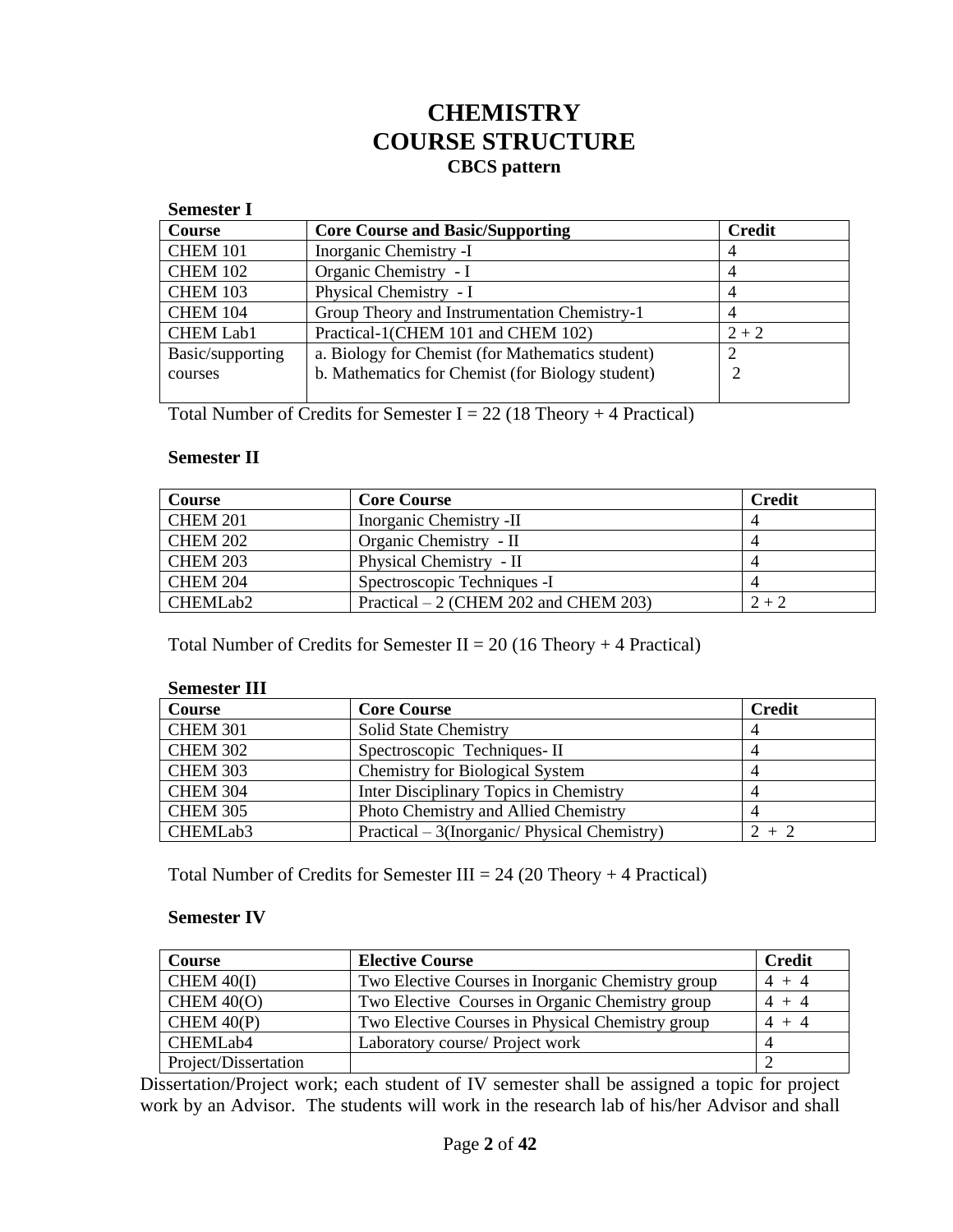assist the research scholar working in the lab, learn operation of lab techniques practically and shall submit a project report before the commencement of IV semester practical examination. The Project work/dissertation will be evaluated by the external examiner.

Total Number of Credits for Semester IV =  $14(08 \text{ Theory} + 4 \text{ Practical } + 2 \text{ project})$ work)

**Grand Total Credits: 64 (Core courses) + 2 (Basic course), 12 (Elective course) and 2 (Project work) = 80**

**Elective papers**: Students will have to elect any two papers from one of the following groups.

Inorganic Chemistry; **Group-1**

**CHEM 40(I1):**General and Organometallic Chemistry **CHEM 40(I2):** Inorganic polymer and supramolecular Chemistry **CHEM 40(I3):** Photo Inorganic Chemistry **CHEM 40(I4):** Environmental Chemistry

Organic Chemistry; **Group-2**

**CHEM 40(O1):** Organic Synthesis **CHEM 40(O2):** Chemistry of Natural Products and Heterocyclic Compounds **CHEM 40(O3):** Medicinal Chemistry

Physical Chemistry; **Group-3**

**CHEM 40(P1):** Physical organic and Quantum Chemistry **CHEM 40(P2):** Advanced Chemical Dynamics, Thermodynamics **CHEM 40(P3):** Advanced Photochemistry and Nuclear Chemistry

**Note:** *In the IVth Semester, the candidate shall have to opt minimum of two elective papers of a particular specialization e.g. Inorganic/Organic/Physical. The candidate shall not be allowed to opt papers from different specializations, i.e. two elective papers are to be taken positively from one specialization, e.g. one from Inorganic and one from organic shall not be allowed, similarly other combinations shall not be allowed. The candidate shall have to do a minimum of five lab experiments from the list of the experiments given in the syllabus. He/ She will have to do a Project. The topic of the project shall be allotted to him/her by the Project Advisor. Two credit points are allotted for the project work and a report has to be submitted to the head of the department before the commencement of practical examination. The project report shall be evaluated by the external examiner on the day of practical examination.*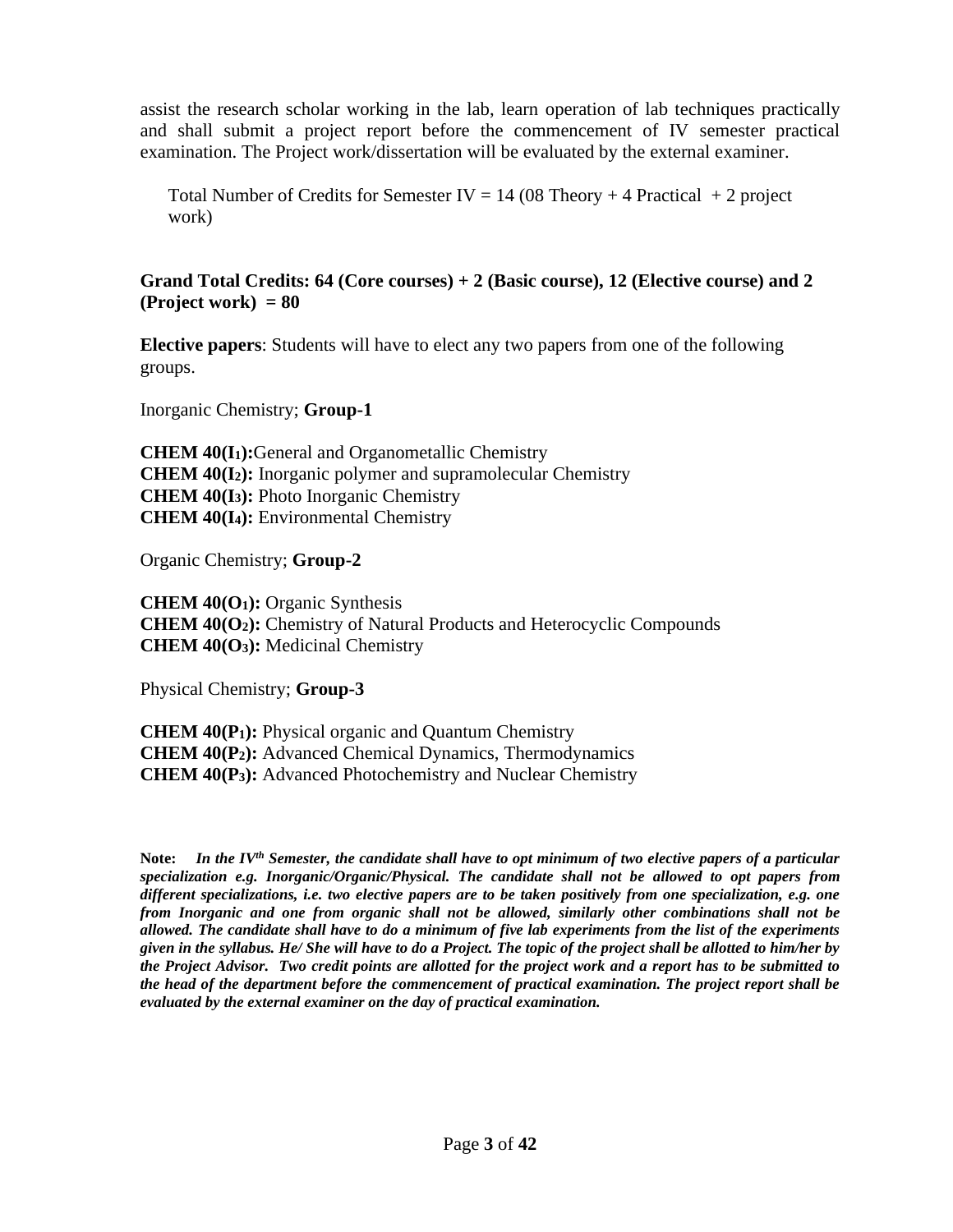## **Pattern of examination**

#### **A. Theory**

*Each theory paper shall be of 03 hours and will consist of two sections, A and B. Section A: (Short answers type with reasoning); 40% of the total marks (30 marks, seven questions of six marks each, any five have to be attempted). Section C: (Long answers type); 60 % of the total marks, (45 marks, all the three questions have to be attempted, internal choice will be given. Each question carries 15 marks).* 

#### **B. Internal assessment**

*For each theory paper, an internal assignment (in the form of class test and or assignments including classroom attendance) of 25 marks for each paper shall be conducted during each semester. The evaluated answer sheets/assignments have to be submitted to the Head of the Department/ Principal along with one copy of award list. The marks obtained have to be uploaded onto the University examination portal and the print out of the award list from portal have to be submitted to the Controller Examination.*

#### **C. Practical**

*The practical work of the students has to be evaluated periodically. The internal assessments (in the form of lab test, lab record, internal evaluation, assignment/home assignment and attendance) of total 15 marks for each semester shall be conducted during the semester. A minimum of 12 experiments covering all the kinds of exercises have to be conducted during a semester. In each semester, practical examination of 75 marks has to conducted by two examiners (External and internal) having duration of time 8 hours. The total number of students to be examined per batch should not be more than sixty. One copy of award list of the practical examination along with attendance has to be submitted to the Head of the Department/ Principal. The marks obtained have to be uploaded onto the University examination portal and the print out of the award list from portal have to be submitted to the Controller Examination.*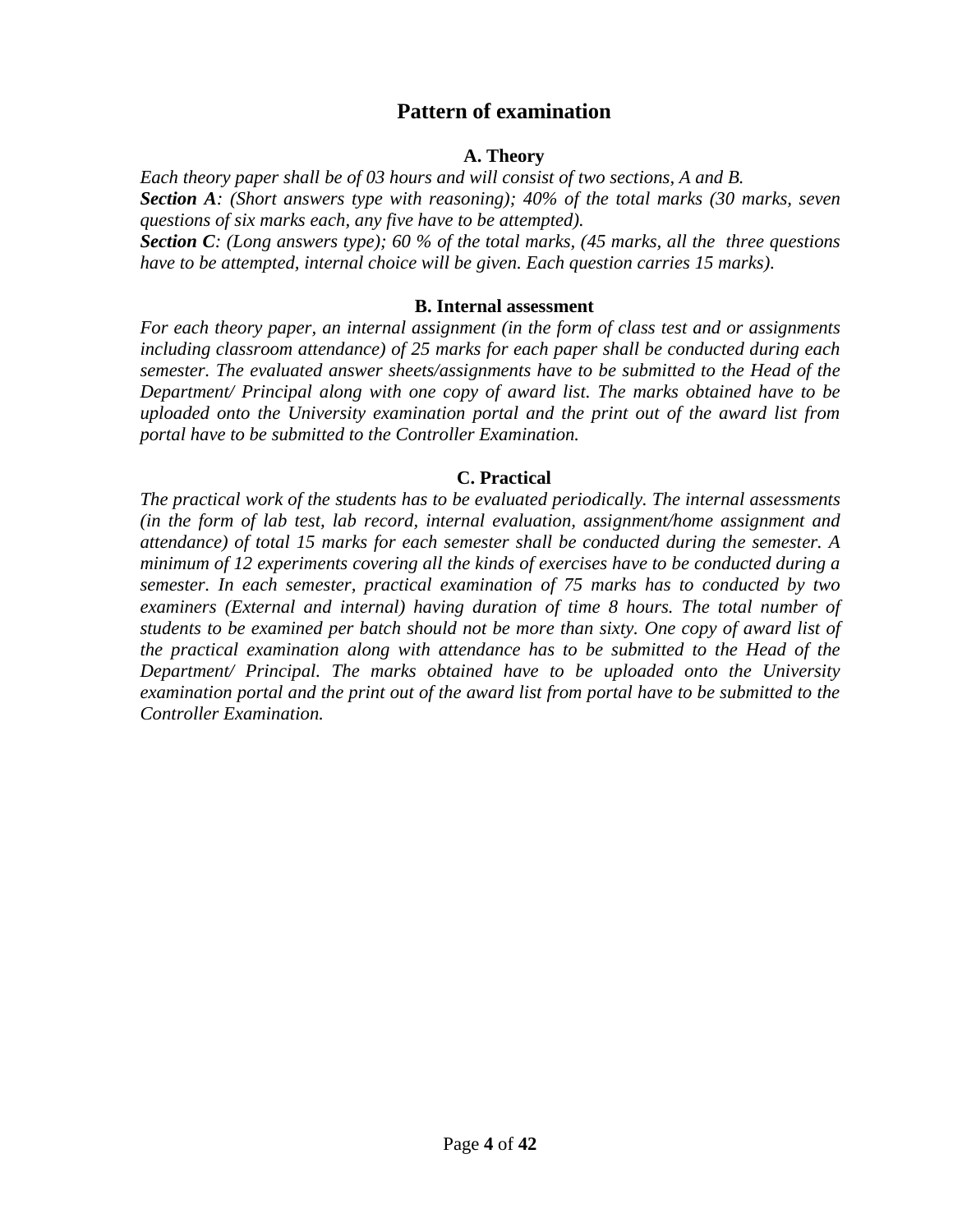## **SEMESTER I Paper I**

## **Inorganic Chemistry-1**

| S.No.                    | Contents                                                                                                                                                                                                                                                                                                                                                                                                                                                                                                                                                                                                                                                                                                                                                                                                                                                                                                                                                                                                                 | Contact                  |
|--------------------------|--------------------------------------------------------------------------------------------------------------------------------------------------------------------------------------------------------------------------------------------------------------------------------------------------------------------------------------------------------------------------------------------------------------------------------------------------------------------------------------------------------------------------------------------------------------------------------------------------------------------------------------------------------------------------------------------------------------------------------------------------------------------------------------------------------------------------------------------------------------------------------------------------------------------------------------------------------------------------------------------------------------------------|--------------------------|
|                          |                                                                                                                                                                                                                                                                                                                                                                                                                                                                                                                                                                                                                                                                                                                                                                                                                                                                                                                                                                                                                          | Hours/                   |
|                          |                                                                                                                                                                                                                                                                                                                                                                                                                                                                                                                                                                                                                                                                                                                                                                                                                                                                                                                                                                                                                          | Lecturer                 |
| $\mathbf{1}$             | (a) Stereochemistry and Bonding in Main Group Compounds                                                                                                                                                                                                                                                                                                                                                                                                                                                                                                                                                                                                                                                                                                                                                                                                                                                                                                                                                                  | 12                       |
|                          | Origin of VSEPR theory and its significance in main group                                                                                                                                                                                                                                                                                                                                                                                                                                                                                                                                                                                                                                                                                                                                                                                                                                                                                                                                                                | Lectures                 |
|                          | structural chemistry, structure of $SF_4$ , $SnCl_2$ , $TeF_5$ , $BrF_3$ , $ICl_2$ ,                                                                                                                                                                                                                                                                                                                                                                                                                                                                                                                                                                                                                                                                                                                                                                                                                                                                                                                                     |                          |
|                          | ICl <sub>4</sub> , OF <sub>2</sub> , OSF <sub>4</sub> , XeF <sub>6</sub> , SO <sub>2</sub> , NO <sub>2</sub> , NO <sub>2</sub> <sup>+</sup> NO <sub>2</sub> , XeF <sub>2</sub> , XeO <sub>3</sub> ,                                                                                                                                                                                                                                                                                                                                                                                                                                                                                                                                                                                                                                                                                                                                                                                                                      |                          |
|                          | $XeOF4$ , and IF <sub>7</sub> , $d\pi$ -p $\pi$ bonds, Isovalent hybridization, Dr                                                                                                                                                                                                                                                                                                                                                                                                                                                                                                                                                                                                                                                                                                                                                                                                                                                                                                                                       |                          |
|                          |                                                                                                                                                                                                                                                                                                                                                                                                                                                                                                                                                                                                                                                                                                                                                                                                                                                                                                                                                                                                                          |                          |
|                          | ago Rule, Bent rule, its application and energetics of hybridization,                                                                                                                                                                                                                                                                                                                                                                                                                                                                                                                                                                                                                                                                                                                                                                                                                                                                                                                                                    |                          |
|                          | Walsh Diagram $(AB_2, AB_3$ and $AB_4$ molecule), some simple                                                                                                                                                                                                                                                                                                                                                                                                                                                                                                                                                                                                                                                                                                                                                                                                                                                                                                                                                            |                          |
|                          | reactions of covalently bonded molecules.                                                                                                                                                                                                                                                                                                                                                                                                                                                                                                                                                                                                                                                                                                                                                                                                                                                                                                                                                                                |                          |
|                          | (b) Compounds of Boron, Carbon and Nitrogen with Metals:                                                                                                                                                                                                                                                                                                                                                                                                                                                                                                                                                                                                                                                                                                                                                                                                                                                                                                                                                                 |                          |
|                          |                                                                                                                                                                                                                                                                                                                                                                                                                                                                                                                                                                                                                                                                                                                                                                                                                                                                                                                                                                                                                          |                          |
|                          | Metal borides, carbides and nitrides: preparation, properties,                                                                                                                                                                                                                                                                                                                                                                                                                                                                                                                                                                                                                                                                                                                                                                                                                                                                                                                                                           |                          |
|                          | structures and application.                                                                                                                                                                                                                                                                                                                                                                                                                                                                                                                                                                                                                                                                                                                                                                                                                                                                                                                                                                                              |                          |
|                          |                                                                                                                                                                                                                                                                                                                                                                                                                                                                                                                                                                                                                                                                                                                                                                                                                                                                                                                                                                                                                          |                          |
| 2                        | Equilibria<br><b>Solution:</b><br><b>Metal-Ligand</b><br>in<br>Concept<br>of                                                                                                                                                                                                                                                                                                                                                                                                                                                                                                                                                                                                                                                                                                                                                                                                                                                                                                                                             | 9 Lectures               |
|                          | thermodynamic and kinetic stabilities of metal complexes.                                                                                                                                                                                                                                                                                                                                                                                                                                                                                                                                                                                                                                                                                                                                                                                                                                                                                                                                                                |                          |
|                          |                                                                                                                                                                                                                                                                                                                                                                                                                                                                                                                                                                                                                                                                                                                                                                                                                                                                                                                                                                                                                          |                          |
|                          |                                                                                                                                                                                                                                                                                                                                                                                                                                                                                                                                                                                                                                                                                                                                                                                                                                                                                                                                                                                                                          |                          |
|                          |                                                                                                                                                                                                                                                                                                                                                                                                                                                                                                                                                                                                                                                                                                                                                                                                                                                                                                                                                                                                                          |                          |
|                          |                                                                                                                                                                                                                                                                                                                                                                                                                                                                                                                                                                                                                                                                                                                                                                                                                                                                                                                                                                                                                          |                          |
|                          |                                                                                                                                                                                                                                                                                                                                                                                                                                                                                                                                                                                                                                                                                                                                                                                                                                                                                                                                                                                                                          |                          |
|                          |                                                                                                                                                                                                                                                                                                                                                                                                                                                                                                                                                                                                                                                                                                                                                                                                                                                                                                                                                                                                                          |                          |
|                          | structural elucidations, important reactions of metal carbonyls;                                                                                                                                                                                                                                                                                                                                                                                                                                                                                                                                                                                                                                                                                                                                                                                                                                                                                                                                                         |                          |
|                          | preparation, bonding, structure and important reactions of                                                                                                                                                                                                                                                                                                                                                                                                                                                                                                                                                                                                                                                                                                                                                                                                                                                                                                                                                               |                          |
|                          |                                                                                                                                                                                                                                                                                                                                                                                                                                                                                                                                                                                                                                                                                                                                                                                                                                                                                                                                                                                                                          |                          |
|                          | tertiary phosphine.                                                                                                                                                                                                                                                                                                                                                                                                                                                                                                                                                                                                                                                                                                                                                                                                                                                                                                                                                                                                      |                          |
|                          |                                                                                                                                                                                                                                                                                                                                                                                                                                                                                                                                                                                                                                                                                                                                                                                                                                                                                                                                                                                                                          | 9 Lectures               |
|                          |                                                                                                                                                                                                                                                                                                                                                                                                                                                                                                                                                                                                                                                                                                                                                                                                                                                                                                                                                                                                                          |                          |
|                          |                                                                                                                                                                                                                                                                                                                                                                                                                                                                                                                                                                                                                                                                                                                                                                                                                                                                                                                                                                                                                          |                          |
|                          |                                                                                                                                                                                                                                                                                                                                                                                                                                                                                                                                                                                                                                                                                                                                                                                                                                                                                                                                                                                                                          |                          |
|                          |                                                                                                                                                                                                                                                                                                                                                                                                                                                                                                                                                                                                                                                                                                                                                                                                                                                                                                                                                                                                                          |                          |
|                          |                                                                                                                                                                                                                                                                                                                                                                                                                                                                                                                                                                                                                                                                                                                                                                                                                                                                                                                                                                                                                          |                          |
|                          |                                                                                                                                                                                                                                                                                                                                                                                                                                                                                                                                                                                                                                                                                                                                                                                                                                                                                                                                                                                                                          |                          |
| 3<br>$\overline{4}$<br>5 | Stepwise and overall formation constants and their correlations,<br>trends in stepwise constants, factors affecting the stability of metal<br>complexes with reference to the nature of metal ion and ligand,<br>chelate effect and its thermodynamic origin, determination of<br>binary formation constants by pH-metry and spectrophotometry<br><b>Metal <math>\pi</math>-Acid Complexes:</b> Metal carbonyls: structure<br>and<br>bonding, vibrational spectra of metal carbonyls for bonding and<br>transition metal nitrosyls, complexes of dinitrogen, dioxygen and<br><b>Cluster Compounds:</b> Higher boranes, carboranes, metalloboranes<br>and metallocarboranes. Metal carbonyl and metalhalide clusters.<br>Clusters with metal-metal multiple bonds.<br><b>Polyoxometalates:</b><br>Isopoly and heteropoly acids and salts (or anions) with special<br>reference to vanadium, molybdenum and tungsten. Nomenclature,<br>classification, preparation and structural aspects of poly acids and<br>polyanions. | 9 Lectures<br>9 Lectures |

## **Books Recommended:**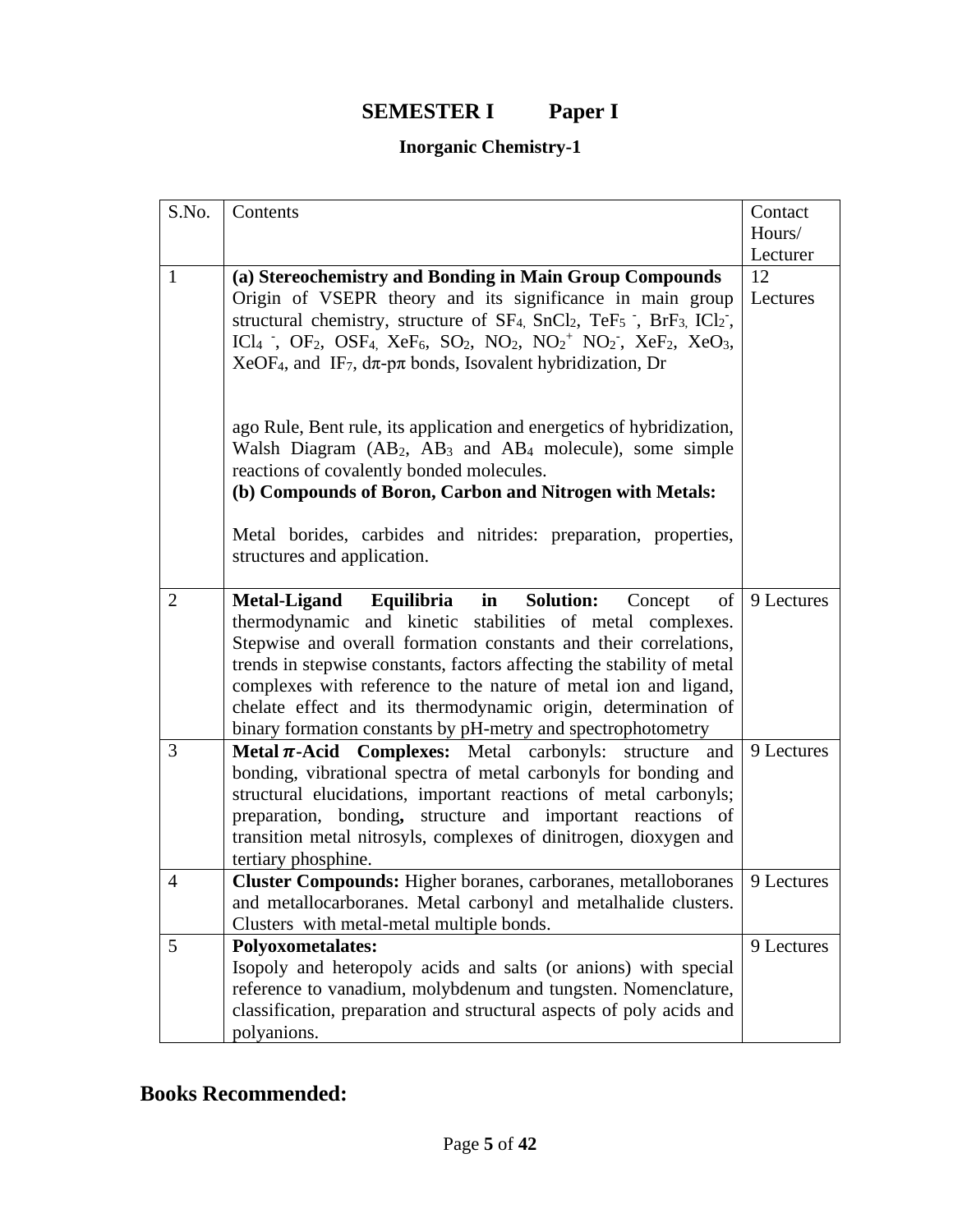- i. F. A. Cotton, G. Wilkinson, C.A. Murillo and M. Bochmann, Advance Inorganic Chemistry, Sixth Edition, John Wiley & Sons , New York, 2003.
- ii. J. D. Lee, Concise Inorganic Chemistry, Fifth Edition, Wiley India, 2012.
- iii. Atkins, Overton, Rourke, Weller and Armstrong, Inorganic Chemistry, Oxford University Press.
- iv. J. E. Huheey, E. A Keiter and R. L. Keiter, Inorganic Chemistry Principles of Structure and Reactivity, Fourth Edition, Pearson Education, 2003.
- v. W. W. Porterfield, Inorganic Chemistry: A Unified Approach, Elsevier.
- vi. G. Wulfsberg, Inorganic Chemistry, Viva Books.
- vii. G. L. Miessler and D. A. Tarr, Inorganic Chemistry, Pearson Education.

## **SEMESTER I Paper II**

## **Organic Chemistry-1**

| S.No.          | Contents                                                                                                                                | Contact    |
|----------------|-----------------------------------------------------------------------------------------------------------------------------------------|------------|
|                |                                                                                                                                         | Hours/     |
|                |                                                                                                                                         | Lectures   |
| $\mathbf{1}$   | Nature of Bonding in Organic Molecules: Delocalized chemical<br>conjugation,<br>conjugation,<br>bonding<br>cross<br>resonance,          | 6 Lectures |
|                | hyperconjugation, bonding in fullerenes, tautomerism. Aromatcity                                                                        |            |
|                | in benzenoid and non-benzenoid compounds, alternant and non-                                                                            |            |
|                | alternant hydrocarbons, Hückel's rule, energy level of $\pi$ -                                                                          |            |
|                | molecular orbitals, annulenes, antiaromaticity, <i>w</i> -aromaticity,                                                                  |            |
|                | homo-aromaticity, PMO approach. Bond weaker than covalent                                                                               |            |
|                | bond, addition compounds, crown ether complexes andcryptands,                                                                           |            |
|                | inclusion compounds, cyclodextrins, catenanes and rotaxanes.                                                                            |            |
| $\overline{2}$ | Stereochemistry: Molecular symmetry and chirality: symmetry                                                                             | 12         |
|                | operations and symmetry elements, point group classification and                                                                        | Lectures   |
|                | symmetry number. Stereoisomerism: Classification, racemic                                                                               |            |
|                | modification, molecules with one, two or more chiral centres.                                                                           |            |
|                | Configuration, nomenclature, D, L, R, S and E, Z nomenclature.<br>Axial and planar chirality and helicity ( $P \& M$ ); stereochemistry |            |
|                | and configurations of allenes, spiranes, alkylidene, cycloalkanes,                                                                      |            |
|                | adamantanes, catenanes, biphenyls (atropisomerism), bridged                                                                             |            |
|                | biphenyls, ansa compounds and cyclophanes.                                                                                              |            |
|                | Topicity and prostereoisomerism: Topicity of ligands and faces                                                                          |            |
|                | and their nomenclature, stereogenicity, cyclostereoisomerism;                                                                           |            |
|                | configurations, conformations and stability of cyclohexanes,                                                                            |            |
|                | (mono-, di- and tri-substituted), cyclohexenes, cyclohexanones,                                                                         |            |
|                | halocyclohexanones, decalines, decalols, decalones Assymetric                                                                           |            |
|                | induction; Cram's, Prelog's and Horeaus rules. Dynamic                                                                                  |            |
|                | stereochemistry (cyclic and acyclic). Qualitative correlation                                                                           |            |
|                | between confirmation and reactivity- Curtin-Hammitt principle.                                                                          |            |
|                | Stereochemistry of compounds containing N, S<br>and P.                                                                                  |            |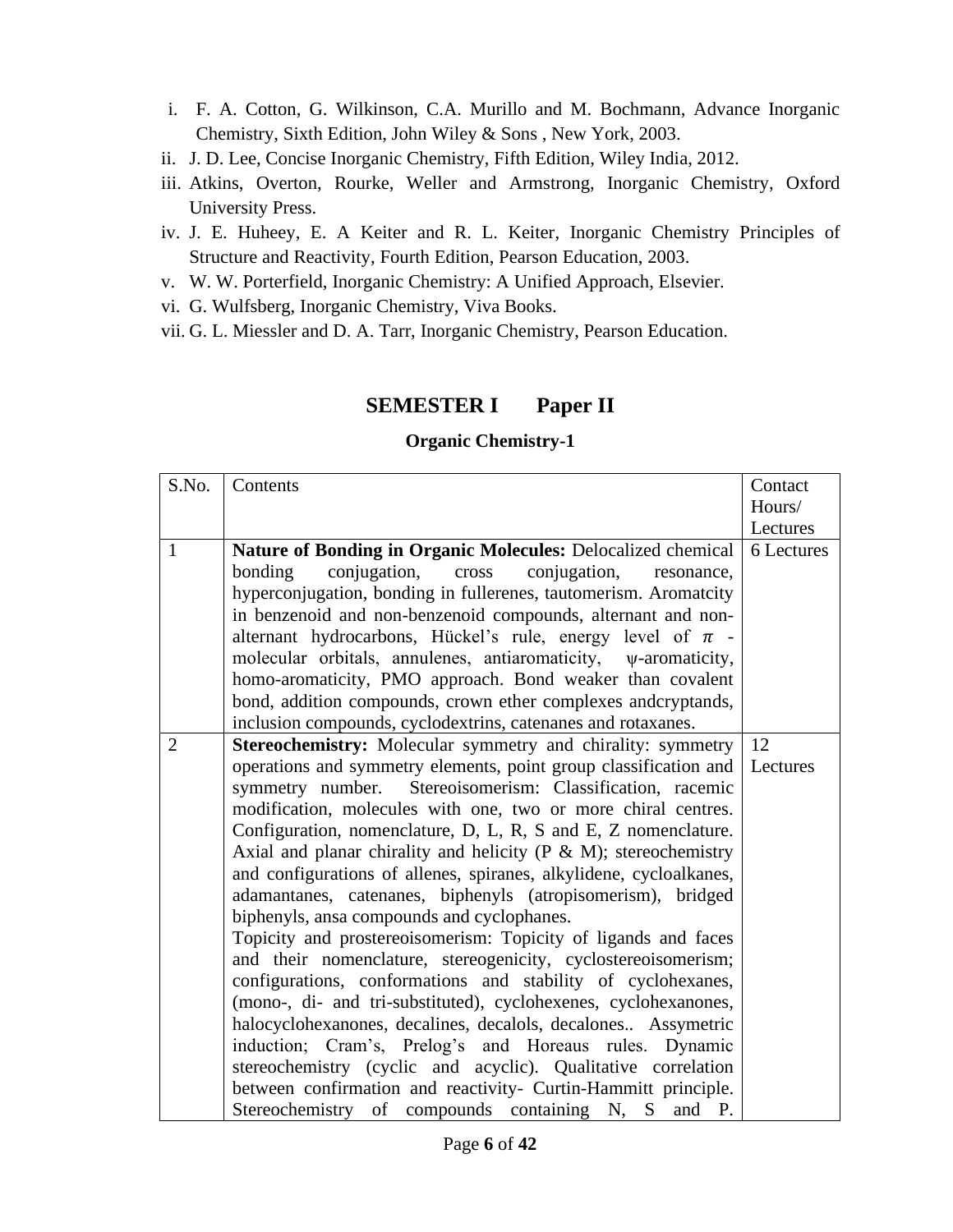|                | chirogenicity, pseudoasymmetry and stereogeniccentre.<br>Stereoselectivity, stereospecificity, regioselectivity<br>and       |               |
|----------------|------------------------------------------------------------------------------------------------------------------------------|---------------|
|                | chemoselectivity. Enantiomeric and diasteriomeric excess.                                                                    |               |
| $\overline{3}$ | Pericyclic Reactions: Molecular orbital symmetry, Frontier                                                                   | <sup>10</sup> |
|                | orbitals of ethylene, 1,3-butadiene, 1,3,5-hexatriene and allyl                                                              | Lectures      |
|                | system. Classification of pericyclic reactions. Woodward-                                                                    |               |
|                | Hoffmann correlation diagrams. FMO and PMO approach.                                                                         |               |
|                | Electrocyclic reactions- conrotatory and disrotatory motions, 4n,                                                            |               |
|                | and allyl system. Cycloadditions- antarafacial<br>$4n+2$<br>and                                                              |               |
|                | suprafacial additions, 4n and $4n+2$ systems, 2+2 addition of                                                                |               |
|                | ketenes, 1,3-dipolar cycloadditions and cheleotropic reactions.                                                              |               |
|                | Sigmatropic rearrangements- suprafacial and antarafacial shifts of                                                           |               |
|                | H, Sigmatropic shifts involving carbon moieties, 3,3- and 5,5                                                                |               |
|                | sigmatropic rearrangements. Claisen, Cope and Aza-Cope                                                                       |               |
|                | rearrangements. Fluxional tautomerism, Ene reaction.                                                                         |               |
| 4              | <b>Aliphatic Nucleophilic Substitution:</b> The $S_N^2$ , $S_N^1$ , mixed 6 Lectures                                         |               |
|                | $\text{S}_{N}^{1}$ and $\text{S}_{N}^{2}$ , $\text{S}_{N}^{i}$ and SET mechanisms. Nucleophilic substitution at              |               |
|                | an allylic, aliphatic trigonal and a vinylic carbon. Reactivity                                                              |               |
|                | effects of substrate structure, attacking nucleophile, leaving group                                                         |               |
|                | and reaction medium, phase transfer catalysis and ultrasound,                                                                |               |
|                | ambident nucleophile, regioselectivity. Neighbouring group                                                                   |               |
|                | mechanism, neighbouring group participation by $\pi$ and $\sigma$ bonds,                                                     |               |
|                | anchimeric assistance. Classical and nonclassical carbocations,                                                              |               |
|                | phenonium ions, norbornyl system.                                                                                            |               |
| 5              | <b>Aromatic Nucleophilic Substitution:</b> The $S_N$ Ar, $S_N^1$ , benzyne                                                   | 6 Lectures    |
|                | and $S_N^1$ mechanism. Reactivity-effect of substrate structure                                                              |               |
|                | leaving group and attacking nucleophile. The Von-Richter,                                                                    |               |
|                | Sommelet-Hauser and Smiles rearrangements.                                                                                   |               |
| 6              | Mechanism of Carbocation Rearrangement Reactions:                                                                            | 8 Lectures    |
|                | Pinacol-Pinacolone rearrangement, Wagner-Meerwein                                                                            |               |
|                | rearrangement, Benzilic<br>acid rearrangement, Allylic                                                                       |               |
|                | rearrangement, Hofman reaction, Schmidt reaction, Baeyer-<br>Villiger oxidation, Cumene-Hydroperoxide rearrangement, Curtius |               |
|                | Dakin<br>Lossen<br>rearrangement,<br>reaction.<br>rearrangements,                                                            |               |
|                | Application of NMR Spectroscopy in detection of carbocations                                                                 |               |
|                |                                                                                                                              |               |

#### **BOOKS SUGGESTED:**

- i. Jerry March, Advanced Organic Chemistry Reactions, Mechanism and Structure, John Wiley.
- ii. R. T. Morrison and R. N. Boyd, Organic Chemistry, Prentice Hall.
- iii. C. K. Ingold, Structure and Mechanism in Organic Chemistry, Cornell University Press.
- iv. S. M. Mukherji and S. P. Singh, Reaction Mechanism in Organic Chemistry, Macmillan.
- v. D. Nasipuri, Stereochemistry of Organic Compounds, New Age International
- vi. P. S. Kalsi, Stereochemistry of Organic Compounds, New Age International.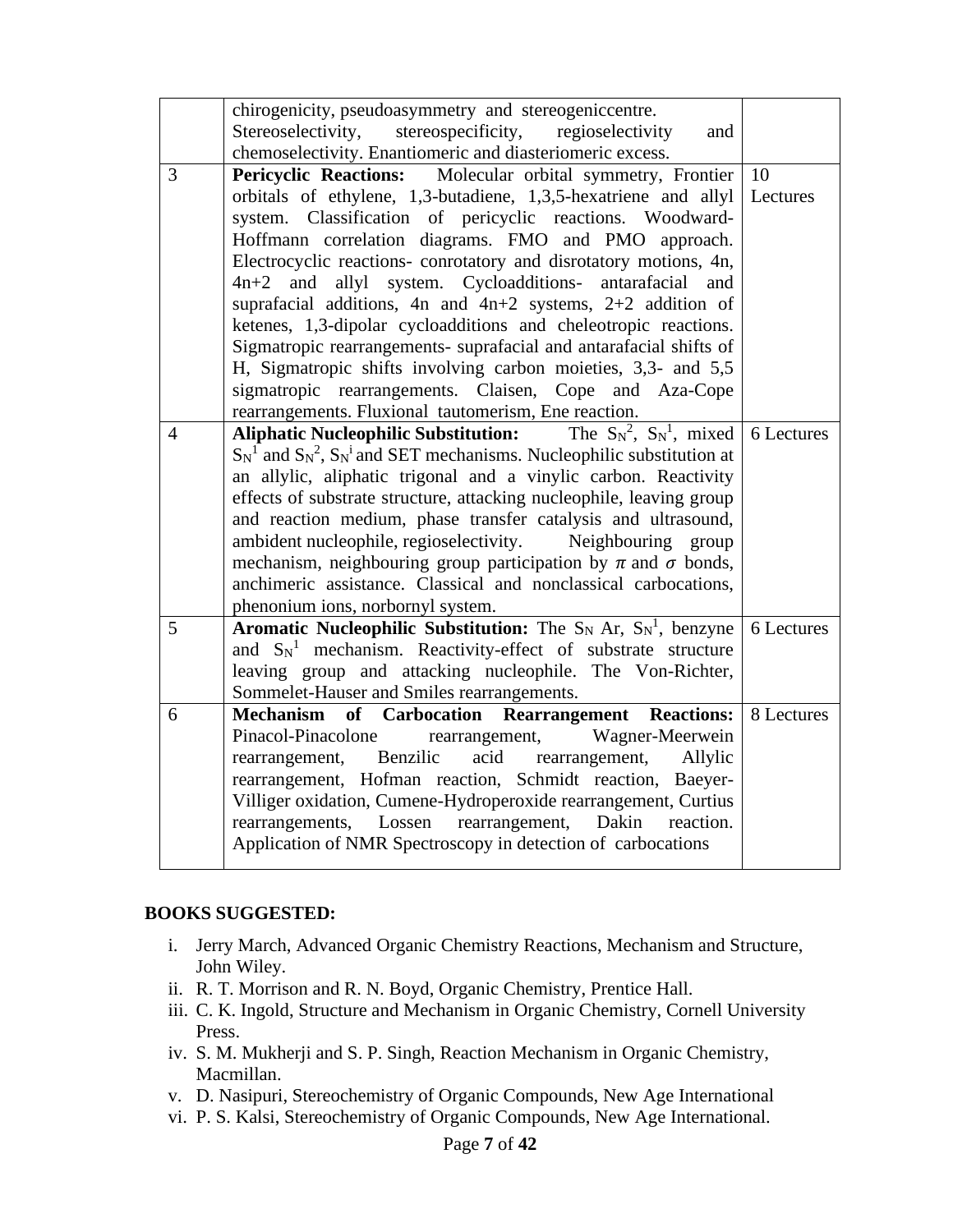vii. S. M. Mukherjee, Pericyclic Reactions, Macmillan, India.

- viii. F. A. Carey and R. J. Sundberg, Advanced Organic Chemistry, Plenum.
- ix. Benjamin , Modern Organic Reactions, HO House.
- x. Ernest L. Eliel and Samuel H. Wilen, Stereochemistry of Organic Compounds, Wiley India
- xi. Ernest L. Eliel, Stereochemistry of Carbon Compounds. Tata McGraw Hill.

## **SEMESTER I Paper III**

## **Physical Chemistry-1**

| S.No.          | Contents                                                                                                                   | Contact  |
|----------------|----------------------------------------------------------------------------------------------------------------------------|----------|
|                |                                                                                                                            | Hours/   |
|                |                                                                                                                            | Lectures |
| $\mathbf{1}$   | Thermodynamics: Laws of thermodynamics: Fundamental                                                                        | 24       |
|                | concepts, state and path dependent functions, determination of                                                             | Lectures |
|                | work done, enthalpy change, and internal energy change in                                                                  |          |
|                | reversible and irreversible expansion and compression, entropy                                                             |          |
|                | and its calculations, residual entropy, zero, first, second, third law                                                     |          |
|                | of thermodynamics and their applications. Nerst theorem,                                                                   |          |
|                | spontaneity, free energy and its calculation, properties of                                                                |          |
|                | Helmholtz free energy and Gibb's free energy, thermodynamic                                                                |          |
|                | and free energy functions, Clausius-Claypeyron<br>equilibria                                                               |          |
|                | equation, chemical potential and entropies.                                                                                |          |
|                | Partial molar properties; partial molar free energy, partial molar                                                         |          |
|                | volume and chemical potential and their significance, Gibbs-                                                               |          |
|                | Duhem equation, methods of determination of partial molar                                                                  |          |
|                | quantities, Concept of fugacity and its determination, chemical                                                            |          |
|                | potential and fugacity, thermodynamic functions of mixing.<br>Non-ideal systems; Excess functions for non-ideal solutions, |          |
|                | activity, activity coefficient, Debye-Hückel theory for activity                                                           |          |
|                | coefficient of electrolytic solutions, determination of activity                                                           |          |
|                | coefficients, ionic strength, application of phase rule to three                                                           |          |
|                | component systems.                                                                                                         |          |
| $\overline{2}$ | Chemical Dynamics: Third and general order reactions,                                                                      | 24       |
|                | Experimental methods for kinetic studies, viz; conductometric,                                                             | Lectures |
|                | potentiometric and spectrophotometeric methods, effect of                                                                  |          |
|                | temperature on rate of reaction, Arrhenius equation. Chemical                                                              |          |
|                | molecular dynamics: Collision theory of reaction rates, steric                                                             |          |
|                | factor, activated complex theory, comparison of collision and                                                              |          |
|                | activated complex theories, ionic reactions, kinetic salt effects,                                                         |          |
|                | steady state concept, kinetic and thermodynamic control of                                                                 |          |
|                | reactions. Kinetics of gaseous reactions on solid surface,                                                                 |          |
|                | unimolecular and bimolecular surface reactions, kinetics of                                                                |          |
|                | condensation and addition polymerization reactions, mechanism of                                                           |          |
|                | $H_2-Br_2$ , $H_2-Cl_2$ reactions, decomposition of the following                                                          |          |
|                | compounds: acetaldehyde, ozone and $H_2O_2$ .                                                                              |          |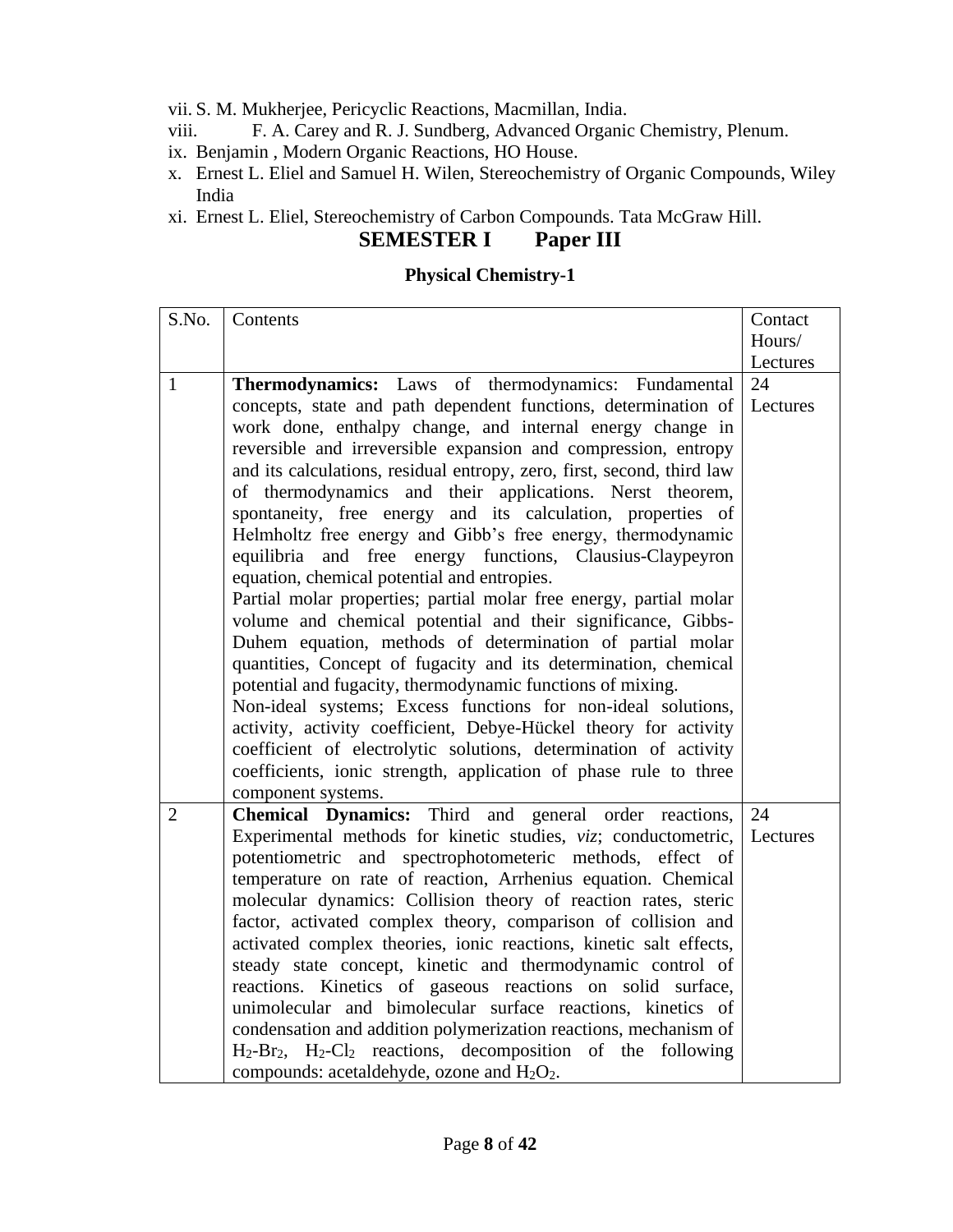## **Books Recommended:**

- i. B. R. Puri, L. R. Sharma and M. S. Pathnia, Physical Chemistry, Milestone Publisher & Distributors, New Delhi.
- ii. K. L. Kapoor, Physical Chemistry. Macmillan Publishers India Limited.
- iii. K. J. Laidler,Kinetics, Pearson Education India.

## **SEMESTER I Paper IV**

## **Group Theory and Instrumentation Chemistry**

| S.No.          | Contents                                                                                                                          | Contact    |
|----------------|-----------------------------------------------------------------------------------------------------------------------------------|------------|
|                |                                                                                                                                   | Hours/     |
|                |                                                                                                                                   | Lectures   |
| $\mathbf{1}$   | Symmetry and Group Theory in Chemistry:<br>Symmetry                                                                               | 16         |
|                | elements and symmetry operations, definitions of group and                                                                        | Lectures   |
|                | subgroup and their characteristics, relation between orders of and                                                                |            |
|                | subgroup and their characteristics, relation between orders of a                                                                  |            |
|                | finite group and its subgroup. Conjugacy relation and classes of                                                                  |            |
|                | symmetry operations, point symmetry (or group) and<br>its                                                                         |            |
|                | classification, Schonfliess symbols, representation of group by                                                                   |            |
|                | matrices (representation for the C <sub>n</sub> , C <sub>nv</sub> , C <sub>nh</sub> etc. groups to be                             |            |
|                | worked out explicity), products of symmetry operations. Character                                                                 |            |
|                | of a representation. The great orthogonality theorem (without                                                                     |            |
|                | proof) and its importance. Character tables and their use in                                                                      |            |
|                | spectroscopy.                                                                                                                     |            |
| $\overline{2}$ | X-ray Diffraction Methods: Bragg condition, Miller indices,                                                                       | 12         |
|                | Laue's method, Bragg's method, Debye- Scherrer method of X-                                                                       | Lectures   |
|                | ray structural analysis of crystals. Description of the procedure for                                                             |            |
|                | an X-ray structure analysis, absolute configuration of molecules.                                                                 |            |
|                | Ramchandran diagram.                                                                                                              |            |
|                | General Introduction of Electron Diffraction: Scattering intensity<br>vs scattering angle, Wierl equation, measurement technique, |            |
|                | elucidation of structure of simple gas phase molecules.                                                                           |            |
| 3              | Chromatographic methods: Principle and classification<br>of                                                                       | 15         |
|                | chromatography, Theories, Plate Theory, concept about HEPT,                                                                       | Lectures   |
|                | Van-Deemter equation (no derivation) and Rate Theory.                                                                             |            |
|                | Instrumentation<br>applications<br>and<br>liquid<br>of<br>gas<br>and                                                              |            |
|                | chromatography.                                                                                                                   |            |
|                | Principle and application of TLC, paper, column and HPLC. Ion                                                                     |            |
|                | Exchange chromatography: Cationic, anionic exchangers and their                                                                   |            |
|                | applications.                                                                                                                     |            |
|                | Gas Chromatography: Theory of gas chromatography, parts of gas                                                                    |            |
|                | chromatograph, detectors (TCD, FID, ECD), Applications.                                                                           |            |
| $\overline{4}$ | Radio Analytical Methods: Basic principles and types of                                                                           | 5 Lectures |
|                | measuring instrument, isotope dilution techniques- principle of                                                                   |            |
|                | operations and uses. Applications.                                                                                                |            |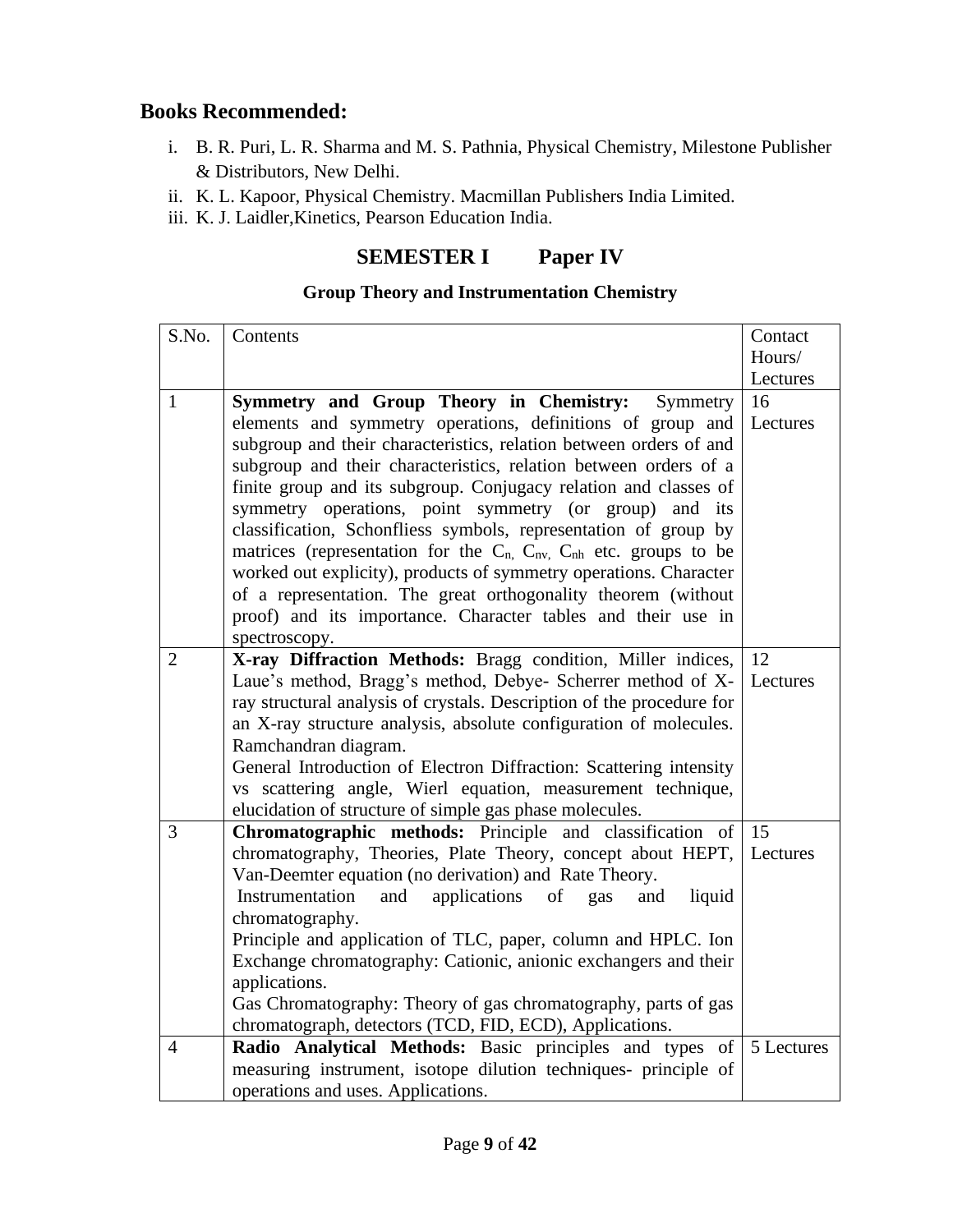## **Books Recommended**

- i. F.A. Cotton, Chemical Application of Group Theory, Wiley.
- ii. D. C. Harris, Bertolucci, Symmetry and Spectroscopy: An Introduction to Vibrational and Electronic Spectroscopy, Dover Publications, New York.
- iii. P. K. Bhattacharya, Group Theory and its Chemical Applications, Himalaya Publishing House, Mumbai.
- iv. Gurdeep Raj, Ajay Bhagi and Vinod Jain, Group Theory and Symmetry in Chemistry, Krishna Prakashan Media (P) Ltd., Meerut.

## **SEMESTER I** Paper V(A)

## **Biology for Chemist (For students who had Mathematics at B. Sc. level)**

| S.No.          | Contents                                                                 | Contact  |
|----------------|--------------------------------------------------------------------------|----------|
|                |                                                                          | Hours/   |
|                |                                                                          | Lectures |
| 1              | Cell as Unit of Lite: The cell theory; prokaryotic and eukaryotic        | 12       |
|                | and eukaryotic cells; cell size and shape; Eukaryotic cell<br>components | Lectures |
| 2              | Cell Organelles: Mitochondria: Structure, marker enzymes,                | 12       |
|                | composition; function. Chloroplast: Structure, marker enzymes,           | Lectures |
|                | composition; semiautonomous nature, chloroplast DNA. ER,                 |          |
|                | Golgi body and Lysos omes: Structures and roles of ER,                   |          |
|                | Golgibody and lysosomes Nucleus: Nuclear Envelope-structure of           |          |
|                | nuclear pore complex; chromatin; molecular organization, DNA             |          |
|                | packaging in eukaryotes, euchromatin and heterochromatin,                |          |
|                | nucleolus and ribosome structure (brief). Nacleoside<br>and              |          |
|                | Nacloeotides and DNA structure                                           |          |
| 3              | Cell Membrane and Cell Wall: The functions of membranes;                 | 12       |
|                | Models of membrane structure; faces of the membrane, selective           | Lectures |
|                | permeability of permeability of the membranes; cell wall                 |          |
| $\overline{4}$ | Metabolism: Introduction, basal metabolic rate<br>$(BMR)$ ,              |          |
|                | Carbohydrate protein and lipid metabolism, cell respiration,             |          |
|                | amaerabic respiration, aerobic respiration, formation of acetal          |          |
|                | COA, citric acid cycle, electron transport system, adenosinetri          |          |
|                | phosphate, mechanism of ATP generation                                   |          |

## **Books Recommended:**

- i. P. H. Raven, Biology, Tata MacGraw Hill.
- ii. P. Sheeler, Cell and Molecular Biology, John Wiley.
- iii. N. A. Campbell, Biology Pearson.
- iv. L. Styer, Biochemistry, Freeman & Co.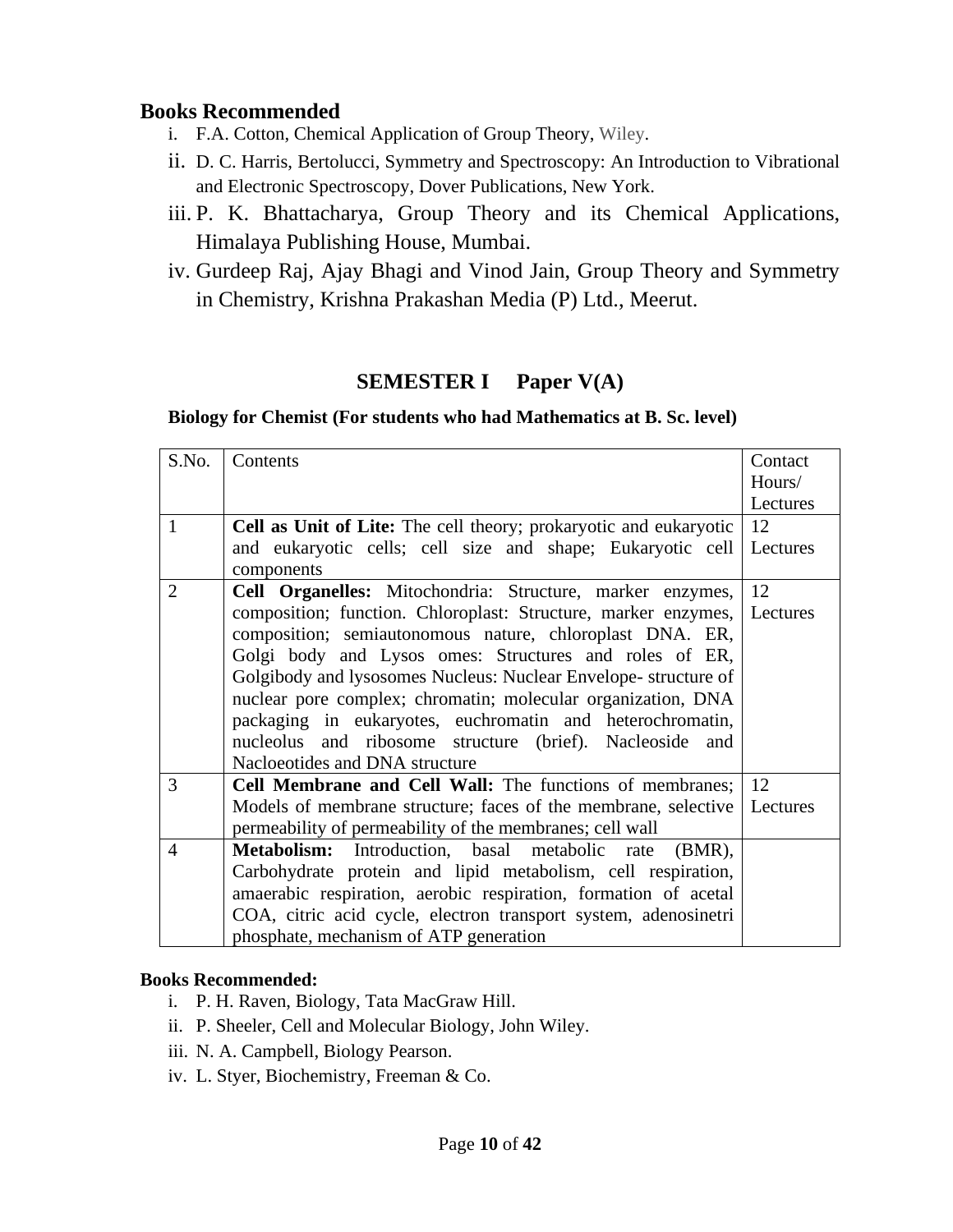v. Outlines of biochemistry. Fourth edition (Conn, Eric E.; Stumpf, P. K.). Wiley India Pvt. Limited

## **SEMESTER I Paper V(B)**

#### **Mathematics for Chemist (for students who had bio subjects at B. Sc. level)**

| S.No.          | Contents                                                                      | Contact<br>Hours/ |
|----------------|-------------------------------------------------------------------------------|-------------------|
|                |                                                                               | Lectures          |
| $\mathbf{1}$   | Mathematical Functions: Polynomial expression, exponential                    | 08                |
|                | function, trigonometrically function. inverse trigonometrically               | Lectures          |
|                | function. Logarithms and anti logarithms                                      |                   |
| $\overline{2}$ | <b>Curve Sketching/Graph:</b> Inclination of a line and the slope of a        | 08                |
|                | line, General equation of straight line, slope-intercept form, slope          | Lectures          |
|                | point form. Two point form, Intercept form, Parallel and                      |                   |
|                | perpendicular lines                                                           |                   |
| 3              | Differentiation: Differentiation formulas, Concept of maximum                 | 08                |
|                | and minimum, Rules of finding maxima and minima, Partial                      | Lectures          |
|                | differentiation, Euler reciprocal relation, exact and in exact                |                   |
|                | differentials, Chain rule for partial differential                            |                   |
| $\overline{4}$ | <b>Integration:</b> Methods of integrations, substitution, partial            | 09                |
|                | function, by parts, successive, reduction, integration formulas               | Lectures          |
|                | including concept of limit                                                    |                   |
| 5              | <b>Fundamentals of Mathematical Relations: Permutations and  </b>             | 15                |
|                | Combination, Probability, vectors mathematical relations, Vectors,   Lectures |                   |
|                | Matrices, Determinants, Complex number, Series, Stirling                      |                   |
|                | approximation, Roots of quadratic equation. Methods of solving                |                   |
|                | equation. Coordinate systems in three dimensions (Cartesian,                  |                   |
|                | spherical and polar).                                                         |                   |

#### **Books Recommended:**

- i. D.A. McQuarrie, Mathematics for physical Chemistry University Science Books.
- ii. R. Mortimer, Mathematics for Physical Chemistry,  $3<sup>rd</sup>$  Ed. Elsevier.
- iii. E. Steiner, The Chemical Maths Books, Oxford University Press.

## **Laboratory Course 08 hrs**

## **A: Inorganic Chemistry**

#### **(I) Qualitative Analysis** 18

Qualitative analysis of mixtures of salts containing not more than eight radicals including:

- (i) Rare-earth element salts (two rare element ions)
- (ii) Interfering radicals
- (iii) Other anions, which have not been done in under graduate practical.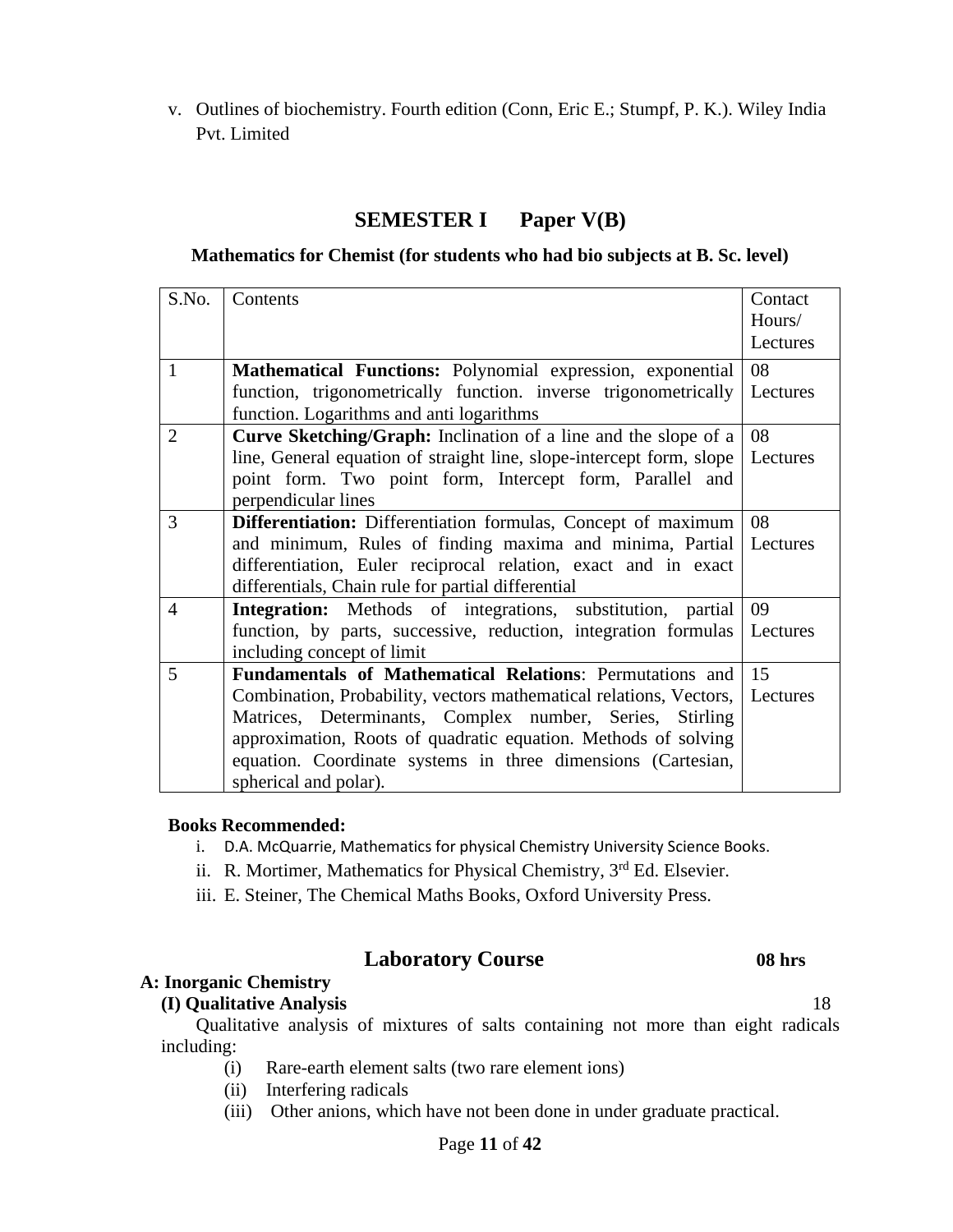(iv) Insolubles and simple salts

## **(II) Preparations**

Preparation of selected inorganic compounds such as: 12

- 1. [Ni(dmg)<sub>2</sub>] 7. Prussian Blue, Tumbull's Blue
- 
- 
- 4. Na[Cr(NH3)2(SCN)4] 10. Hg [Co(SCN)4]
- 
- 
- 2.  $[Cu(NH_3)_4]SO_4.H_2O$  8.  $Co[NH_3)_6][Co(NO_2)_6]$
- 3.  $Cis-K[Cr(C<sub>2</sub>O<sub>4</sub>)<sub>2</sub>(H<sub>2</sub>O)<sub>2</sub>]$  9.  $Cis-[Co(trien)(NO<sub>2</sub>)<sub>2</sub>]Cl.H<sub>2</sub>O$ 
	-
- 5.  $[Mn(acac)<sub>3</sub>$  ] 11.  $[Co(py)<sub>2</sub>Cl<sub>2</sub>]$
- 6.  $K_3[Fe(C_2O_4)_3]$  12.  $[Ni(NH_3)_6]Cl_2$

#### **OR**

Quantitative estimation of metal ions by complexometric titration, direct and / or back titration, use of masking agents. 12

#### **B. Organic Chemistry**

#### **1. Quantitative Analysis** 18

- i. Determination of the percentage of number of hydroxyl groups in an organic compound by acetylation method.
- ii. Estimation of amines/ phenols using bromate-bromide solution/ or acetylation method.
- iii. Determination of Iodine and Saponification values of an oil sample.
- iv. Determination of DO, COD and BOD of water sample.
- v. Separation & identification of two compounds system.

#### **2. Spectrophotometric (UV/VIS) Estimations** 12

(i) Amino acids (v) Ascorbic acid (ii) Proteins (vi) Aspirin (iii) Carbohydrates (vii) Caffeine (iv) Cholesterol

**or**

Separation and identification of two compound system**.**

#### **Note: Allocation of marks-Inorganic exercise 30; Organic exercise 30; Record (including test) 15; attendance 10; viva 15**

## **SEMESTER II Paper I Inorganic Chemistry-II**

| S.No. | Contents                                                                                                                                                                                     | Contact   |
|-------|----------------------------------------------------------------------------------------------------------------------------------------------------------------------------------------------|-----------|
|       |                                                                                                                                                                                              | Hours/    |
|       |                                                                                                                                                                                              | Lecturer  |
|       | Metal- Ligand Bonding: Limitations of crystal field theory,<br>molecular orbital theory, octahedral, tetrahedral and square planar<br>complexes $\pi$ -bonding and molecular orbital theory. | 8Lectures |
|       | <b>Reaction Mechanism of Transition Metal Complexes: Energy</b>                                                                                                                              | 20        |
|       | profile of a reaction, reactivity of metal complexes, kinetic   Lectures                                                                                                                     |           |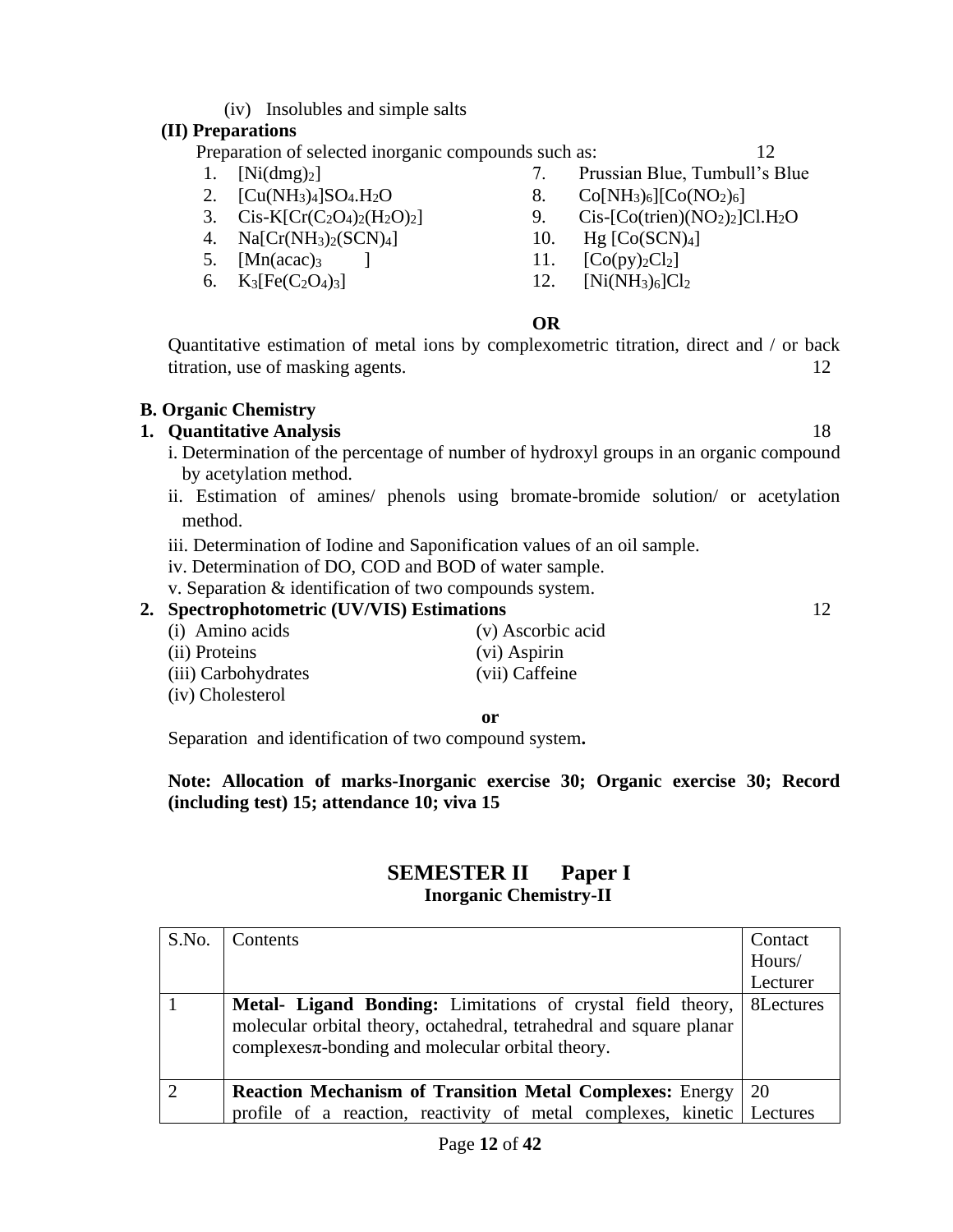|   | application of valence bond and crystal field theories, kinetics of<br>octahedral substitution, acid hydrolysis, factors affecting acid<br>hydrolysis, base hydrolysis, conjugate base mechanism, direct and<br>indirect evidences in favour of conjugate mechanism, anation<br>reactions, reactions without metal ligand bond cleavage.<br>Substitution reactions in square planar complexes, the trans effect,<br>mechanism of the substitution reaction. Redox reactions, electron<br>transfer reactions, mechanism of one electron transfer reactions,<br>outer-sphere type reactions. Complimentary and<br>non-<br>complimentary electron transfer reactions, cross reactions and<br>Marcus-Hush theory, inner sphere type reactions. |    |
|---|--------------------------------------------------------------------------------------------------------------------------------------------------------------------------------------------------------------------------------------------------------------------------------------------------------------------------------------------------------------------------------------------------------------------------------------------------------------------------------------------------------------------------------------------------------------------------------------------------------------------------------------------------------------------------------------------------------------------------------------------|----|
| 3 | Electronic Spectra and Magnetic Properties of Transition                                                                                                                                                                                                                                                                                                                                                                                                                                                                                                                                                                                                                                                                                   | 20 |
|   | Metal Complexes Spectroscopic ground states correlation, Lectures<br>Orgel and Tanabe-Sugano diagrams for transition metal                                                                                                                                                                                                                                                                                                                                                                                                                                                                                                                                                                                                                 |    |
|   | complexes ( $d^1-d^9$ states), calculations of Dq, B and $\beta$ parameters,                                                                                                                                                                                                                                                                                                                                                                                                                                                                                                                                                                                                                                                               |    |
|   | charge transfer spectra, spectroscopic method of assignment of                                                                                                                                                                                                                                                                                                                                                                                                                                                                                                                                                                                                                                                                             |    |
|   | absolute configuration in optically active metal chelates and their                                                                                                                                                                                                                                                                                                                                                                                                                                                                                                                                                                                                                                                                        |    |
|   | stereochemical information, magnetic properties of complexes of                                                                                                                                                                                                                                                                                                                                                                                                                                                                                                                                                                                                                                                                            |    |
|   | various geometries based on CFT, spin free- spin paired                                                                                                                                                                                                                                                                                                                                                                                                                                                                                                                                                                                                                                                                                    |    |
|   | equilibrium in octahedral stereochemistry, anomalous magnetic                                                                                                                                                                                                                                                                                                                                                                                                                                                                                                                                                                                                                                                                              |    |
|   | moments, magnetic exchange coupling and spin crossover.                                                                                                                                                                                                                                                                                                                                                                                                                                                                                                                                                                                                                                                                                    |    |

## **Books Recommended:**

- i. F.A. Cotton, G. Wilkinson, and Paul L. Gaus, Basic Inorganic Chemistry, 3<sup>rd</sup> Edition John Wiley & Son, New York.
- ii. J.D. Lee, Concise Inorganic Chemistry, 5<sup>th</sup> Edition, Wiley& Sons.

## **SEMESTER II Paper II Organic Chemistry-II**

| S.No.          | Contents                                                              | Contact    |
|----------------|-----------------------------------------------------------------------|------------|
|                |                                                                       |            |
|                |                                                                       | Hours/     |
|                |                                                                       | Lectures   |
|                | <b>Aliphatic Electrophilic Substitution: Biomolecular mechanisms-</b> | 8 Lectures |
|                | $S_E2$ and $S_E1$ . The $S_E1$ mechanism, electrophilic substitution  |            |
|                | accompanied by double bonds shifts. Effect of substrates, leaving     |            |
|                | group and the solvent polarity on the reactivity                      |            |
| $\overline{2}$ | Aromatic Electrophilic Substitution: The<br>arenium<br>ion            | 8 Lectures |
|                | mechanism, orientation and reactivity, energy profile diagrams.       |            |
|                | The ortho/para ratio, ispo attack, orientation in other ring systems. |            |
|                | Quantitative treatment of reactivity in substrates and electrophiles. |            |
|                | Diazonium coupling.                                                   |            |
| 3              | Free Radical Reactions: Types of free radical reactions, free         | 8 Lectures |
|                | radical substitution mechanism, mechanism at an aromatic              |            |
|                | substrate, neighbouring group assistance. Reactivity for aliphatic    |            |
|                | and aromatic substrates at a bridgehead. Reactivity in the attacking  |            |
|                | radicals. The effect of solvents on reactivity. Allylic halogenation  |            |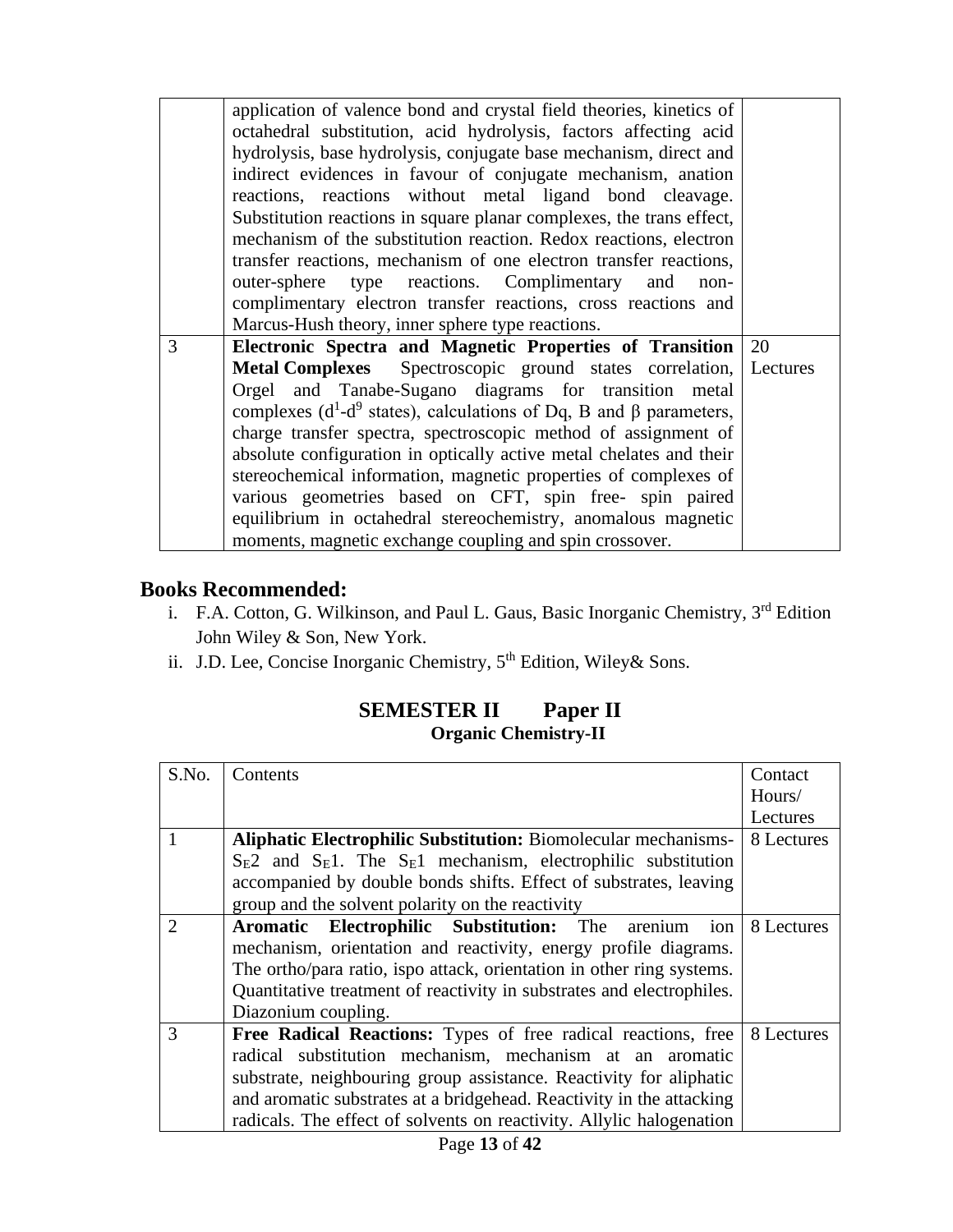|                 | (NBS), oxidation of aldehydes to carboxylic acids, autooxidation,         |          |
|-----------------|---------------------------------------------------------------------------|----------|
|                 | coupling of alkynes and arylation of aromatic compounds by                |          |
|                 | diazonium salts. Free radical rearrangements.                             |          |
| $\overline{4}$  | <b>Addition to Carbon-Carbon Multiple Bonds: Mechanistic and</b>          | Lectures |
|                 | stereochemical aspects of addition reactions<br>involving                 |          |
|                 | electrophiles, nucleophiles and free radicals, regio-and                  |          |
|                 | chemoselectivity, orientation and reactivity. Addition to                 |          |
|                 | cyclopropane ring. Hydrogenation of double and triple bonds,              |          |
|                 | hydrogenation of aromatic rings. Hydroboration                            |          |
| $5\overline{)}$ | Addition to Carbon-Hetero Multiple Bonds Mechanism of                     | Lectures |
|                 | metal hydride reduction of saturated and unsaturated carbonyl             |          |
|                 | compounds, acids, esters and nitriles. Addition of Grignard               |          |
|                 | reagents, organozinc and organolithium reagents to carbonyl and           |          |
|                 | unsaturated carbonyl compounds. Hydrolysis of esters and amides,          |          |
|                 | ammonolysis of esters.                                                    |          |
| 6               | Elimination and Name Reactions: The E2, E1 and E1cB                       | 10       |
|                 | mechanisms and their spectrum. Orientation of the double bond.   Lectures |          |
|                 | Reactivity-effects of substrate structures, attacking base, the           |          |
|                 | leaving group and the medium. Mechanism and orientation in                |          |
|                 | pyrolytic elimination Vilsmeier reaction, Gattermann-Koch                 |          |
|                 | reaction, Sandmeyer reaction, Hunsdiecker reaction, Michael               |          |
|                 | reaction. Sharpless asymmetric epoxidation, Aldol, Knoevenagel,           |          |
|                 | Claisen, Mannich, Benzoin, Perkin and Stobbe reactions, Wittig            |          |
|                 | reaction, Heck reaction, Still reaction, Sonogarishira, Negishi           |          |
|                 | coupling, Grubbs Catalyst.                                                |          |
|                 |                                                                           |          |

## **BOOKS SUGGESTED:**

- i. Jerry March, Advanced Organic Chemistry Reactions, Mechanism and Structure, John Wiley.
- ii. RT Morrison and RN Boyd Organic Chemistry, , Prentice Hall.
- iii. CK Ingold, Structure and Mechanism in Organic Chemistry, Cornell University Press.
- iv. SM Mukherji and SP Singh, Reaction Mechanism in Organic Chemistry, Macmillan.
- v. D Nasipuri, Stereochemistry of Organic Compounds, New Age International
- vi. PS Kalsi, Stereochemistry of Organic Compounds, New Age International.
- vii. SM Mukherjee, Pericyclic Reactions, Macmillan, India.
- viii. FA Carey and RJ Sundberg, Advanced Organic Chemistry, Plenum.
- ix. Modern Organic Reactions, HO House, Benjamin.
- x. Ernest L. Eliel, Samuel H Wilen, Stereochemistry of Organic Compounds, Wiley India
- xi. Ernest L Eliel, Stereochemistry of Carbon Compounds. Tata McGraw Hill.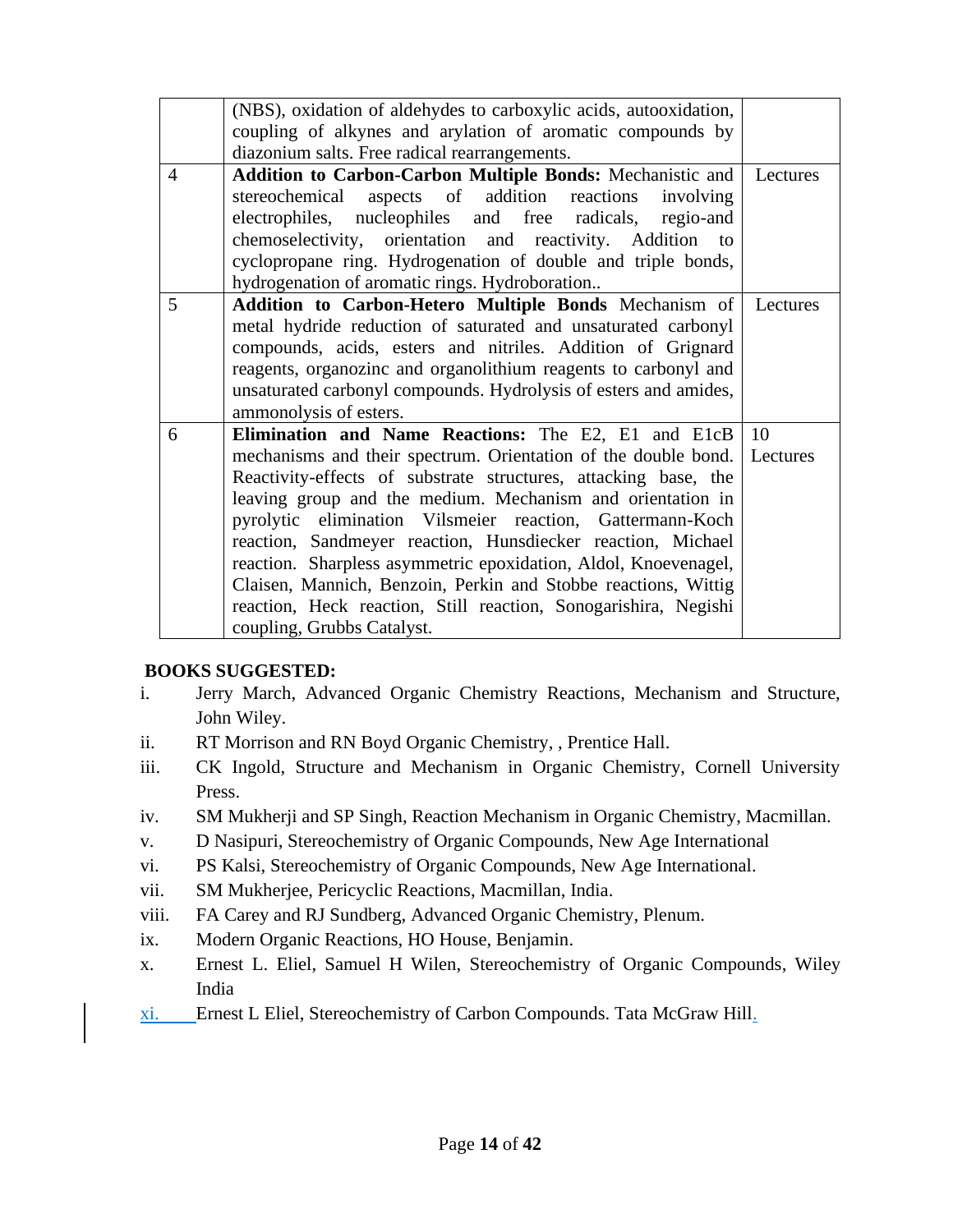## **SEMESTER II Paper III Physical Chemistry-II**

| S.No.          | Contents                                                             | Contact      |
|----------------|----------------------------------------------------------------------|--------------|
|                |                                                                      | Hours/       |
|                |                                                                      | Lectures     |
| 1              | <b>Surface and Polymer Chemistry:</b> Gibb's adsorption isotherm,    | 16Lecture    |
|                | Freundlich and Langmuir adsorption isotherms, determination of       | <sub>S</sub> |
|                | free energy of adsorption, BET theory for multilayer adsorption      |              |
|                | with derivation, determination of surface area using BET method,     |              |
|                | catalytic activity at surfaces, macromolecules, polymers and their   |              |
|                | applications, classification of polymers,<br>general<br>chain        |              |
|                | configuration of polymers, liquid crystals and their applications.   |              |
|                | Molecular mass, number and mass average molecular mass,              |              |
|                | molecular mass determination using osmometry, viscometry,            |              |
|                | diffusion and light scattering methods.                              |              |
| $\overline{2}$ | Electrochemistry: Determination of activity coefficient, Debye-      | 16           |
|                | Huckel theory of strong electrolytes with derivation, ionic          | Lectures     |
|                | atmosphere and thickness of ionic atmosphere, Debye-Huckel-          |              |
|                | Onsagar theory, theory of conduction, Onsagar equation including     |              |
|                | mathematical deduction, overvoltage and decomposition potential.     |              |
| 3              | <b>Quantum Chemistry:</b> de-Broglie concept and de-Broglie          | 16           |
|                | equation, physical interpretation and properties of wave functions,  | Lectures     |
|                | Linear, Laplacian, Linear-momentum and Hamiltonian operators,        |              |
|                | postulates of quantum mechanics, eigen values, eigen functions,      |              |
|                | orthogonalizaion,<br>normalization<br>and<br>derivation<br>of<br>the |              |
|                | Schrodinger's wave equation, concept of cartesian and spherical      |              |
|                | coordinates, general and brief discussion on the applications of     |              |
|                | Schrodinger's wave equation to some model systems viz. particles     |              |
|                | in a box, harmonic oscillator, rigid rotator and hydrogen atom.      |              |
|                |                                                                      |              |

## **Books Recommended :**

- i. Puri Sharma and Pathania, Physical Chemistry, vishal Publication 2011.
- ii. K.L. Kapoor, Physical Chemistry, Macllian
- iii. Kinetics by Laidler, Pearson

| <b>SEMESTER II</b>                | <b>Paper IV</b> |
|-----------------------------------|-----------------|
| <b>Spectroscopic Techniques-I</b> |                 |

| S.No.   Contents                                                            | Contact  |
|-----------------------------------------------------------------------------|----------|
|                                                                             | Hours/   |
|                                                                             | Lectures |
| <b>Electron Spin Resonance Spectroscopy: Basic Principles, zero</b>   16    |          |
| field splitting and Kramer's degeneracy, factors affecting the 'g' Lectures |          |
| value. Hyperfine coupling isotopic and anisotropic hyperfine                |          |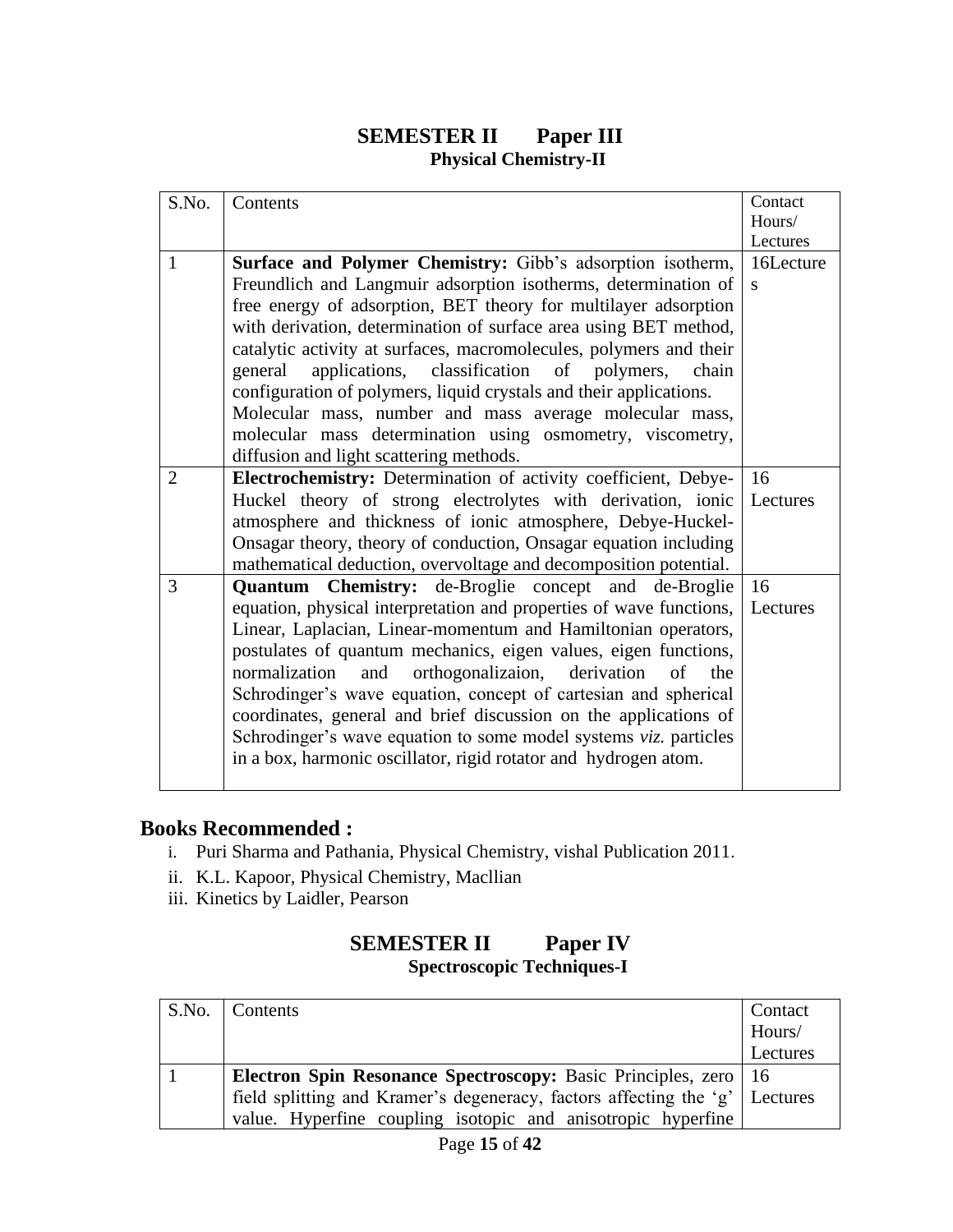|                | coupling constants, spin Hamiltinian, spin densities, measurement<br>techniques, spin polarization for atoms and transition metal ions,<br>spin-orbit coupling and significance of g-tensors, application to<br>inorganic and organic free radicals and to transition metal<br>complexes (having an unpaired electron) including biological<br>systems.                                                                                                                                                                                                                                                                                                                                                                                                                                                                                                                                                     |                |
|----------------|-------------------------------------------------------------------------------------------------------------------------------------------------------------------------------------------------------------------------------------------------------------------------------------------------------------------------------------------------------------------------------------------------------------------------------------------------------------------------------------------------------------------------------------------------------------------------------------------------------------------------------------------------------------------------------------------------------------------------------------------------------------------------------------------------------------------------------------------------------------------------------------------------------------|----------------|
| $\overline{2}$ | Nuclear Magnetic Resonance Spectroscopy: Nuclear Spin,<br>nuclear resonance, saturation, shielding of magnetic nuclei, Lectures<br>chemical shift and its measurements, factors influencing the<br>chemical shift. Deshielding, spin-spin interaction, factors<br>influencing coupling constant (J). Classification (ABX, AMX,<br>ABC, $A_2B_2$ etc.), spin decoupling, basic idea about instruments,<br>NMR studies of nuclei other than proton; $^{13}C$ , $^{19}F$ and $^{31}P$ .<br>Advantages of FT NMR. Use of NMR in medical diagnostics.<br>Simple problems and interpretation. NOE, simplification of<br>complex spectra by the use of Shift reagent and field strength.<br>Nuclear Overhauser Effect (NOE). <sup>13</sup> C NMR spectroscopy:<br>general considerations, chemical shift (aliphatic, olefinic, alkyne<br>and aromatic hetero aromatic and carbonyl carbon). Coupling<br>constants. | 16             |
| 3              | Mass Spectrometry: Introduction, ion production-EI, CI, FD and<br>FAB, factors affecting fragmentation, ion analysis, ion abundance.<br>Mass spectral fragmentation of organic compounds, common<br>functional groups, molecular ion peak, metastable peak,<br>McLafferty rearrangement. Nitrogen rule, example of Mass<br>fragmentation of organic compounds with respect to their structure<br>determination. Problems based on spectroscopic techniques.                                                                                                                                                                                                                                                                                                                                                                                                                                                 | 16<br>Lectures |

## **BOOKS SUGGESTED:**

- i. Pavia, Lampman, Kriz, Spectroscopy, Books/Cole; Vyvyan
- ii. PS Kalsi Spectroscopy of Organic Compounds, New Age International Publishers;
- iii. Silverstein, Robert M.; Webster, Francis X.; Kiemle, Spectrometric Identification of Organic Compounds, John Wiley;
- iv. ML Martin, JJ Delpeach and GJ Martin, Heyden, Practical NMR Spectroscopy,
- v. Colin N. Banwell and Elaine M. Mc Cash, Fundamentals of Molecular Spectroscopy, Tata McGraw Hill.
- vi. RJ Abraham, J Fischer and P Loftus, Introduction to NMR Spectroscopy, Wiley.
- vii. DH Williams, I Fleming, Spectroscopic Method in Organic Chemistry: Tata MacGraw Hill.
- viii. Willard Merritt, Dean, Settle, Instrumental Method of Analysis: Seventh Edition, CBS, Publication.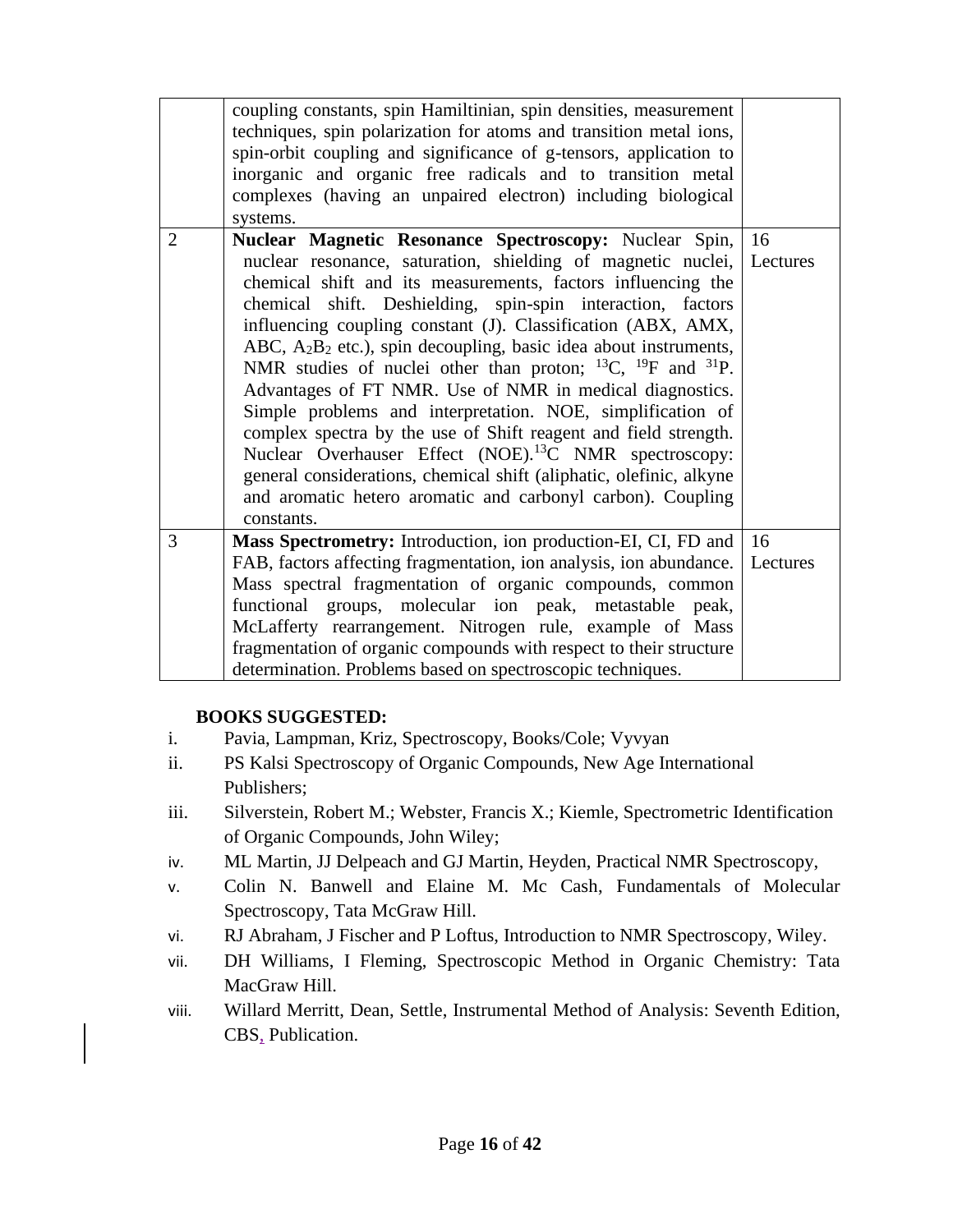#### **Laboratory course: 08 hrs A. Physical Chemistry 30**

- (i) Determination of the velocity constant of acid catalyzed hydrolysis of an ester.
- (ii) Determination of activation energy of a reaction.
- (iii) Determination of Frequency factor of a reaction by kinetic studies.
- (iv) Validity of Arrhenius equation.
- (v) Determination of the effect of change in temperature on rate constant of a reaction.
- (vi) Determination of the effect of change in concentration of the reactants on rate constant of a reaction.
- (vii) Determination of the effect of change in concentration of the catalyst on rate constant of a reaction.
- (viii) Determination of the effect of change in ionic strength on the rate constant of a reaction.
- (ix) Determination of the rate constant for the oxidation of iodide ions by hydrogen peroxide.
- (x) Flowing Clock reactions (Ref. Experiments in Physical Chemistry by Showmaker).
- (xi) Study of the adsorption of an acid by charcoal.
- (xii) Validity of Freundlich's Adsorption isotherm.
- (xiii) Determination of Partition Coefficients.
- (xiv) Determination of molecular surface energy of a liquid by Stalagmometer method.
- (xv) Determination of association factor of the given liquid by drop-pipette method.

## **Note: The candidates shall have to do a minimum of 05 experiments.**

## **B. Organic Chemistry 30**

## **1. Multi-step Synthesis of Organic Compounds 18**

- The exercises should illustrate the use of organic reagent and may involve purification of the products by chromatographic techniques.
- (i) Photochemical reaction:

 $Benzophenone \longrightarrow \text{Benzpinnacol} \longrightarrow \text{Benzpinacolone}$ 

(ii) Beckmann rearrangement: Benzanilide from benzene

Benzene  $\longrightarrow$  Benzophenone  $\longrightarrow$  Benzophenoneoxime  $\longrightarrow$  Benzanilide.

(iii)Benzilic acid rearrangement: Benzilic acid from benzoin

Benzoin Benzil Benzilic acid

(iv)Synthesis of hetrocylic compounds

Skraup synthesis: Preparation of quinoline from aniline.

Fischer indol synthsis: Preparation of 2-phenyl indole from phenylhydrazine.

(v) Enzymatic synthesis

Enzymatic reduction: Reduction of ethyl acetoacetate using Baker' s yeast to yield enantiomeric excess of S(+)ethyl-3-hydroxybetanoate and determine its optical purity.

Biosynthesis of ethanol from sucrose

(vi)Synthesis using microwaves

- (vii) Alkylation of diethyl malonate with benzyl chloride.
- (viii) Synthesis using phase transfer catalyst
- (ix)Alkylation of diethyl malonate or ethylacetoacetate with an alkyl halide.

## **(x) Paper Chromatography/Thin Layer Chromatography 12**

Separation and identification of the sugars present in the given mixture of glucose, fructose and sucrose etc. By Paper chromatography, thin layer chromatography and determination of  $R_f$  values.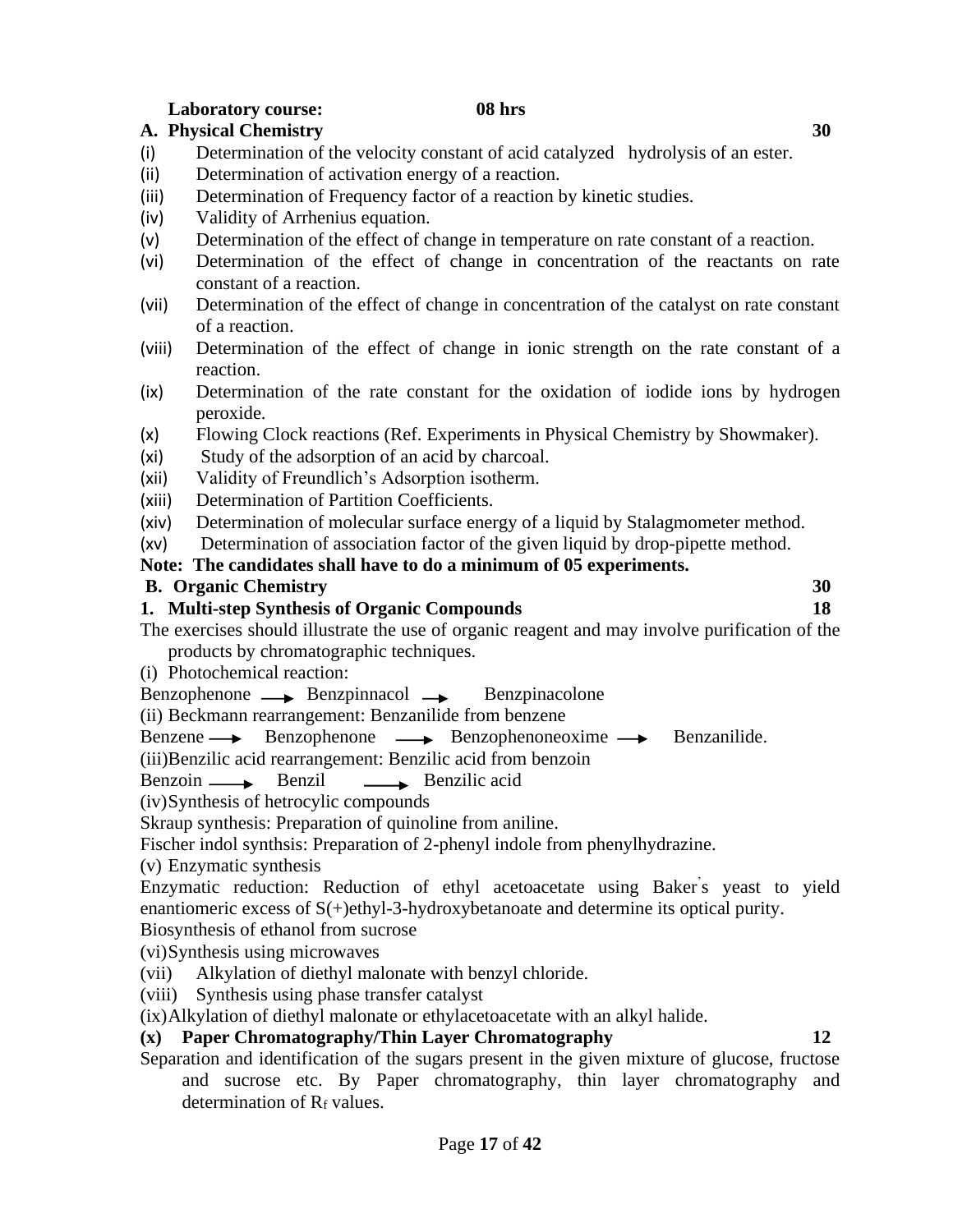**Note: Organic exercise 30; Physical 30; Record (including test) 15; attendance 10; viva15**

## **SEMESTER III Paper I**

## **Solid State Chemistry**

| S.No. | Contents                                                               | Contact  |
|-------|------------------------------------------------------------------------|----------|
|       |                                                                        | Hours/   |
|       |                                                                        | Lectures |
| 1     | <b>Solid State Reactions, Crystal Defects and Non-stoichiometry:</b>   | 16       |
|       | General principles, experimental procedures, co-precipitation as a     | Lectures |
|       | precursor to solid state reactions, kinetics of solid state reactions, |          |
|       | Perfect and imperfect crystals, intrinsic and extrinsic defects-point  |          |
|       | defects, line and plane defects, vacancies- Schottky defects and       |          |
|       | Frenkel defects                                                        |          |
| 2     | <b>Electronic Properties and Band theory:</b> Metals, insulators and   | 16       |
|       | semiconductors, electronic structure of solids-band theory. Band       | Lectures |
|       | structure of metals, insulators and semiconductors. Intrinsic and      |          |
|       | extrinsic semiconductors, doping semiconductors, p-n junctions,        |          |
|       | super conductors.                                                      |          |
| 3     | <b>Organic Solids, Fullerenes, Molecular Devices: Electrically</b>     | 16       |
|       | conducting solids, organic charge transfer complexes, organic          | Lectures |
|       | metals, new super conductors, magnetism in organic materials,          |          |
|       | fullerenes- doped, fullerenes as superconductors. Molecular            |          |
|       | rectifiers and transistors, artificial photosynthetic devices, optical |          |
|       | storage memory and switches sensors.                                   |          |

## **Books Recommended**

- i. G.W. Castellan, Physical Chemistry, 4<sup>th</sup> Ed. Narosa.
- ii. R.G. Mortimer, Physical Chemistry, 3<sup>rd</sup> Ed. Elsevier: NOIDA, UP.

## **SEMESTER I Paper II**

## **Spectroscope Techniques -2**

| S.No. | Contents                                                                         | Contact    |
|-------|----------------------------------------------------------------------------------|------------|
|       |                                                                                  | Hours/     |
|       |                                                                                  | Lectures   |
|       | Mössbauer Spectroscopy: Basic principles, spectral parameters                    | 9 Lectures |
|       | and spectrum display. Application of the technique to the studies                |            |
|       | of (i) bonding and structure of $Fe^{++}$ and $Fe^{++}$ compounds (ii) $Sn^{+2}$ |            |
|       | and $Sn^{+4}$ compounds-nature of M-L bond, coordination number,                 |            |
|       | structure and iii) detection of oxidation state and inequivalent                 |            |
|       | MB atoms.                                                                        |            |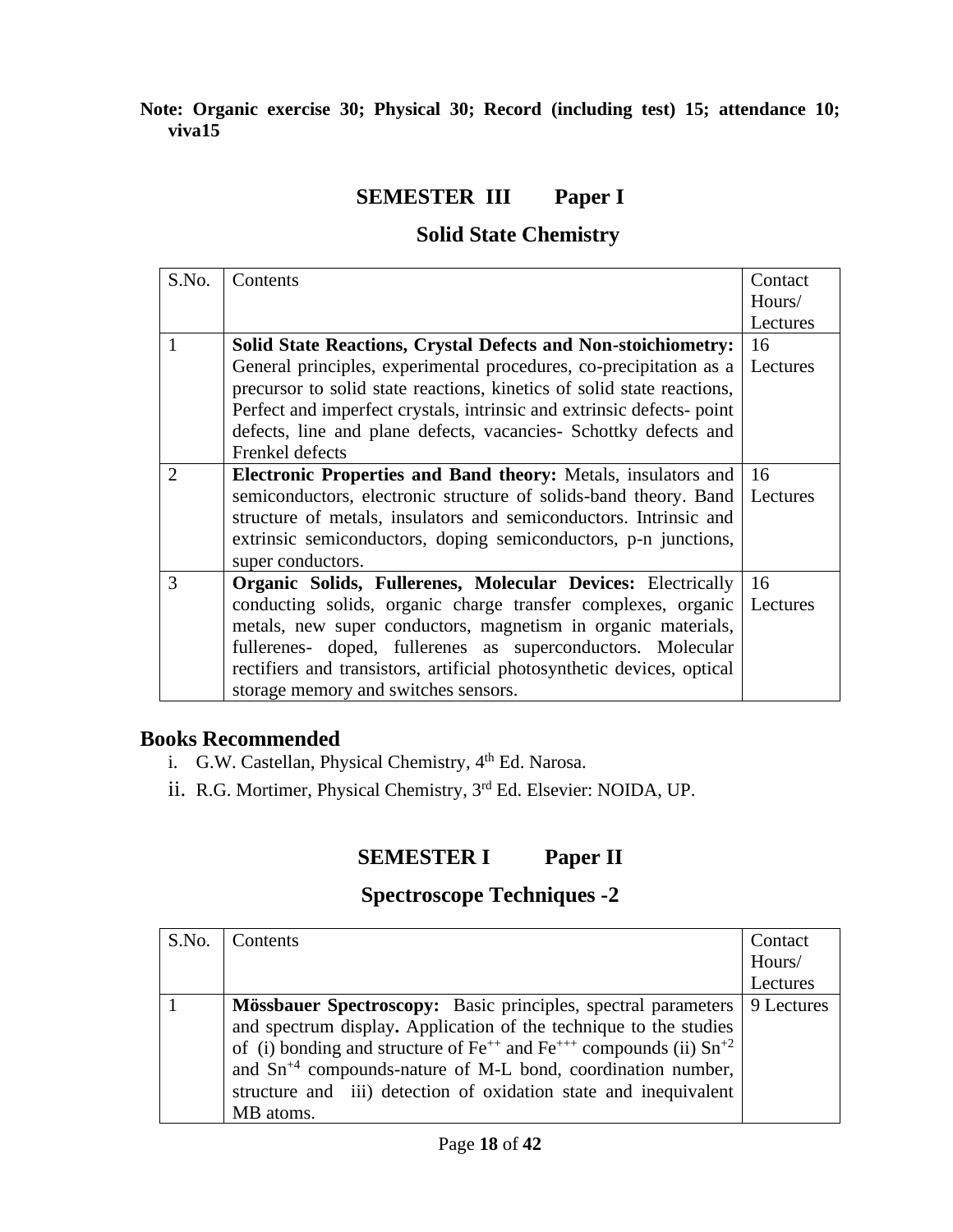| $\overline{2}$ | Ultraviolet and Visible Spectroscopy: Various electronic<br>transitions (185 to 800 nm), Lambert-Beer's Law, effect of solvent<br>electronic transitions, ultraviolet bands<br>for<br>carbonyl<br>on<br>compounds, unsaturated carbonyl compounds, diens, conjugated<br>polyenes. Fieser-Woodward rules for conjugated diens<br>and<br>carbonyl compounds, ultraviolet spectra of aromatic<br>and<br>heterocyclic compounds.                                                                                                                                                                                                                                                                                                                                                                                                                                                                                                                                                                                                     | 9 Lectures     |
|----------------|----------------------------------------------------------------------------------------------------------------------------------------------------------------------------------------------------------------------------------------------------------------------------------------------------------------------------------------------------------------------------------------------------------------------------------------------------------------------------------------------------------------------------------------------------------------------------------------------------------------------------------------------------------------------------------------------------------------------------------------------------------------------------------------------------------------------------------------------------------------------------------------------------------------------------------------------------------------------------------------------------------------------------------|----------------|
| $\overline{3}$ | Molecular Dyssemetry and Chiroptical Properties: Linear and<br>circularly polarized lights, circular birefringence and circular<br>dichroism, ORD and CD curves, Cotton effects. The axial helo<br>ketone rule, Octent diagrams, Helicity and Lowe's Rule.<br>Application of ORD and CD to structural and stereochemical<br>problems                                                                                                                                                                                                                                                                                                                                                                                                                                                                                                                                                                                                                                                                                             | 7 Lectures     |
| $\overline{4}$ | Infrared Spectroscopy: Instrumentation and simple handling.<br>Selection rules, normal modes of vibration, group frequencies,<br>overtones, hot bands, factors affecting the bond positions and<br>intensities, Characteristic vibrational frequencies of alkanes,<br>alkenes, alkynes, aromatic compounds, alcohols, ethers, phenols,<br>amines and carbonyl compounds (ketones, aldehydes, esters<br>,amides, acids anhydrides, lactones, lactams and conjugated<br>carbonyl compounds). Effect of hydrogen bonding, solvent effect<br>on IR of gaseous, solids and polymeric materials. Review of linear<br>harmonic oscillator, vibrational energies of diatomic molecules,<br>zero point energy, force constant and bond.<br>Strength'<br>anharmonicity, Morse potential energy diagram, vibration-rotation<br>spectroscopy, P,Q,R branches. Breakdown of Oppenheimer<br>approximation; vibrations of polyatomic molecules. far IR region,<br>metal-ligand vibrations, normal co-ordinate analysis. Simple<br>applications. | 15<br>Lectures |
| 5              | Raman Spectroscopy: Classical and quantum theories of Raman<br>effect. Pure rotational, vibrational and vibrational-rotational<br>Raman spectra, selection rules, mutual principles. Resonance<br>Raman spectroscopy, Coherent anti-stokes Raman Spectroscopy<br>(CARS), Simple applications.                                                                                                                                                                                                                                                                                                                                                                                                                                                                                                                                                                                                                                                                                                                                    | 8 Lectures     |

## **BOOKS SUGGESTED-**

- i. Pavia, Lampman, Kriz Spectroscopy, Books/Cole
- ii. P. S. Kalsi, Spectroscopy of Organic Compounds, New Age International Publishers.
- iii. Robert M. Silverstein, Francis X. Webster, and D. J. Kiemle Spectrometric Identification of Organic Compounds, John Wiley
- iv. M. L. Martin, J. J. Delpeach G. J. Martin and Heyden, Practical NMR Spectroscopy.
- v. Colin N. Banwell and Elaine M. Mc Cash, Fundamentals of Molecular Spectroscopy, Tata McGraw Hill.
- vi. R. J. Abraham, J. Fischer and P. Loftus, Introduction to NMR Spectroscopy, Wiley.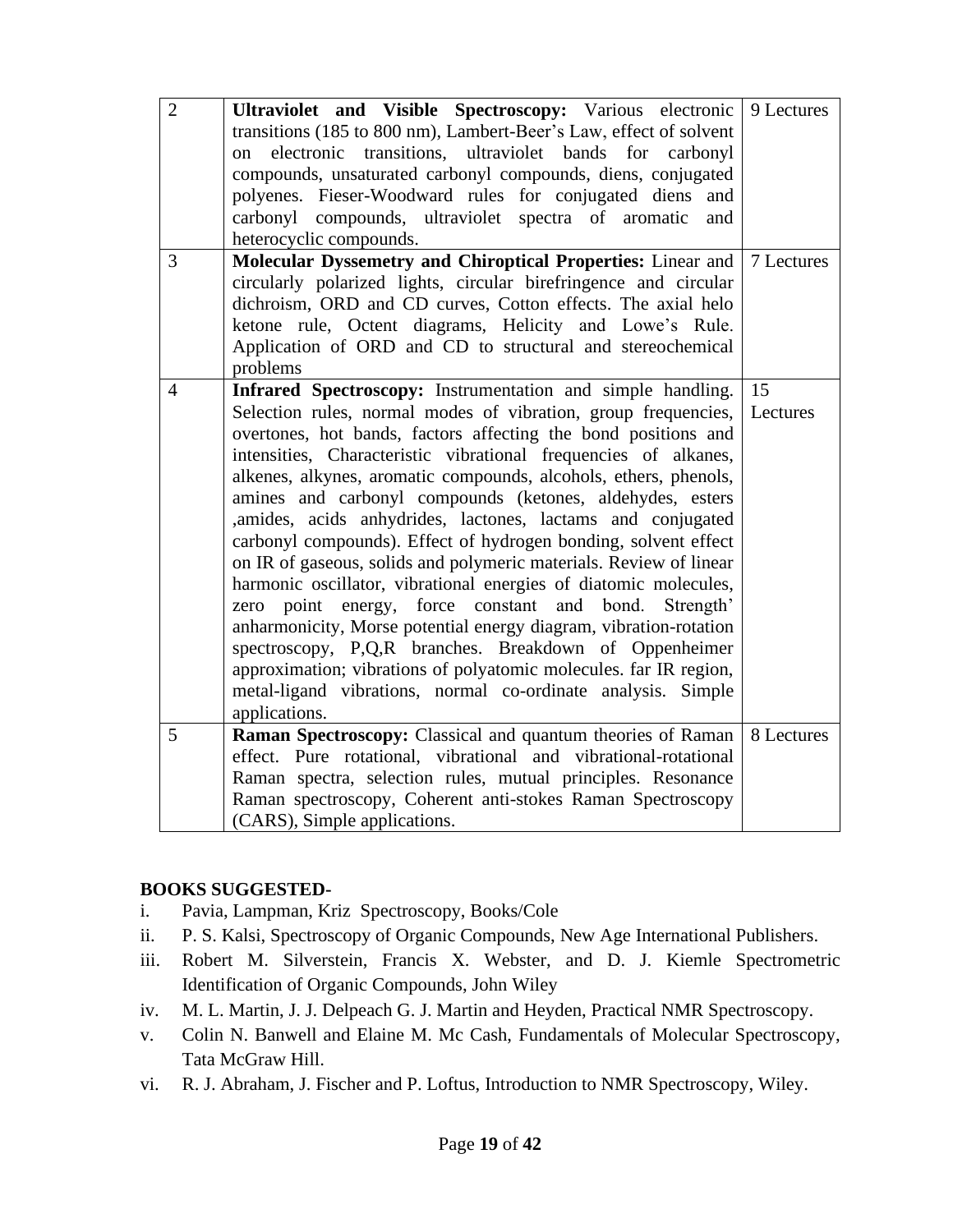- vii. D. H. Williams and I. Fleming, Spectroscopic Method in Organic Chemistry, Tata MacGraw Hill.
- viii. H. H. Willard, Jr. L. L. Merritt, J. A. Dean and Jr F. A. Settle. CBS Publication. Instrumental Method of Analysis: Seventh Edition,

## **SEMESTER I Paper III**

## **Chemistry of Biological System**

| S.No.          | Contents                                                                                                                        | Contact        |
|----------------|---------------------------------------------------------------------------------------------------------------------------------|----------------|
|                |                                                                                                                                 | Hours/         |
|                |                                                                                                                                 | Lectures       |
| $\mathbf{1}$   | Bioinorganic Chemistry: Structure and function<br>of Cell<br>Membrane. Essential and trace metals, role of metal ions in        | 16<br>Lectures |
|                | biological processes. Ion Transport through cell membrane. Na <sup>+/</sup>                                                     |                |
|                | $k^+$ Pump. nitrogen fixation, metal complexes in transmission of                                                               |                |
|                | energy, Haeme proteins and oxygen uptake, function of<br>metalloproteins                                                        |                |
| $\overline{2}$ | Bioorganic Chemistry: Introduction and historical perspective,                                                                  | 16             |
|                | Nomenclature and classification, extraction, purification and uses                                                              | Lectures       |
|                | of enzymes in food drink industry and clinical therapy. Chemical                                                                |                |
|                | and biological catalysis, remarkable properties of enzymes like                                                                 |                |
|                | catalytic power, specificity and regulation. Proximity effects and                                                              |                |
|                | molecular adaption. Enzyme kinetics, Michaelis-Mentien and                                                                      |                |
|                | Lineweaver-Burk plots, reversible and irreversible inhibition.                                                                  |                |
|                | Transition state theory, Fisher's lock and key and Koshland's                                                                   |                |
|                | induced fit hypothesis, concept and identification of active site by                                                            |                |
|                | site-directed, mutagenesis. Acid-base catalysis, covalent catalysis,                                                            |                |
|                | strain or distortion. Example of some typical enzyme mechanisms<br>for chymotrypsin, ribonuclease, lysozyme, carboxypeptidase A |                |
|                | and Nitrogenase. Coenzyme chemistry: Cofactors as derived from                                                                  |                |
|                | vitamins, coenzymes, prosthetic groups, apoenzymes. Structure                                                                   |                |
|                | and biological functions of coenzymes A, thiamine pyrophosphate,                                                                |                |
|                | NAD <sup>+</sup> , NADP <sup>+</sup> , FMN, FAD, lipoic acid and vitamin B <sub>12</sub> . Enzyme                               |                |
|                | catalysed metabolic reactions                                                                                                   |                |
| 3              | Forces involved<br><b>Biophysical</b><br><b>Chemistry:</b><br>in<br>biopolymer                                                  | 16             |
|                | Electrostatic charge and molecular expansion,<br>interactions.                                                                  | Lectures       |
|                | hydrophobic forces, osmotic pressure, membrane equilibrium.                                                                     |                |
|                | Bioenergetics: Standard free energy change in biological reactions.                                                             |                |
|                | Hydrolysis of ATP, synthesis of ATP from ADP. Coupling of                                                                       |                |
|                | ATP cleavage to endergonic processes Size, shape and molecular                                                                  |                |
|                | mass of biopolymer. Determination of molecular mass of                                                                          |                |
|                | biopolymers by various experimental techniques.                                                                                 |                |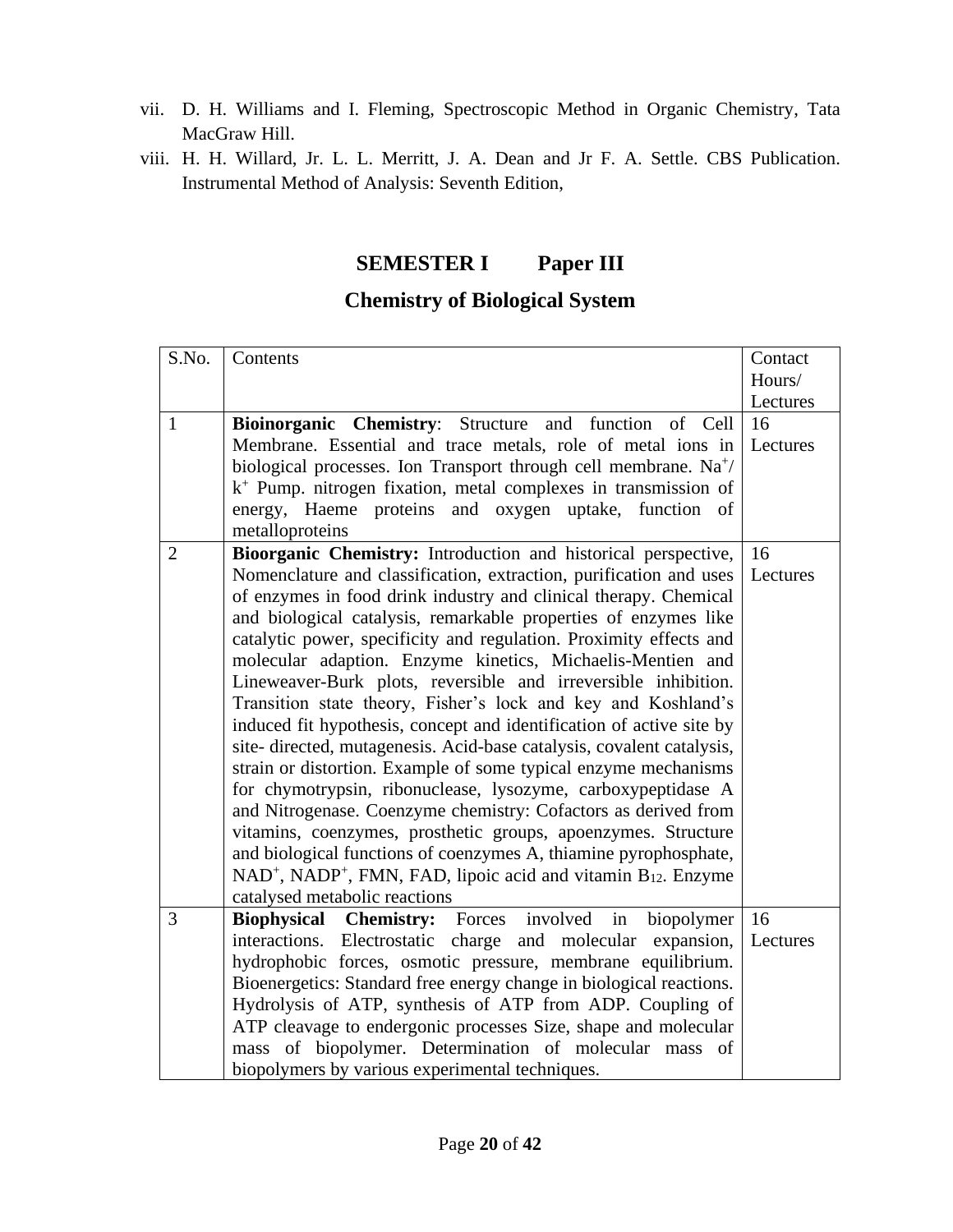## **BOOKS SUGGESTED**

- i. P.S. Kalsi, Bioorganic, Bioinorganic and Supramolecular Chemistry, New Age International.
- ii. L. Stryer, Biochemistry 4th Ed., W. H. Freeman & Co.
- iii. S. Zubay, Biochemistry Addison-Wesley.
- iv. S. J. Lippard and J. M. Berg, Principles of Bioorganic Chemistry, University Science Books.
- v. I. Berteni, H.B. Gray, S.J. Lippard and J.S. Valentine, Bioinorganic Chemistry, , University Science Books.
- vi. Hermann Dugs and C. Penny, Bioorganic Chemistry: A Chemical Approach to Enzyme Action, Springer-Verlag.
- vii. Trevor Palmer, Understanding Enzymes, Prentice Hall.
- viii. Collins J Sucking, Enzyme Chemistry: Impact and Application, Ed. Chapman and Hall.
- ix. M.I. page and A. Williams, Enzyme Mechanisms Ed., Royal Society of Chemistry.
- x. N.C. Price and L. Stevens, Fundamental of Enzymology, Oxford University Press.
- xi. Michael D. Trevan, Immobilized Enzymes: An Introduction and Application in Biotechnology, John Wiley.
- xii. Alan Fersht. Enzyme Reaction and Mechanism, W H Freeman & Co (Sd).
- xiii. A.L. Lehninger, Principles of Biochemistry, Worth Publishers.
- xiv. J. M. Berg, J. L. Tymoczko and L. Stryer, Biochemistry, W.H. Freeman.
- xv. H. Robert Horton, Laurence A. Moran, Raymond S. Ochs, J. David Rawan and K. Gray Scrimgeour. Principles of Biochemistry, Neil Patterson Publishers/Prentice Hall
- xvi. Donald Voet, Charlotte W. Pratt, Judith G. Voet, Biochemistry, John Wiley.
- xvii. E.E. Conn and P.K. Stumpf, Outlines of Biochemistry, John Wiley.
- xviii. L. S. W. H. Freeman, Macromolecules: Structure and Function, Prenctice Hall.
- xix. Pramod Pandey, Organic Chemistry, John Wiley.

## **SEMESTER III Paper IV**

## **Inter disciplinary topics in chemistry**

| S.No. | Contents                                                                     | Contact  |
|-------|------------------------------------------------------------------------------|----------|
|       |                                                                              | Hours/   |
|       |                                                                              | Lectures |
|       | <b>Green Chemistry:</b> Basic principles of green chemistry. Designing       | $-10$    |
|       | green reagents: green catalyst phase transfer catalysis for green   Lectures |          |
|       | synthesis choice of starting materials, organic synthesis in solid           |          |
|       | phase reagents, versatile ionic liquids as Scherrer methode.                 |          |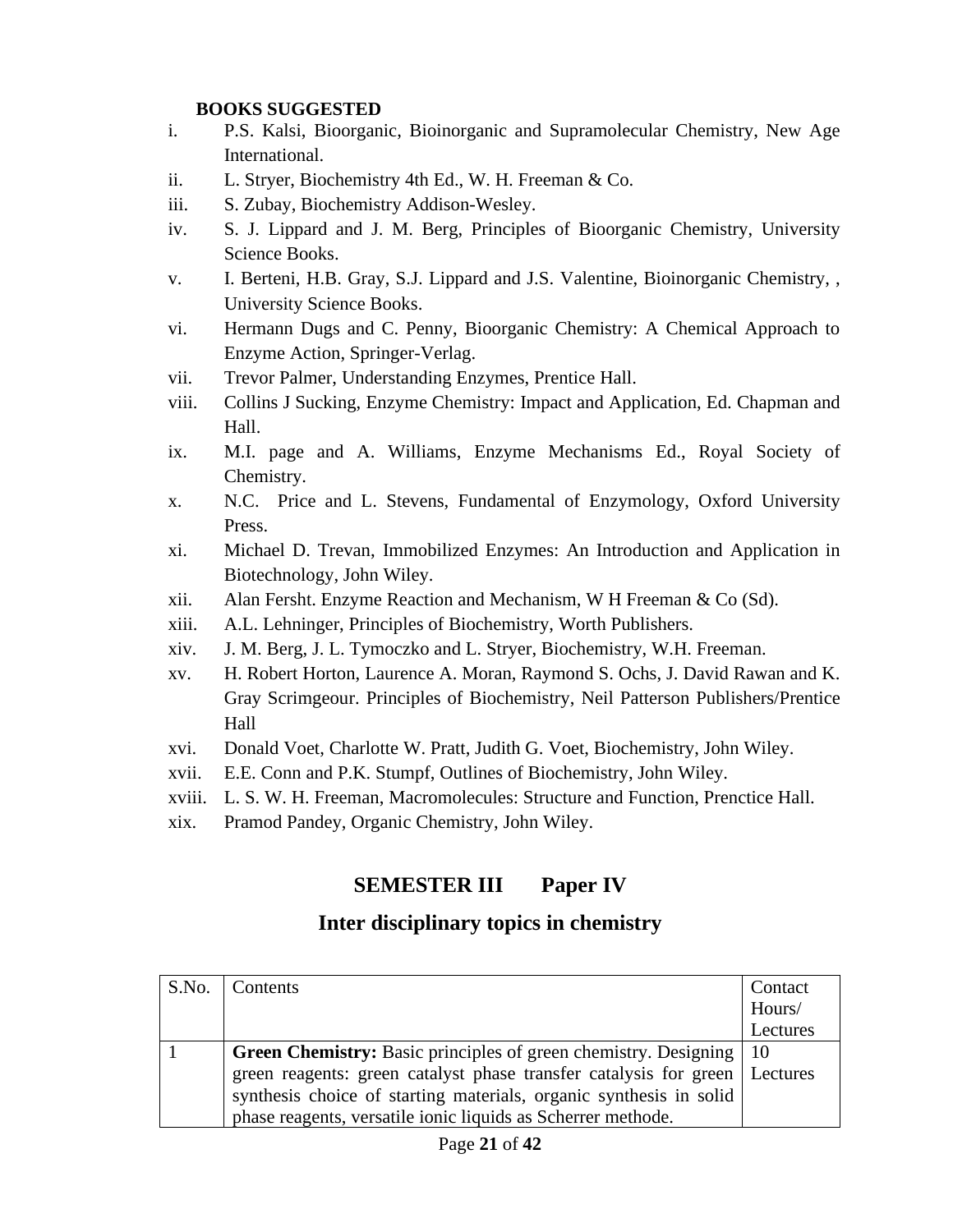| $\overline{2}$ | <b>Nano chemistry:</b> History, definition and scope of nanomaterials, 10 |               |
|----------------|---------------------------------------------------------------------------|---------------|
|                | chemical methods for synthesis of nanomaterials, methods of Lectures      |               |
|                | characterization, determination of particle size and surface              |               |
|                | structure by Scanning Electron microscopy, Transmission                   |               |
|                | Electron microscopy, surface area analysis and Debye-Schrrer              |               |
|                | method                                                                    |               |
| 3              | Data Analysis and Computer: Types of errors, propagation of               | <sup>10</sup> |
|                | errors, accuracy and precision, least square analysis, average   Lectures |               |
|                | standard deviation. liner regression, co-variance and correlation         |               |
|                | coefficient.                                                              |               |
|                | History of development of computers, Main frames, Mini, Micro             |               |
|                | and Super Computer systems. General awareness of computer                 |               |
|                | hardware i.e CPU and other peripheral devices                             |               |
|                | Basic structure and functioning of computers with a PC as an              |               |
|                | illustrative example. Memory, I/Q devices, secondary storage.             |               |
|                | Computer languages. Operating system with DOS as an example.              |               |
|                | Introduction to WINDOWS. Data processing, principles of                   |               |
|                | programming. Algorithms and flowcharts.                                   |               |
| $\overline{4}$ | <b>Environmental Chemistry:</b> Concept and scope, composition of         | 09            |
|                | atmosphere, terminology and nomenclature, aerosols, photo                 | Lectures      |
|                | chemical smog, BOD and COD.                                               |               |
| 5              | Medicinal Chemistry: Primary knowledge of structure activity              | 09            |
|                | relationship, SAR, quantitative structure activity relationship Lectures  |               |
|                | (QSAR), Chemistry of antineoplastic agents and cardiovascular             |               |
|                | drugs                                                                     |               |

## **Books Recommended:**

- i. Geoffrey A. Ozin, and Andre Arsentte, Neno Chemistry, RSC Publishing.
- ii. A.K. Day, Environmental Chemistry New Age.

## **SEMESTER III Paper IV**

## **Photo Chemistry**

| S.No.   Contents                                                       | Contact  |
|------------------------------------------------------------------------|----------|
|                                                                        | Hours/   |
|                                                                        | Lectures |
| excitation, 6 Lectures<br><b>Basics of Photochemistry:</b> Absorption, |          |
| photochemical laws, electronically excited states-life times,          |          |
| measurements of the times. Flash photolysis, Stopped flow              |          |
| techniques. Energy dissipation by radiative and non-radiative          |          |
| processes, absorption spectra, Franck-Condon principle,                |          |
| Photochemical stages- primary and secondary processes. photo-          |          |
| physical reactions, Jablonskii diagram, photosensitization,            |          |
| quantum yield and its determination, reactions of high and low         |          |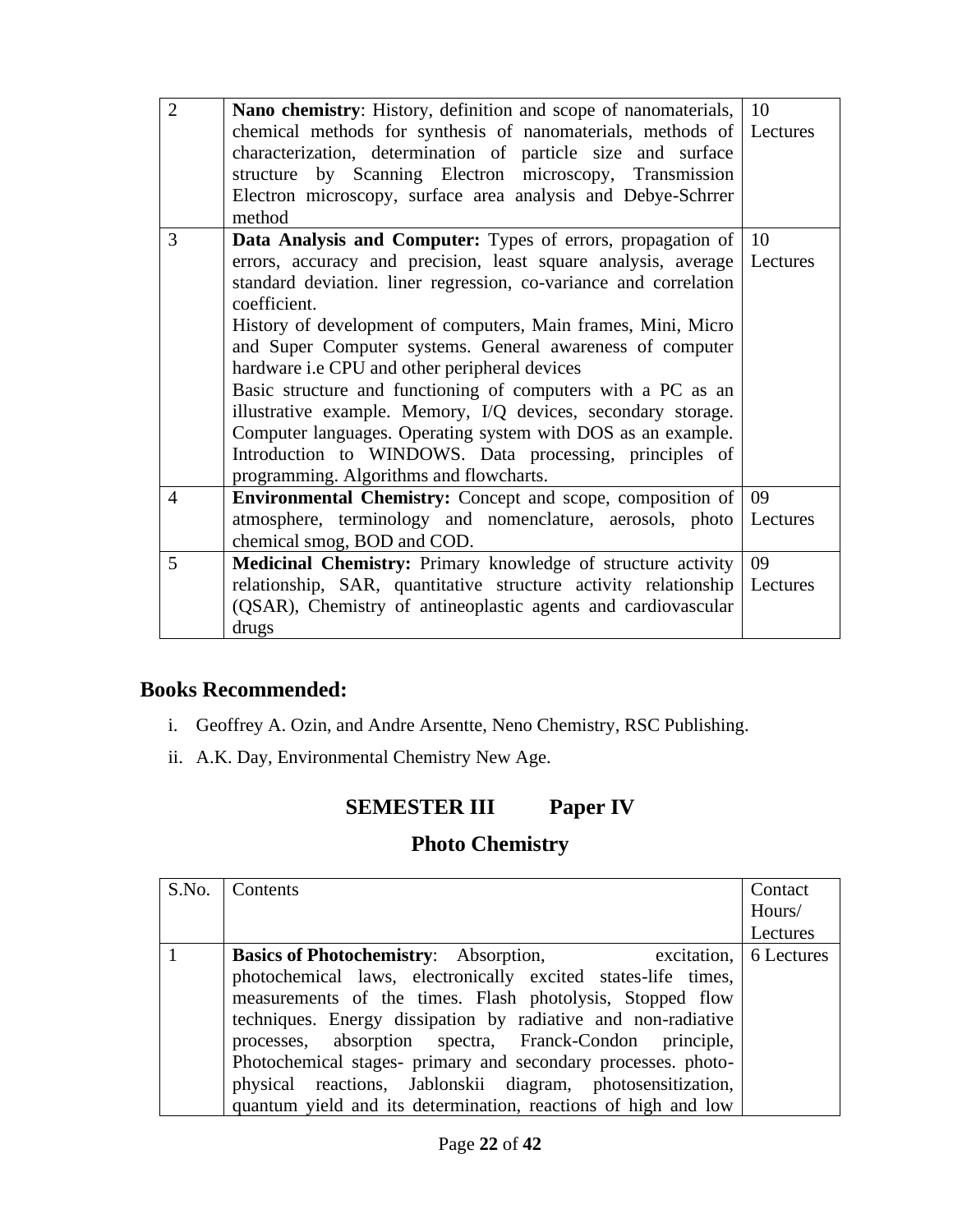|                | yields with suitable examples, fluorescence,<br>quantum                                    |  |
|----------------|--------------------------------------------------------------------------------------------|--|
|                | phosphorescence and chemi luminiscence with suitable examples                              |  |
| 2              | <b>Photochemistry of Organic Compounds:</b> Photochemistry of 6 Lectures                   |  |
|                | alkenes; cis-trans isomerization, non-vertical energy transfer;                            |  |
|                | photochemical additions; reactions of 1,3- and 1,4-dienes;                                 |  |
|                | dimerization.                                                                              |  |
| 3              | <b>Photochemistry of Carbonyl Compounds:</b> Norrish type I & II $\vert$ 6 Lectures        |  |
|                | reactions (cyclic and acyclic); $\alpha, \beta$ -unsaturated ketones;<br>$\beta, \gamma$ - |  |
|                | unsaturated ketones; cyclohexenones (conjugated);                                          |  |
|                | cyclohexadienons (cross-conjugated & conjugated); Paterno-Buchi                            |  |
|                | reactions; photoreductions.                                                                |  |
| $\overline{A}$ | <b>Photochemistry of Aromatic Compounds:</b> Isomerisation, 6 Lectures                     |  |
|                | skeletal isomerisations, Dewar and prismanes in isomerisations.                            |  |
|                | Singlet oxygens reactions; Photo Fries rearrangement of ethers and                         |  |
|                | anilides; Barton reaction, Hoffmann-Loefller-Freytag reaction.                             |  |

#### BOOKS SUGGESTED

- i. F.A. Carey and R. J. Sundberg, Advanced Organic Chemistry, Parts A & B, Plenum: U.S.
- ii. W. M. Horspool, Aspects of Organic Photochemistry, Academic Press.
- iii. T. H. Lowry and K. S. Richardson, Mechanism and Theory in Organic Chemistry Addison-Wesley Educational Publishers, Inc.
- iv. J. March, Advanced Organic Chemistry, John Wiley & Sons.
- v. L. Stryer, Biochemistry, W. H. Freeman & Co.
- vi. P. A.Sykes, Guidebook to Mechanism in Organic Chemistry, Prentice-Hall.
- vii. James H. Clark and Duncan J. Macquarrie, Handbook of Green Chemistry and Technology, Wiley-Blackwell.
- viii. [Paul T. Anastas](http://www.google.co.in/search?tbo=p&tbm=bks&q=inauthor:%22Paul+T.+Anastas%22) and [Tracy C. Williamson](http://www.google.co.in/search?tbo=p&tbm=bks&q=inauthor:%22Tracy+C.+Williamson%22) Green Chemistry: Frontiers in Benign Chemical syntheses and Processes, Oxford University Press.
- ix. [Geoffrey Alan Ozin,](http://www.google.co.in/search?tbo=p&tbm=bks&q=inauthor:%22Geoffrey+Alan+Ozin%22) A. C. Arsenault and L. Cademartiri, Nanochemistry: A Chemical Approach to Nanomaterials, Royal Society of Chemistry.

## **Laboratory Course 08 hrs**

#### **A. Physical Chemistry Practical exercises 30**

(i) Determination of the order of reaction by isolation method

- (ii) Determination of the order of reaction by half life period method
- (iii) Determination of the order of the reaction by Integration method.
- (iv) Determination of the entropy of activation of a reaction.
- (v) Determination of free energy change of a reaction.
- (vi) Determination of the equilibrium constant of a reaction.
- (vii) Determination of pH by electrical conductivity method.
- (viii) Hydrolysis of the salts by electrical conductivity method
- (ix) Hydrolysis of the salts by EMF.
- (x) Determination of the dissociation constant of a weak acid by conductivity method.
- (xi) Determination of the equivalent conductivity of a strong electrolyte conductometrically.
- 
-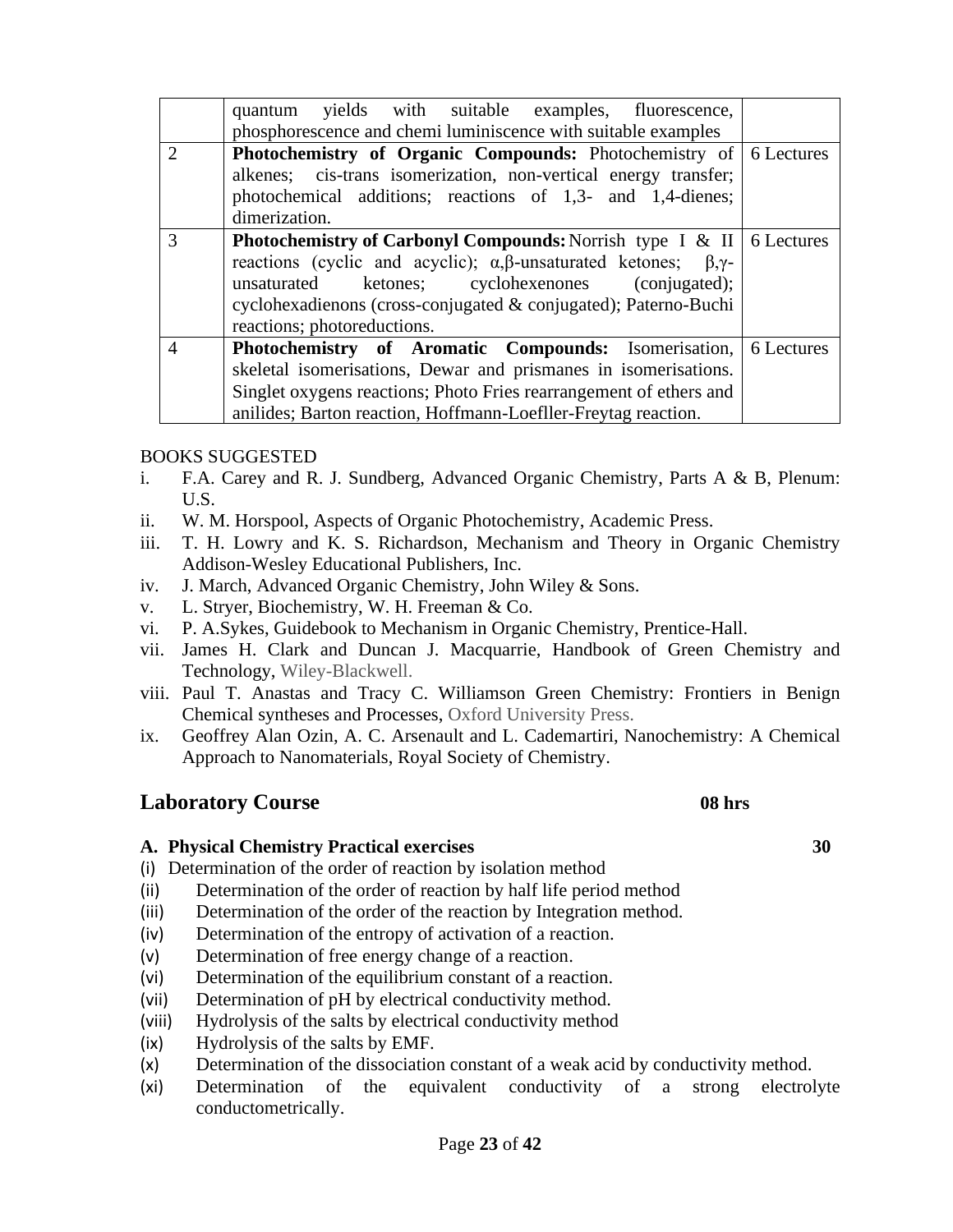- (xii) Determination of the equivalent conductivity at infinite dilution of weak electrolyte conductometrically.
- (xiii) Validity of Ostwald's dilution law.
- (xiv) Determination of the degree of dissociation/ association conduct metrically.
- (xv) Determination of solubility and solubility product of sparingly soluble salts (e.g., PbSO4, BaSO4) conductometrically.

#### **Note: The candidates shall have to do a minimum of 05 experiments**

#### **B. Inorganic Chemistry 30**

- 1. Quantitative analysis of binary mixture of metal ions involving volumetric (by complexometric titration using masking and demasking agents) and gravimetric analysis. 20
- 2. Chromatography: separation of cations and anions by paper/TLC/Ion Exchange chromatography

10

## **Note: Inorganic exercise 30; Physical 30; Record(including test) 15; attendance 10;viva 15**

## **SEMESTER IV Paper I (Elective Paper Inorganic chemistry)**

## **General and Organometallic Chemistry**

| S.No.          | Contents                                                                           | Contact    |
|----------------|------------------------------------------------------------------------------------|------------|
|                |                                                                                    | Hours/     |
|                |                                                                                    | Lectures   |
| $\mathbf{1}$   | <b>Inorganic Free Radicals:</b> A Comprehensive study of production,               | 5 Lectures |
|                | stability and reactions of free radicals: :NH, $NH2 N2H3$ and PH.                  |            |
| $\overline{2}$ | Silicates and Aluminosilicates: Silicates: Classification,                         | 5 Lectures |
|                | properties, structure and applications of naturally occurring                      |            |
|                | silicates. Aluminosilicates: chemistry of feldspars, ultramarine,                  |            |
|                | zeolites, classification, structure and applications of zeolites.                  |            |
|                | Clays: montmorilonite clay, synthesis of pillared clays,                           |            |
|                | characterization and applications of clays and pillared clays as                   |            |
|                | catalysts.                                                                         |            |
| 3              | Organic Derivatives of Metals and Alkyls, Aryls and Acyls of   10                  |            |
|                | <b>Metals:</b> Metal beta-diketonates and thio-betadiketonates: general   Lectures |            |
|                | chemistry, structural aspects and applications. Metal alkoxides:                   |            |
|                | general methods of preparation, reactivity, structure and                          |            |
|                | applications                                                                       |            |
|                | Alkyls, aryls and acyls of transition metals, nature of metal carbon               |            |
|                | bond, routes of synthesis, stability, decomposition pathways,                      |            |
|                | stabilization, Alkyls, aryls and acyls of s-block and p-block                      |            |
|                | elements, synthesis, stability, reactivity. Comparison between                     |            |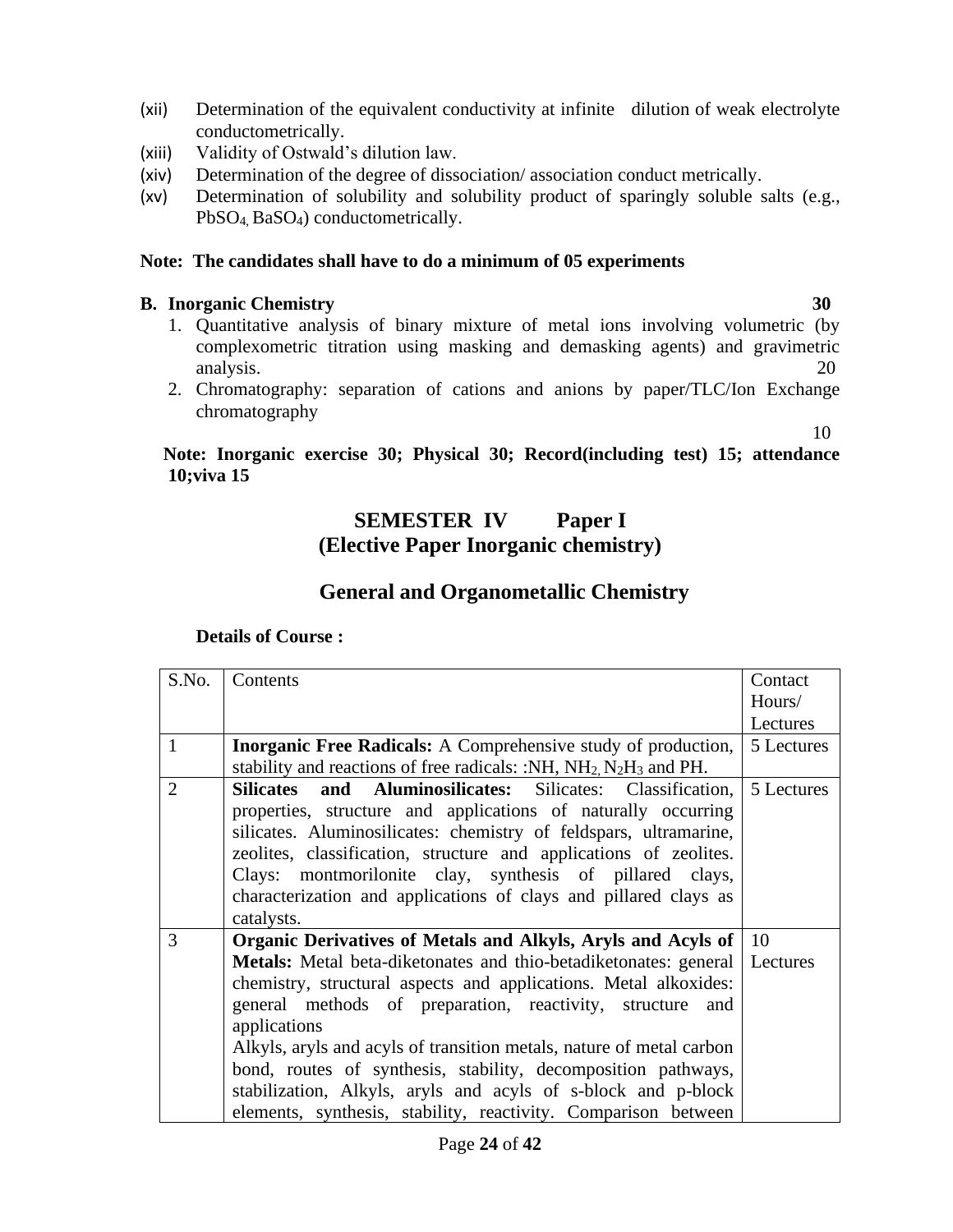|                | transition and non-transition element derivates. Organocopper in           |                |
|----------------|----------------------------------------------------------------------------|----------------|
|                | organic synthesis.                                                         |                |
| $\overline{4}$ | Compounds of Metal-Carbon Multiple Bonds and Metal                         | -10            |
|                | <b>Compounds with Bonds to Hydrogen:</b> Survey of organometallic          | Lectures       |
|                | compounds according to ligands. Synthesis, properties, nature of           |                |
|                | bonding and structural features of $\pi$ -bonded organo-metallic           |                |
|                | compounds $(\pi$ -complexes) with unsaturated organic molecules:           |                |
|                | alkenes, alkynes, chelating olefinic ligands, allyl, dienes-               |                |
|                | cyclobutadiene, cyclopentadiene, fulvalene,<br>butadiene,                  |                |
|                | heterocyclic pentadiene and cyclopentadienone, dienyl-                     |                |
|                | cyclpentadienyl, acyclicpentadienyl, cyclohexadienyl<br>and                |                |
|                | heptadienyl, arene and trienyl complexes. Important reactions              |                |
|                | relating to nucleophilic and electrophilic attack on ligands, role in      |                |
|                | organic synthesis.                                                         |                |
|                | Transition metal compounds with bonds to hydrogen.                         |                |
| 5              | Homogeneous Catalysis and types of reactions: Stoichiometric               | <b>10</b>      |
|                | reactions for catalysis, oxidative-addition reaction, migratory   Lectures |                |
|                | inseration reaction, reductive elimination reaction, homogeneous           |                |
|                | catalytic hydrogenation, Zeigler-Natta polymerization of olefins,          |                |
|                | catalytic reactions involving carbon monoxide such<br><b>as</b>            |                |
|                | hydroformylation of olefins (oxo-reaction), Wacker's process.              |                |
|                | Activation of C-H bond, activation of small molecules by                   |                |
|                | coordination                                                               |                |
| 6              | <b>Fluxional Organometallic Compounds</b> Fluxionality                     | and 8 Lectures |
|                | dynamic equilibria in compounds such as $\eta^3$ - allyl and dienyl        |                |
|                | complexes, their characterization.                                         |                |

## **Books Recommended**

- i. J.P. Collman, L.S. Hegsdus, J.P. Norton and R.G. Finke, Principle and Application of Organotransition Metal Chemistry, University Science Books.
- ii. R.H. Crabtree, The Organometallic Chemistry of the Transition Metals, John Wiley.
- iii. A.J. Person, Metallo-organic Chemistry, Wiley.
- iv. R.C. Mehrotra and A. singh, Organometallic Chemistry, New Age International.
- v. J.E. Huheey, E.A. Keiter, R.L. Keiter,Inorganic Chemistry: Principle of structure and Reactivity, Pearson Education.
- vi. N.L.H. Green, Organometallic Compounds, Chapman & Hall, U.K.
- vii. G.E. Coates, M.L.H. Green., P. Pwell,Principles of Organometallic Chemistry, Chapman & Hall, U.K.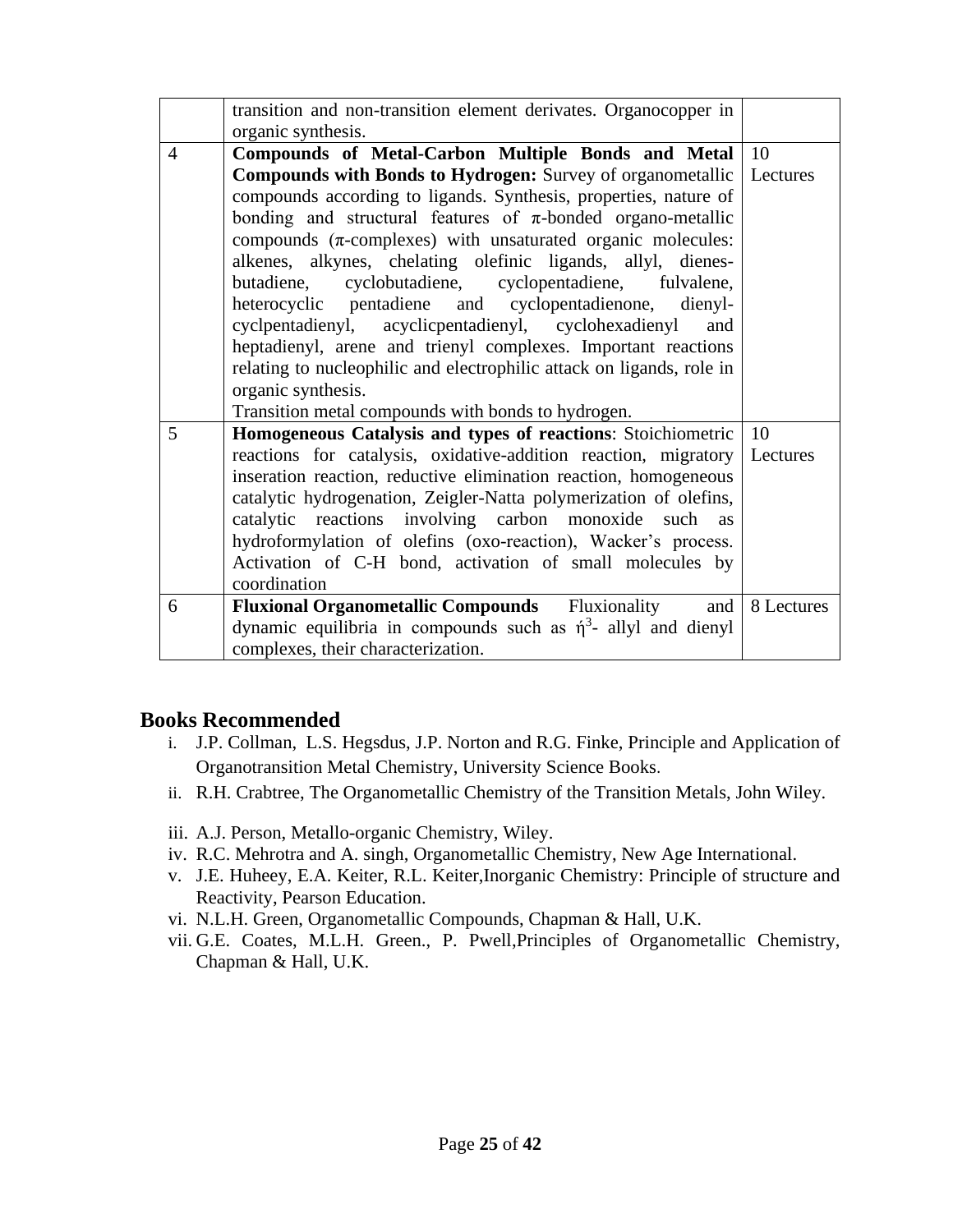## **SEMESTER IV Paper II (Elective Paper Inorganic chemistry)**

## **Inorganic polymer and supramolecular Chemistry**

| S.No.          | Contents                                                                                                                                                                                                                                                                                                                                                                                                                                                                                                                                                                                                                                                                                               | Contact    |
|----------------|--------------------------------------------------------------------------------------------------------------------------------------------------------------------------------------------------------------------------------------------------------------------------------------------------------------------------------------------------------------------------------------------------------------------------------------------------------------------------------------------------------------------------------------------------------------------------------------------------------------------------------------------------------------------------------------------------------|------------|
|                |                                                                                                                                                                                                                                                                                                                                                                                                                                                                                                                                                                                                                                                                                                        | Hours/     |
|                |                                                                                                                                                                                                                                                                                                                                                                                                                                                                                                                                                                                                                                                                                                        | Lectures   |
| $\mathbf{1}$   | <b>Basics</b> : Importance of polymers, basic concepts: monomers,<br>repeat units, degree of polymerization. Linear, branched and<br>network polymers. Classification of polymers, polymerization:<br>condensation, addition, radical chain-ionic and co-ordination and<br>co-polymerization. Polymerization conditions<br>and polymer<br>reactions Kinetics of polymerization. Stererochemistry<br>and<br>mechanism of polymerization. Polymerization in homogeneous<br>and heterogeneous systems. Comparison with organic polymers.                                                                                                                                                                  | 8 Lectures |
| $\overline{2}$ | Polymer Characterization: Polydispersion, average molecular<br>weight concept: number average, weight average and viscosity<br>average molecular weights. Polydispersity and molecular weight<br>distribution. The practical significance of molecular weight.<br>Measurement of molecular weight: end-group, viscosity, light<br>scattering, osmotic and ultacentrifugation methods. Analysis and<br>testing of polymers, chemical analysis of polymers, spectroscopic<br>methods, X-ray diffraction study. Microscopy. Thermal analysis<br>and physical testing- tensile strength. Fatigue impact. Tear<br>resistance. Hardness and abrasion resistance.                                             | 8 Lectures |
| 3              | Structure and Properties: Morphology and order in crystalline<br>polymers-configurations of polymer chains: Crystal structures of<br>polymers. Morphology of crystalline polymers, strain-induced<br>morphology, crystallization and melting. Polymer structure and<br>physical properties-crystalline melting point( $T_M$ ); melting points<br>of homogeneous series, effect of chain, flexibility and other steric<br>factors, entropy and heat of fusion. The glass transition<br>temperature(Tg), relationship between Tm and Tg, effects of<br>molecular weight, diluents, chemical structure, chain topology,<br>branching and cross linking. Property requirements and polymer<br>utilization. | 8 Lectures |
| 4              | <b>Polymer Processing:</b> Plastics,<br>elastomers<br>and<br>fibres.<br>Compounding. Processing techniques: calendering, die casting,<br>rotational casting, film casting, injection moulding, extrusion<br>thermoforming, foaming, reinforcing<br>moudling,<br>and<br>fibre<br>spinning.                                                                                                                                                                                                                                                                                                                                                                                                              | 8 Lectures |
| 5              | Boron Based Polymers, Silicon Based Polymers, Phosphorous<br><b>Based Polymers and</b><br><b>Coordination Polymers:</b> Borazine,<br>substituted borazines, boron nitride. Boron-oxygen-silicon and                                                                                                                                                                                                                                                                                                                                                                                                                                                                                                    | 8 Lectures |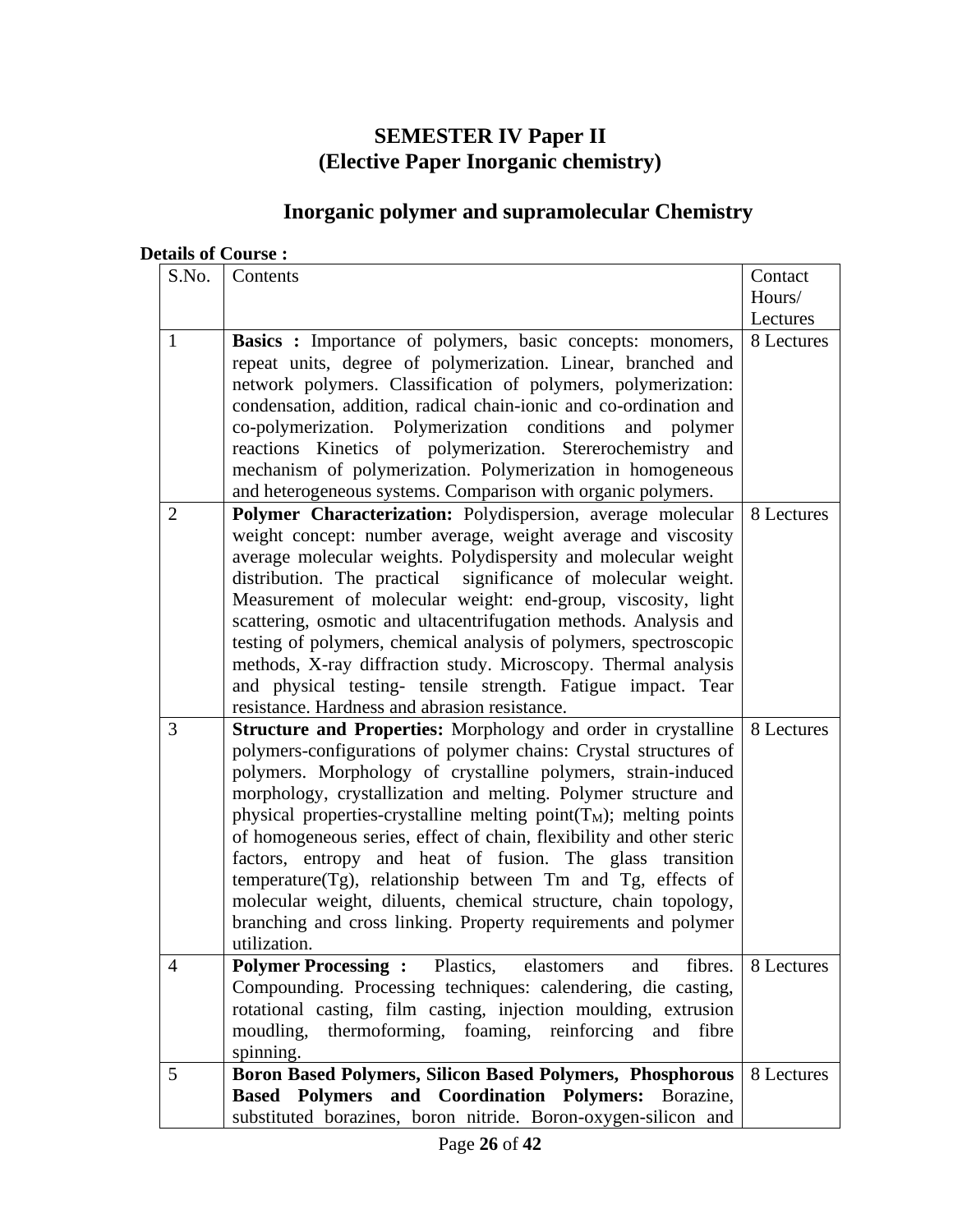|   | boron-oxygen-phosphorus polymers. Ployhedral borane anions.       |  |
|---|-------------------------------------------------------------------|--|
|   | Silica, feldspars and ultramarines, silicones, silicone fluids,   |  |
|   | silicone rubbers, silicone greases, silicone resins<br>and        |  |
|   | metallosiloxanes. Silicon-nitrogen polymers and silazenes.        |  |
|   | Metaphosphates, polyphosphates, cross-linked phosphates.          |  |
|   | Phosphonitrilic halides and related polymers. Phosphorous-sulphur |  |
|   | polymers.                                                         |  |
|   | Factors affecting formation of coordination polymers. Types of    |  |
|   | coordination polymers. Metal halides. Metal pseudohalides, metal  |  |
|   | alkoxides, metal carboxylates and metal chelates                  |  |
|   |                                                                   |  |
| 6 | <b>Supramolecular Chemistry: Concepts and Language 8 Lectures</b> |  |
|   | Molecular recognition: molecular receptors for different types of |  |
|   | molecules including arisonic substrates, design and synthesis of  |  |
|   | co-receptor molecules and multiple recognition. Strong, weak and  |  |
|   | very weak H-bonds, utilization of H-bonds to create               |  |
|   | supramolecular structures. Use of H-bond in crystal engineering   |  |
|   | and molecular recognition. Chelate and macrocyclic effects.       |  |
|   | Cation binding hosts, binding of anions, binding of neutral       |  |
|   | molecules, binding of organic molecules. Supramolecular           |  |
|   | reactivity and catalysis. Transport processes and carrier design. |  |
|   | Supramolecular devices, supramolecular photochemistry,            |  |
|   |                                                                   |  |
|   | supramolecular electronic ionic and switching devices. Some       |  |
|   | examples of self-assembly in supramolecular chemistry.            |  |

## **BOOKS SUGGESTED-**

- i. F.W. Bilimever Jr., Text Book of Polymer Science, Wiley.
- ii. N.V. Vishwanathan and J. Sreedhar, Polymer Science, V.R. Gowarker, Willey-Eastern.
- iii. K. Takemoto Y. lnaki and R.M. Ottanbrite, Functional Monomers and Polymers.
- iv. H.R. Alcock and F.W. Lambe, Contemporary Polymer Chemistry, Prentice Hall.
- v. J.M.G. Cowie, Physics and Chemistry of Polymers, Blakie Academic and Professional.
- vi. N.H. Ray, Inorganic Polymers, Academic Press, N. York.
- vii. J.M. Lehn, Supramolecular Chemistry, VCH.

## **SEMESTER IV Paper III (Elective Paper Inorganic chemistry) Photo Inorganic Chemistry**

| S.No. | Contents                                                                            | <b>Contact</b> |
|-------|-------------------------------------------------------------------------------------|----------------|
|       |                                                                                     | Hours/         |
|       |                                                                                     | Lectures       |
|       | <b>Basics of Photochemistry:</b> Absorption, excitation, photochemical   8 Lectures |                |
|       | laws, electronically excited states-life times, measurements of the                 |                |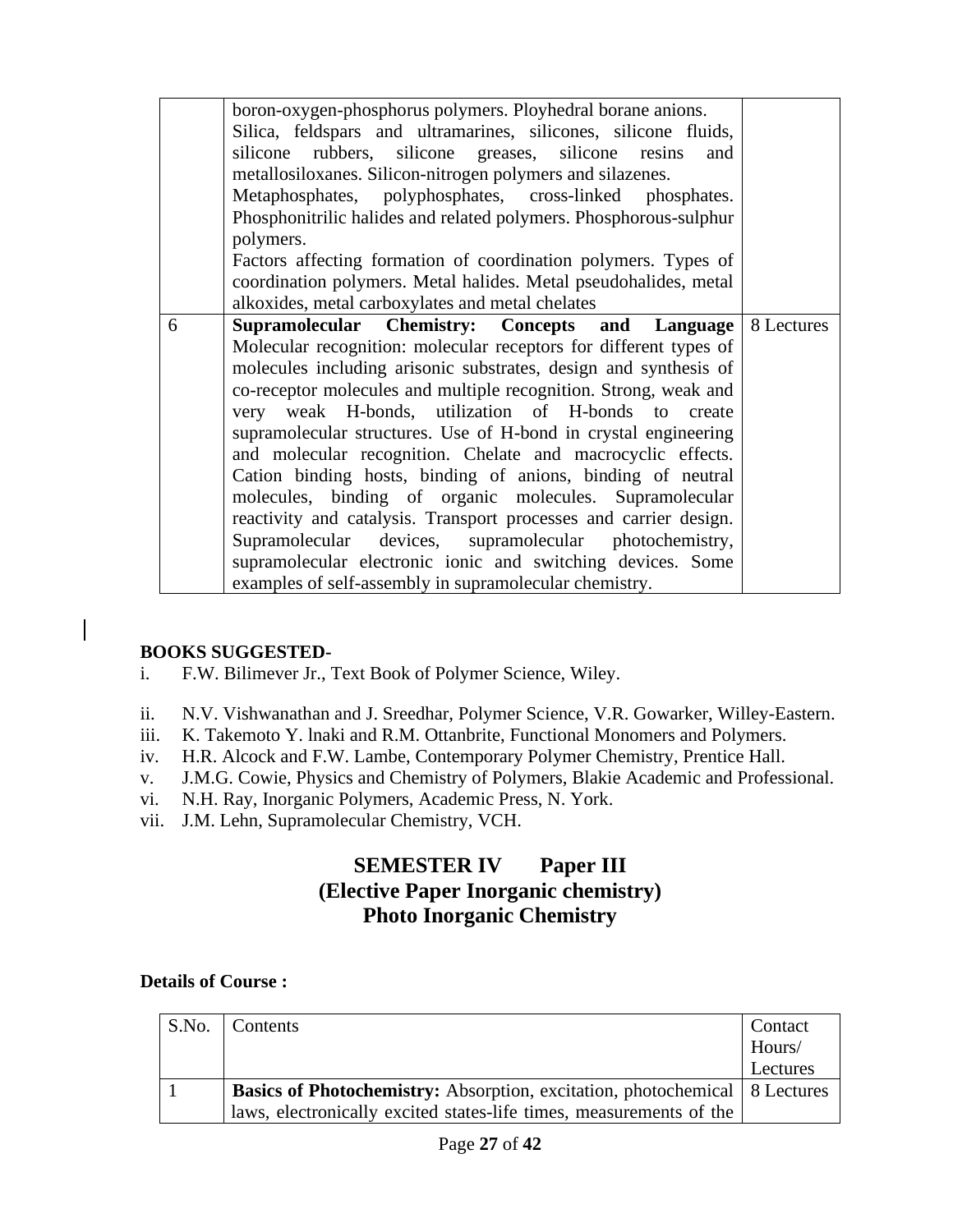|                | times. Flash photolysis, stopped flow techniques. Energy<br>dissipation by radiative and non-radiative processes, absorption                                                                                                                                                                                                                                                                                                                                                                                                                                                                                                                                                                                                               |            |
|----------------|--------------------------------------------------------------------------------------------------------------------------------------------------------------------------------------------------------------------------------------------------------------------------------------------------------------------------------------------------------------------------------------------------------------------------------------------------------------------------------------------------------------------------------------------------------------------------------------------------------------------------------------------------------------------------------------------------------------------------------------------|------------|
|                | spectra, Franck-Condon principle, photochemical stages- primary<br>and secondary processes.                                                                                                                                                                                                                                                                                                                                                                                                                                                                                                                                                                                                                                                |            |
| $\overline{2}$ | Photochemical Reactions: Interaction of electromagnetic<br>radiation with matter, types of excitations, fate of excited<br>molecule, quantum yield, transfer of excitation energy,<br>actinometry. Singlet molecular oxygen reactions. Photochemical                                                                                                                                                                                                                                                                                                                                                                                                                                                                                       | 8Lectures  |
|                | smog. Photo-degradation<br>formation<br>of<br>of<br>polymers.<br>Photochemistry of vision.                                                                                                                                                                                                                                                                                                                                                                                                                                                                                                                                                                                                                                                 |            |
| 3              | Properties of Excited States and Excited States of Metal                                                                                                                                                                                                                                                                                                                                                                                                                                                                                                                                                                                                                                                                                   | 8 Lectures |
|                | <b>Complexes:</b> Structure, dipole moment, acid-base strengths,<br>reactivity. Photochemical kinetics-calculation of rates of radiative<br>processes. Biomolecular deactivation-quenching.<br>Excited states of metal complexes: comparison with organic<br>compounds, electronically excited states of metal complexes.<br>Charge-transfer spectra, charge transfer excitations, methods for<br>obtaining charge-transfer spectra.                                                                                                                                                                                                                                                                                                       |            |
| $\overline{4}$ | <b>Field Photochemistry:</b> Photosubstitution, photo- 8 Lectures<br>Ligand<br>oxidation and photo-reduction, lability and selectivity, zero<br>vibrational levels of ground state and excited state, energy content<br>of excited state, zero-zero spectroscopic energy, development of<br>the equations for redox potentials of the excited states.                                                                                                                                                                                                                                                                                                                                                                                      |            |
| 5              | <b>Redox Reactions by Excited Metal Complexes:</b> Energy transfer<br>under conditions of weak interaction and strong interaction-<br>exciplex formation, conditions of the excited states to be useful as<br>redox reactants, excited electron transfer, metal complexes as<br>attractive candidates (2,2'-bipyridine and 1,10-phenenthroline<br>complexes), illustration of reducing and oxidizing character of<br>$Ru^{2+}$ bipyridyl complex (comparison with [Fe(bipy)3]); role of<br>spin-orbit coupling-life time of these complexes. Application of<br>redox processes of electronically excited states for catalytic<br>purpose, transformation of low energy reactants into high energy<br>products, chemical energy into light. | 8 Lectures |
| 6              | Metal Complex Sensitizers and Determination of Reaction<br>Mechanism : Metal complex sensitizer, electron relay, metal<br>colloid system, semiconductor supported metal or oxide systems,<br>water photolysis, nitrogen fixation and carbon dioxide reduction.<br>Classification, rate constants and life times of reactive energy<br>states-determination of rate constants of reactions. Effects of light<br>intensity on the rate of photochemical reactions. Types of<br>photochemical reactions; photo-dissociation, gas-phase photolysis.                                                                                                                                                                                            | 8 Lectures |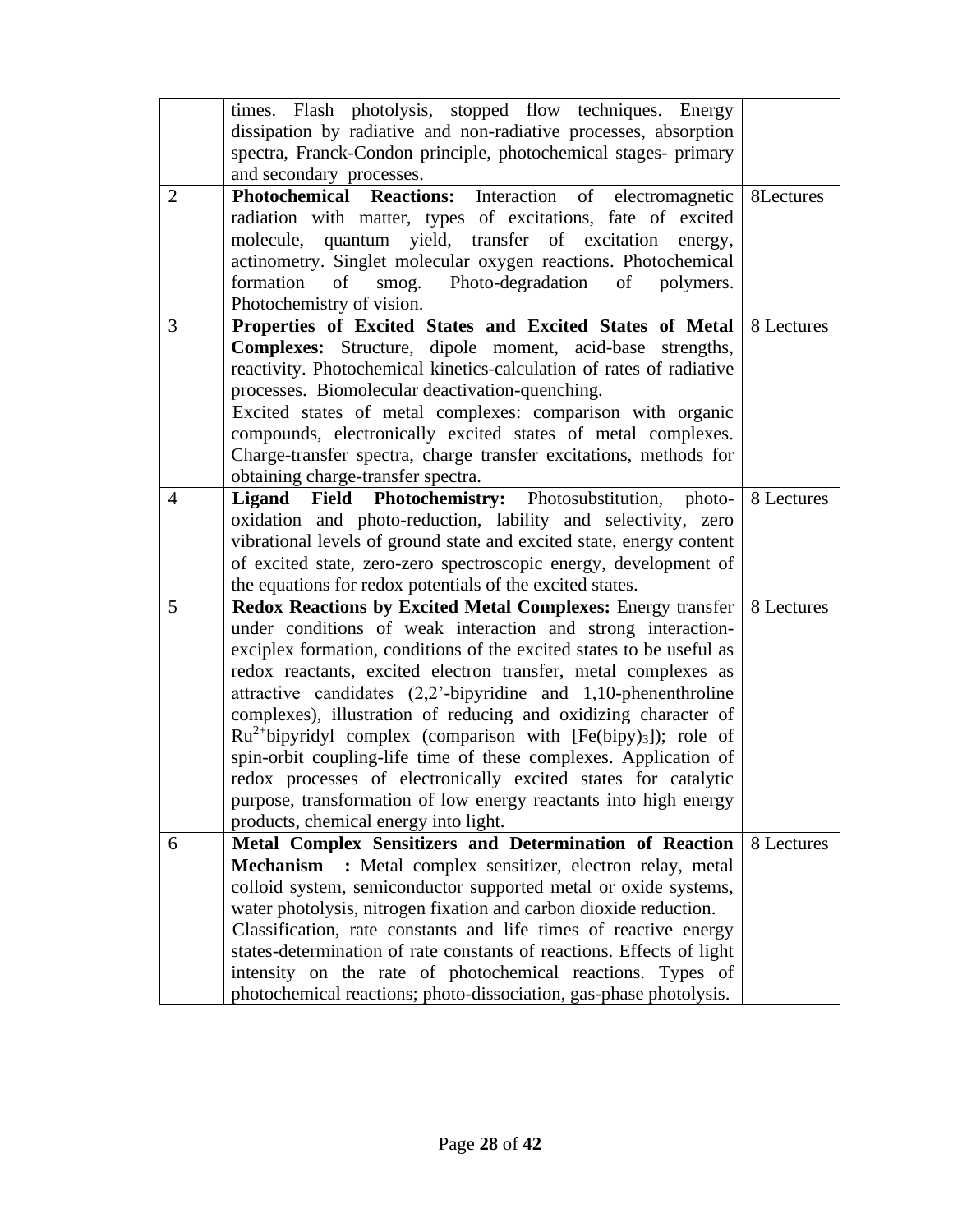#### **BOOKS SUGGESTED**

- i. A.W. Adamson and P.D. Fleischauer, Concept of Inorganic Photochemistry, Wiley.
- ii. Inorganic Photochemistry, J. Chem. Educ., vol. 60, no. 10, 1983.
- iii. .J. Lippard, Progress in Inorganic Chemistry, Vol. 30, ed. S Wiley.
- iv. Coordination Chem. Revs., 1981, Vol. 39, 121, 131; 1975, 15, 321; 1990, 97, 313.
- v. V. Balzari and Carassiti, Photochemistry of Coordination Compounds, Academic Press.
- vi. G.J. Ferraudi, Elements of Inorganic Photochemistry, Wiley-Eastern.
- vii. K.K. Rohtagi-Mukherji, Fundamentals of Photochemistry, Wiley-Eastern.
- viii. A. Gilbert and J. Baggott, Essentials of Molecular Photochemistry, Blackwell Scientific Publication.
- ix. N.J. Turro, W.A. Benjamin, Molecular Photochemistry,
- x. A.Cox and T.Camp, Introductory Photochemistry, McGraw-Hill.
- xi. R.P. Kundall and A. Gilbert, Photochemistry, Thomson Nelson.
- xii. J.Coxon and B. Halton, Organic Photochemistry, Cambridge University Press.

## **SEMESTER IV Paper IV (Elective Paper Inorganic chemistry) Environmental Chemistry**

| S.No.          | Contents                                                             | Contact    |
|----------------|----------------------------------------------------------------------|------------|
|                |                                                                      | Hours/     |
|                |                                                                      | Lectures   |
| $\mathbf{1}$   | <b>Introduction to Environmental Chemistry:</b> Concept and scope    | 8 Lectures |
|                | of environmental chemistry. Environmental terminology and            |            |
|                | nomenclatures. Environmental segments. The natural cycles of         |            |
|                | environment (Hydrological, Oxygen, Nitrogen).                        |            |
| $\overline{2}$ | Atmosphere: Regions of the atmosphere, reactions in atmospheric      | 8 Lectures |
|                | chemistry, Earth's radiation balance, particles, ion and radicals in |            |
|                | the atmosphere. Chemistry of ozone layer.                            |            |
| 3              | Hydrosphere: Complexation in natural water and waste-water.          | 8 Lectures |
|                | Micro-organism in aquatic chemical reactions. Eutrophication.        |            |
|                | Microbiology mediated redox reactions                                |            |
| $\overline{4}$ | Lithosphere: Inorganic and organic components in soil, acid-base     | 8 Lectures |
|                | and ion-exchange reactions in soil, micro and macro nutrients,       |            |
|                | nitrogen pathways and NPK in soil.                                   |            |
| 5              | <b>Chemical Toxicology:</b> Toxic chemicals in the environments.     | 8 Lectures |
|                | Impact of toxic chemicals on enzymes. Biochemical effects of         |            |
|                | arsenic, cadmium, lead, mercury, carbon monoxide, nitrogen           |            |
|                | oxides and sulphur oxides.                                           |            |
| 6              | Air Pollution and Water Pollution: Particulates, aerosols, SOx,      | 8 Lectures |
|                | NOx, COx and hydrocarbon. Photochemical smog, air-quality            |            |
|                | standards.                                                           |            |
|                | Water-quality parameters and standards: physical and chemical        |            |
|                | parameters (colour, odour, taste and turbidity). Dissolved oxygen:   |            |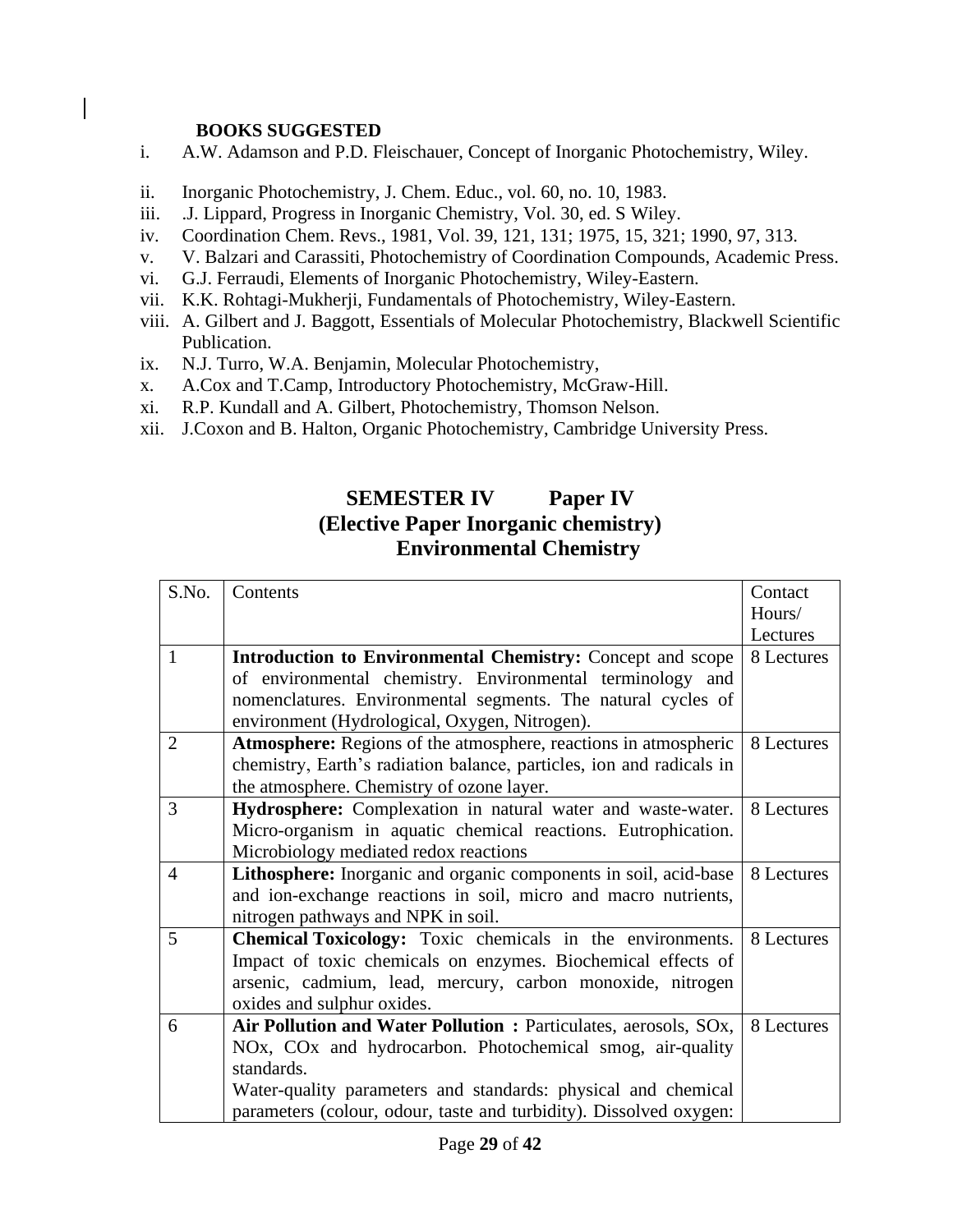|  | BOD, COD. Total organic carbon, nitrogen, sulfur, phosphorus |
|--|--------------------------------------------------------------|
|  | and chlorine. Chemical speciation (Pb, As, Hg).              |

## **Books Recommended:**

- **i.** Environmental Chemistry A global perspective; Fourth Edition, **Gary W. vanLoon** and **Stephen J. Duffy**
- ii. Environmental Chemistry A.K. Day, New Age.

## **SEMESTER IV Paper V (Elective Paper Organic chemistry) Organic Synthesis**

| S.No.          | Contents                                                             | Contact    |
|----------------|----------------------------------------------------------------------|------------|
|                |                                                                      | Hours/     |
|                |                                                                      | Lectures   |
| $\mathbf{1}$   | <b>Organometallic Reagents</b> : Principle, preparations, properties | 5 Lectures |
|                | and applications of the following in organic synthesis:              |            |
|                | <b>Group I and II metal organic compounds</b>                        |            |
|                | Li, Hg and Zn compounds.                                             |            |
|                | Transition metals: Pd, Ni, Fe, Ti, Cu, Rh and Cr compounds;          |            |
|                | <b>Other elements;</b> S, Si and B compounds                         |            |
| 2              | <b>Oxidation:</b> Introduction. Different oxidative processes.       | 10         |
|                | Hydrocarbons-alkenes, aromatic rings, saturated C-H groups           | Lectures   |
|                | (activated & nonactivated).                                          |            |
|                | Alcohols, diols, aldehydes, ketones, ketals and carboxylic acids.    |            |
|                | Amines, hydrazines and sulphides.                                    |            |
|                | Oxidation with ruthenium tetraoxide, iodobenzene diacetate and       |            |
|                | thallium (III) nitrate.                                              |            |
|                | <b>Reduction:</b> Introduction, Different reductive process.         |            |
|                | Hydrocarbons-alkanes, alkenes, alkynes and aromatic rings.           |            |
|                | Carbonyl compounds-aldehydes, ketones, acids<br>and<br>their         |            |
|                | derivatives.                                                         |            |
|                | Epoxides                                                             |            |
|                | Nitro, nitroso, azo and oxime groups. Hydrogenolysis.                |            |
| 3              | Metallocenes, Nonbenzenoid Aromatics<br>and<br>Polycyclic            | 5 Lectures |
|                | Aromatic Compounds: General considerations, synthesis and            |            |
|                | reactions of some representative compounds.                          |            |
| $\overline{4}$ | Disconnection Approach, One group C-C Disconnections and             | 15         |
|                | <b>Two Group C-C Disconnections</b> An introduction to synthons      | Lectures   |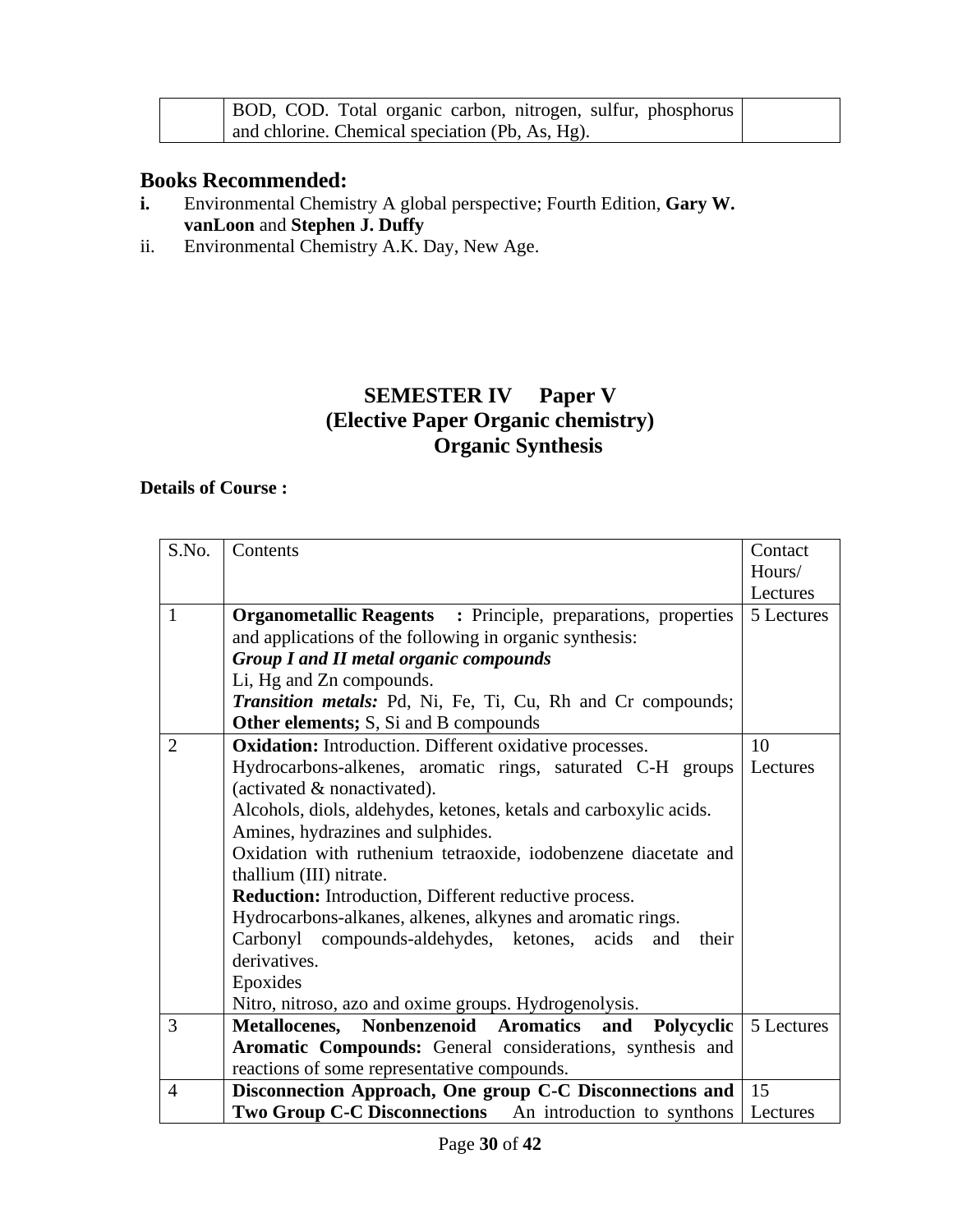|                | and synthetic equivalents, disconnection approach, functional<br>group interconversions, the importance of the order of events in<br>organic synthesis, one group C-X and two group C-X<br>disconnections, chemoselectivity, reversal of polarity, cyclisation<br>reactions and amine synthesis. One group and two group C-C<br>disconnections.<br>Alcohols and carbonyl compounds, regioselectivity, Alkene<br>synthesis, use of acetylenes and aliphatic nitro compounds in |  |
|----------------|-------------------------------------------------------------------------------------------------------------------------------------------------------------------------------------------------------------------------------------------------------------------------------------------------------------------------------------------------------------------------------------------------------------------------------------------------------------------------------|--|
|                | organic synthesis.<br>Diels-Alder reaction, 1,3-difunctionalised compounds,<br>$\beta$ -<br>unsaturated carbonyl compounds, control in carbonyl                                                                                                                                                                                                                                                                                                                               |  |
|                | condensations. Micheal addition and Robinson annelation                                                                                                                                                                                                                                                                                                                                                                                                                       |  |
| $\overline{5}$ | <b>Protecting Group:</b> Principle of protection of alcohol, amine, 5 Lectures                                                                                                                                                                                                                                                                                                                                                                                                |  |
|                | carbonyl and carboxyl groups.                                                                                                                                                                                                                                                                                                                                                                                                                                                 |  |
| 6              | <b>Ring Synthesis:</b> Saturated heterocycles, synthesis of $3-4-5$ and 8 Lectures                                                                                                                                                                                                                                                                                                                                                                                            |  |
|                | 6-membered rings, aromatic heterocycles in organic synthesis.                                                                                                                                                                                                                                                                                                                                                                                                                 |  |

## BOOKS SUGGESTED

- i. H.O. House, W.A. Benjamin, Modern Synthetic Reaction,
- ii. W. Carruthers, Some Modern Methods of Organic Synthesis. Cambridges Univ. Press.
- iii. J. March, Advanced Organic Chemistry, Reactions Mechanisms and Structure. John Wiley.
- iv. R.O.C. Norman an J.M. Coxon, Principles of Organic synthesis, Blackie Academic & Professional.
- v. F.A. Carey and R.J. Sundberg, Advanced Organic Chemistry Part B, Plenum Press.
- vi. Rodd's Chemistry of Carbon Compounds, Ed. S. Coffey, Elsevier.
- vii. S Warren, Designing Organic Synthesis, Wiley.
- viii. J. Fuhrhop and G. Penzillin, Organic Synthesis- Concept, Methods and Starting Materials Verlage VCH.
- ix. W. A. Benjamin, Modern Synthetic Reactions, H.O. House.

## **SEMESTER IV Paper VI (Elective Paper Organic chemistry) Chemistry of Natural Products and Heterocyclic Compounds**

| S.No. | $\sim$<br>Contents | Contact  |
|-------|--------------------|----------|
|       |                    | Hours/   |
|       |                    | Lectures |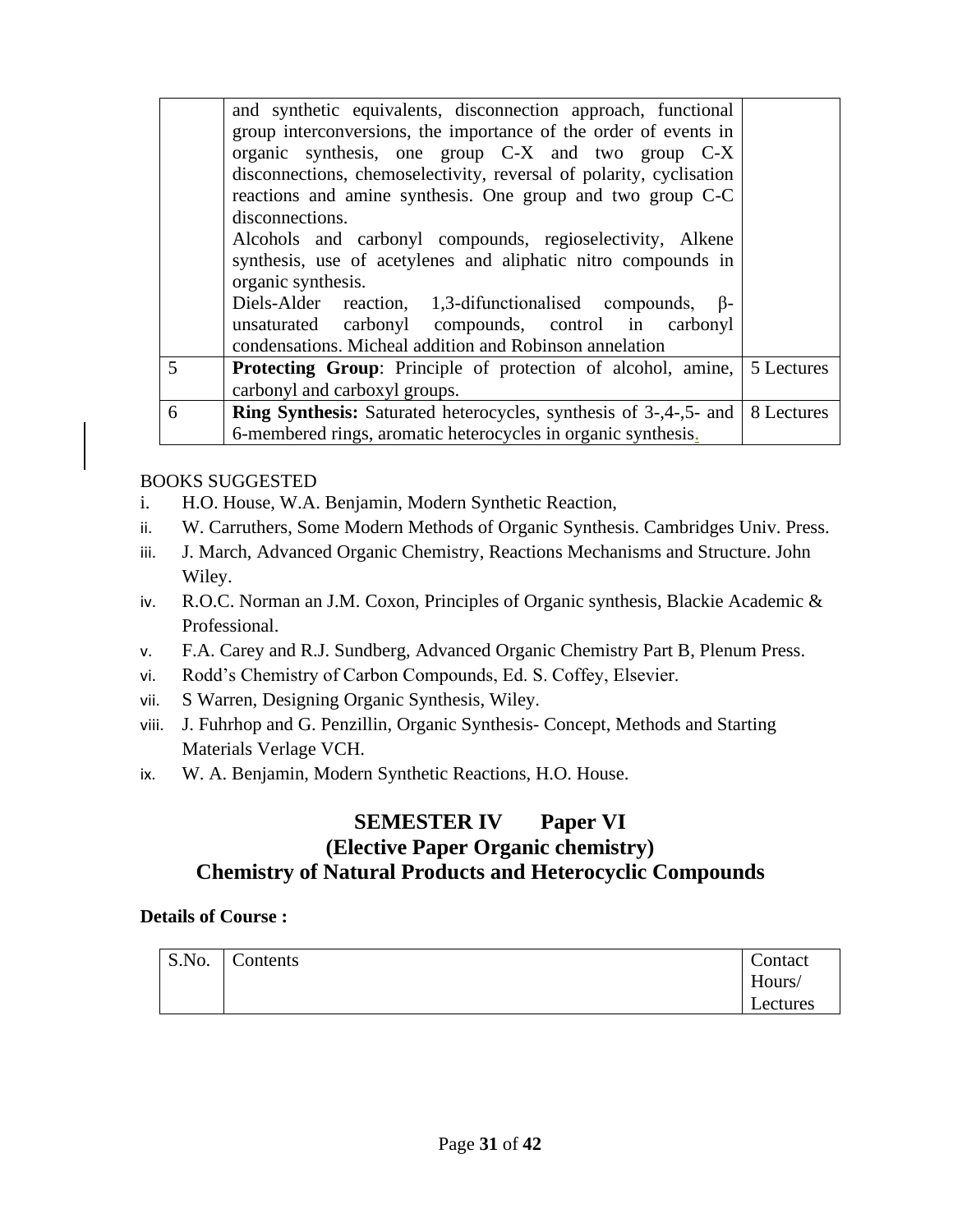| $\mathbf{1}$   | <b>A. Chemistry of Natural Products</b>                                                                      | 5 Lectures |
|----------------|--------------------------------------------------------------------------------------------------------------|------------|
|                | Terpenoids and Carotenoids: Classification, nomenclature,                                                    |            |
|                | occurrence, isolation, general methods of structure determination,                                           |            |
|                | isoprene<br>Structure determination,<br>rule.<br>stereochemistry,                                            |            |
|                | biosynthesis and synthesis of the following representative                                                   |            |
|                | molecules: Menthol, Santonin and $\beta$ -Carotene.                                                          |            |
| $\overline{2}$ | <b>Steroids:</b> Definition,<br><b>Alkaloids</b><br>and<br>nomenclature<br>and                               | 10         |
|                | physiological action, occurrence, isolation, general methods of                                              | Lectures   |
|                | structure elucidation, classification, role of alkaloids in plants.                                          |            |
|                | Structure, stereochemistry, synthesis and biosynthesis of Morphine                                           |            |
|                | and Reserpine.                                                                                               |            |
|                | Occurrence, nomenclature, basic skeleton, Diel's Hydrocarbon                                                 |            |
|                | and stereochemistry. Isolation, structure determination synthesis                                            |            |
|                | and biosynthesis of Cholesterol, Testosterone and Estrone.                                                   |            |
| 3              | <b>Pigments / Porphyrins:</b><br>Occurrence,<br>extraction,<br><b>Plant</b>                                  | 5 Lectures |
|                | classification, chemical characterization and functions<br>of                                                |            |
|                | anthocyanins, flavonoids, xanthophylls and porphyrins. Chemistry                                             |            |
|                | cyanins, flavones, flavanol, quercetin.<br>and<br>structure<br>of                                            |            |
|                | Biosynthesis of flavonoids: Acetate and Shikimic acid pathway.                                               |            |
|                | Structure and synthesis of porphyrin skeleton, haemin and                                                    |            |
|                | chlorophyll.                                                                                                 |            |
| $\overline{4}$ | Prostaglandins/ Pyrethroids and Rotenones: Occurrence,                                                       | 5 Lectures |
|                | nomenclature, classification, biogenesis and physiological effects.                                          |            |
|                | Synthesis of $PGE_2$ and $PGE_{2\alpha}$ . Synthesis and reactions of                                        |            |
|                | Pyrethroids and Rotenones.                                                                                   |            |
|                | Note: In structure elucidation, emphasis is to be laid on the use of                                         |            |
|                | spectral parameters, wherever possible.                                                                      |            |
| 5              | Application of Spectroscopic Techniques in Structure                                                         | 5 Lectures |
|                | Elucidation of Natural Products: Two dimensional NMR                                                         |            |
|                | spectroscopy-COSY, HETCOR, NOESY, DEPT, INEPT, APT                                                           |            |
|                | and INADEQUATE techniques. Simplification of complex                                                         |            |
|                | spectra-nuclear magnetic double resonance, shift reagents, solvent                                           |            |
|                | effects. Fourier transform technique, Nuclear Overhauser Effect                                              |            |
| 6              | (NOE). Elementary idea of NMR of, P and N nuclei<br>B. Heterocyclic Chemistry Nomenclature of Heterocycles / | 18         |
|                | <b>Aromatic and Non-aromatic Heterocycles</b>                                                                | Lectures   |
|                | nomenclature (Hantzsch-Widman)<br>Systematic<br>System)<br>for                                               |            |
|                | monocyclic, fused and bridged heterocycles. Tautomerism in                                                   |            |
|                | aromatic heterocycles. Strain-bond angle, torsional strains and                                              |            |
|                | their consequences in small ring heterocycles.                                                               |            |
|                | (i) Heterocyclic Synthesis/Small Ring Heterocycles                                                           |            |
|                | Three membered and four-membered 32eterocycles-synthesis and                                                 |            |
|                | reactions of aziridines, oxiranes, thiranes, azetidines, oxetanes and                                        |            |
|                | thietanes.                                                                                                   |            |
|                | (ii) Benzo-Fused Five-membered Heterocycles<br>Synthesis and                                                 |            |
|                | reactions including medicinal applications of benzopyrroles,                                                 |            |
|                | benzofurans and benzothiophenes.                                                                             |            |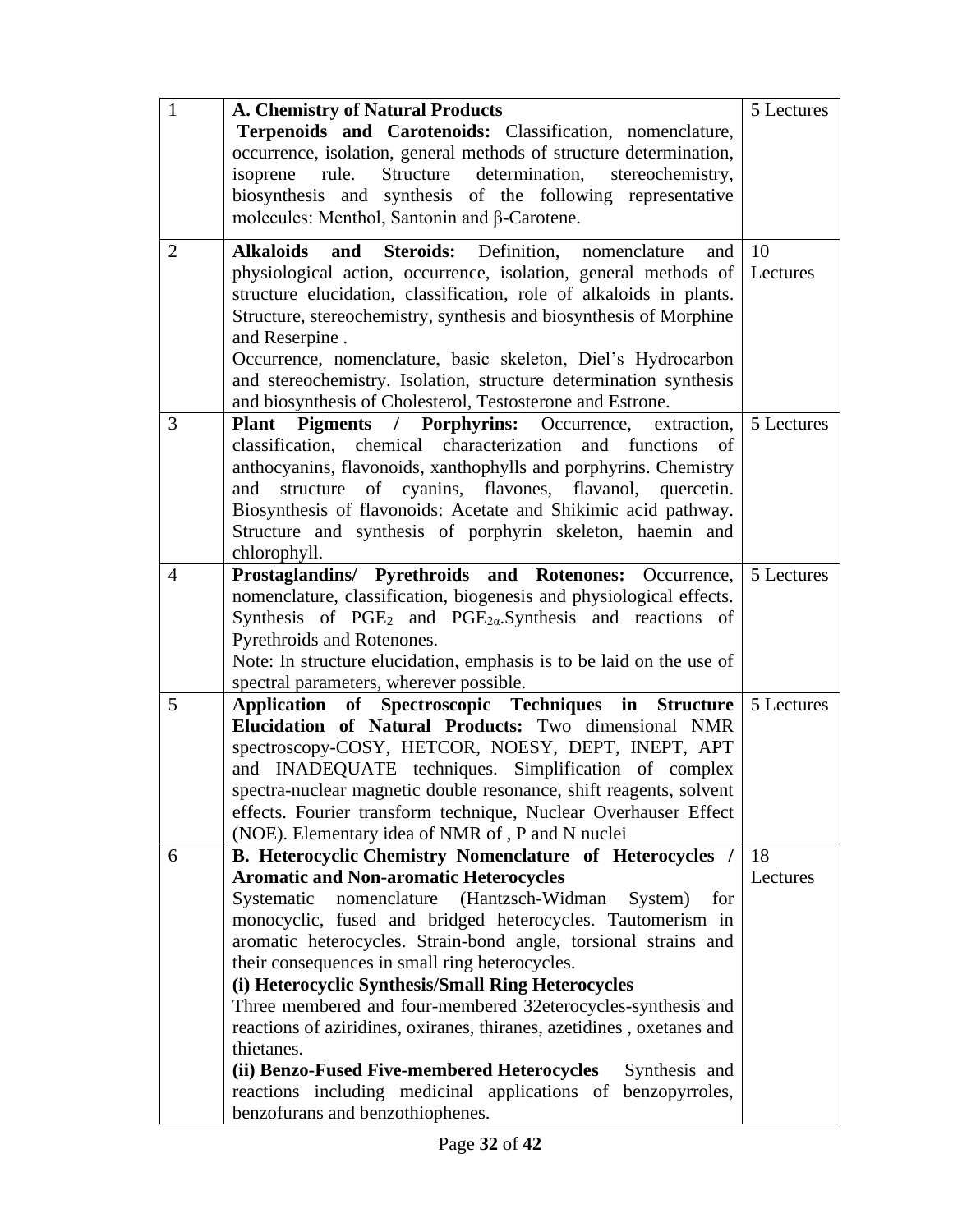**(iii) Six-Membered Heterocycles with Two or More Hetero atoms** Synthesis and reactions of pyrylium salts and pyrones and their comparison with pyridinium & thiopyrylium salts. Synthesis and reactions of benzopyrylium salts and coumarins. Synthesis and reactions of diazines, triazines, tetrazines and thiazines.

#### **Books Recommended**

- i. I. L. Finar, Vol. I & II, ELBS.
- ii. Stereoselective Synthesis: A Practical Approach, M. Norgradi, VCH.
- iii. Rodd's Chemistry of carbon Compounds, Ed. S. Coffey, Elsevir.
- iv. Chemistry, Biological and Pharmalogical Properties of Medicinal Plants from the Americans, Ed. Kurt Hostettmann, M.P. Gupta and A. Marton, Harwood Academic Publishers.
- v. Introduction to Flavonoids, B.A. Bhom, Harwood Academic Publishers.
- vi. New Trends in Natural Product Chemistry, Attu-ur-Rahman and M.I. Choudhary, Harwood Academic Publishers.
- vii. Insecticides of Natural Origin, Suk Dev, Harwood Academic Publishers.
- viii. Heterocyclic Chemistry Vol. 1-3, R.R. Gupta, M. Kumar and V. Gupta, Springer Verlag.
- ix. Chemistry of Heterocycles, T. Eicher and S. Hauptmann, Thieme.
- x. Contemporary Heterocyclic Chemistry, G.R. Newkome and W.W. Paudler, Wiley-Inter Science.
- xi. An Introduction to the Heterocyclic Compounds, R.M. Acheson, John Wiley.
- xii. Comprehensive Heterocyclic Chemistry, A.R. Katritzky and C.W. Rees, eds. Pergamon press.
- xiii. Chemistry of Natural Products: A unified Approach, N.R. Krishnaswamy, Universities Press, Hyderabad.

## **SEMESTER IV Paper VII (Elective Paper Organic chemistry) Medicinal Chemistry**

| S.No. | Contents                                                                     | Contact  |
|-------|------------------------------------------------------------------------------|----------|
|       |                                                                              | Hours/   |
|       |                                                                              | Lectures |
|       | <b>Drug Design:</b> Development of new drugs, procedures followed 8 Lectures |          |
|       | in drug design, concepts of lead compound and lead modification,             |          |
|       | concepts of prodrugs and soft drug, structure-activity relationship          |          |
|       | (SAR), factors affecting bioactivity. Theories of drug activity:             |          |
|       | general discussion. Quantitative structure activity relationship.            |          |
|       | History and development of QSAR. Concepts of drug receptors.                 |          |
|       | Elementary treatment of drug receptor interactions. Physico-                 |          |
|       | chemical parameters: Lipophilicity, partition coefficient, electronic        |          |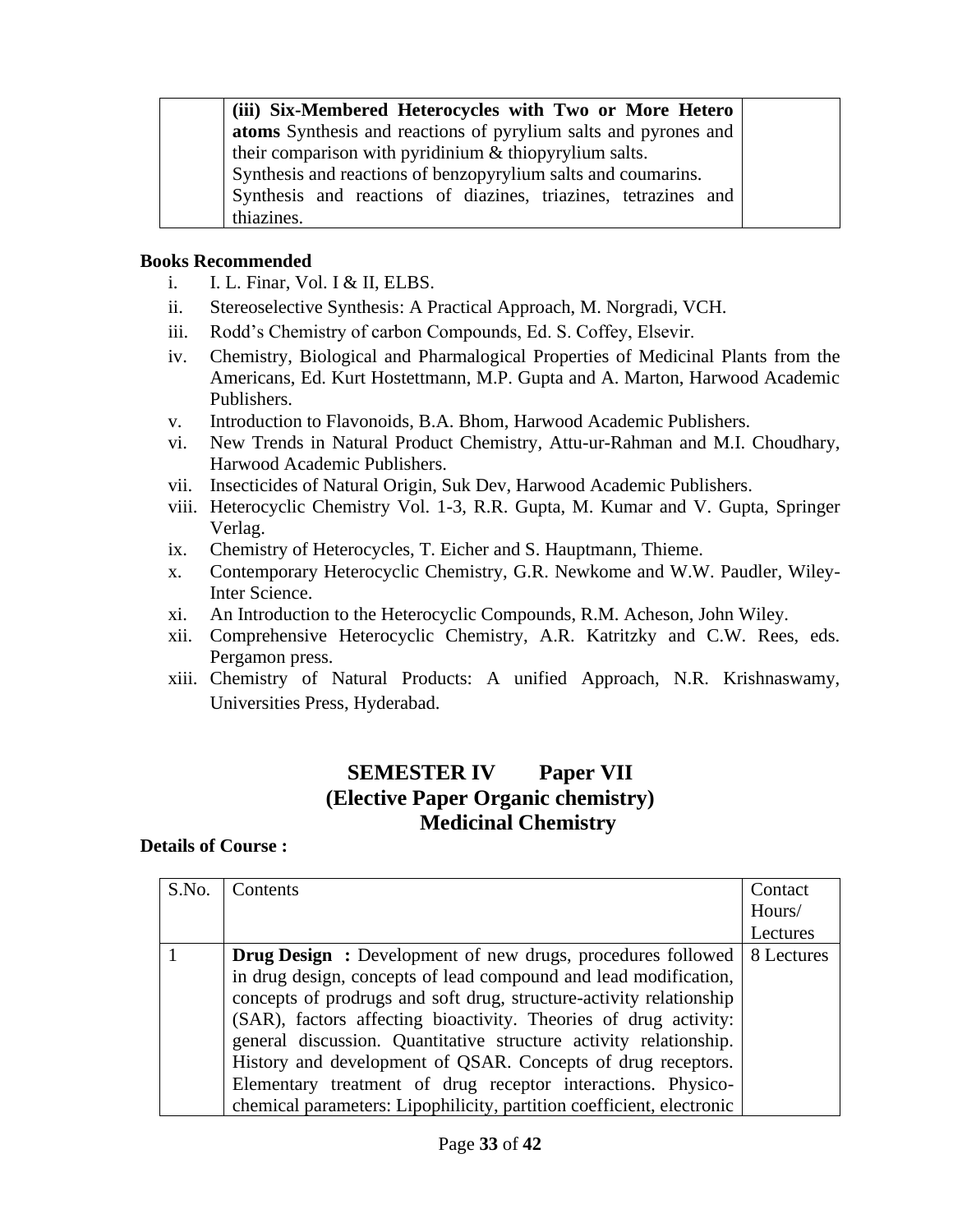|                | ionization constants, steric, Shelton and surface activity                                                                            |            |
|----------------|---------------------------------------------------------------------------------------------------------------------------------------|------------|
|                | parameters and redox potentials. Free-Wilson analysis, Hansch                                                                         |            |
|                | analysis, relationships between Free-Wilson and Hansch analysis.                                                                      |            |
|                | LD-50, ED-50 (Mathematical derivations of equations excluded).                                                                        |            |
| $\overline{2}$ | <b>Pharmacokinetics &amp; Pharmacodynamics :</b> Introduction to drug<br>absorption, disposition, elimination using pharmacokinetics, | 8 Lectures |
|                | important pharmacokinetic parameters in defining drug disposition                                                                     |            |
|                |                                                                                                                                       |            |
|                | and in therapeutics. Mention of uses of pharmacokinetics in drug<br>development process. Introduction, elementary treatment of        |            |
|                | enzyme stimulation, enzyme inhibition, sulphonamides, membrane                                                                        |            |
|                | active drugs, drug metabolism, xenobiotics, biotransformation,                                                                        |            |
|                | significance of drug metabolism in medicinal chemistry.                                                                               |            |
| 3              | Antineoplastic Agents: Introduction, cancer chemotherapy,                                                                             | 8 Lectures |
|                | special problems, role of alkylating agents and antimetabolites in                                                                    |            |
|                | treatment of cancer. Mention of carcinolytic antibiotic and mitotic                                                                   |            |
|                | inhibitors.                                                                                                                           |            |
|                | Synthesis of mechlorethamine, cyclophosphamide, melaphalan,                                                                           |            |
|                | uracil, mustards and 6- mercaptopurine. Recent development in                                                                         |            |
|                | cancer chemotherapy. Hormone and natural products.                                                                                    |            |
| $\overline{4}$ | Cardiovascular Drugs: Introduction, cardiovascular diseases,                                                                          | 8 Lectures |
|                | drug inhibitors of peripheral sympathetic function, central                                                                           |            |
|                | intervention of cardiovascular output.                                                                                                |            |
|                | Direct acting arteriolar dilators.                                                                                                    |            |
|                | Synthesis of amyl nitrate, sorbitrate, verapamil, atenolol.                                                                           |            |
| 5              | Local Anti-infective Drugs and Antibiotics: Introduction and                                                                          | 8 Lectures |
|                | general mode of action. Synthesis of sulphonamides, furzolidone,                                                                      |            |
|                | nalidixic acid, ciprofloxacin, norfloxacin, dapsone, amino salicylic                                                                  |            |
|                | acid, isoniazid, ethionamide, ethambutal, fluconazole, econozole,                                                                     |            |
|                | griseofulvin, chloroquin and primaquin.                                                                                               |            |
|                | Cell wall biosynthesis, inhibitors, $\beta$ -lactam rings, antibiotics                                                                |            |
|                | inhibiting protein synthesis. Synthesis of penicillin G, penicillin V,                                                                |            |
|                | ampicillin,<br>amoxicillin, chloramphenicol,<br>cephalosporin,                                                                        |            |
|                | tetracycline and streptomycin.                                                                                                        |            |
| 6              | <b>Psychoactive Drugs-The Chemotherapy of Mind:</b> Introduction,                                                                     | 8 Lectures |
|                | neurotransmitters, CNS depressants, general anaesthetics, mode of                                                                     |            |
|                | of<br>hypnotics,<br>sedatives,<br>anti-anxiety<br>action<br>drugs,                                                                    |            |
|                | benzodiazepines, buspirone, neurochemistry of mental diseases.                                                                        |            |
|                | $-th$ e<br>Antipsychotic<br>drugs<br>neuroleptics,<br>antidepressants,                                                                |            |
|                | serendipity<br>development,<br>butyrophenones,<br>and<br>drug                                                                         |            |
|                | stereochemical aspects of psychotropic drugs.                                                                                         |            |
|                | Synthesis of diazepam, oxazepam, chlorazepam, alprazolam,                                                                             |            |
|                | phenytoin, ethosuximide, trimethadione, barbiturates, thiopental                                                                      |            |
|                | sodium, glutethimide.                                                                                                                 |            |

## **Books Suggested**

- i. Introduction to Medicinal Chemistry, A. Gringuage, Wiley-VCH
- ii. Wilson and Gisvold's Text –Book of Organic Medicinal and Pharmaceutical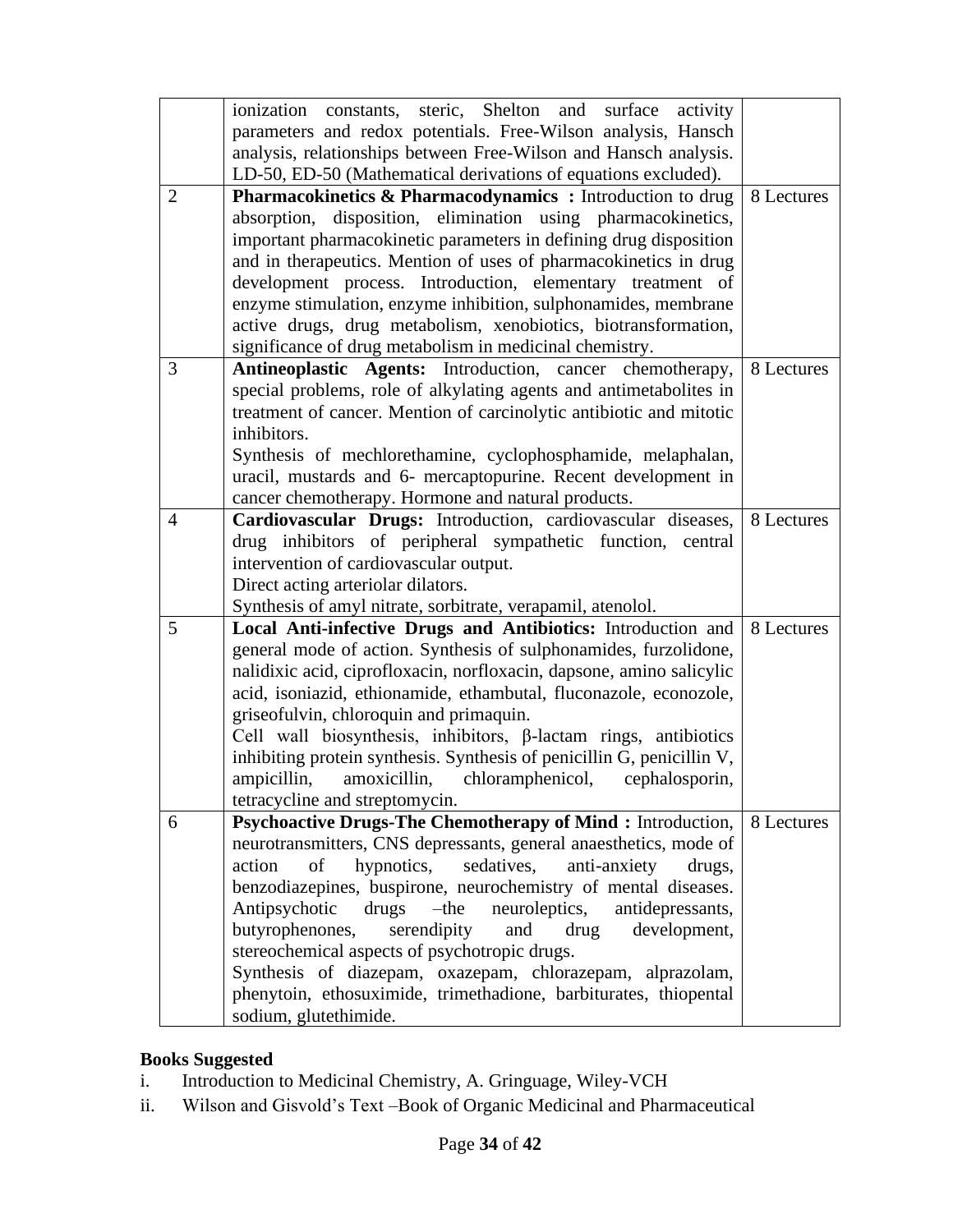Chemistry, Ed. Robert F. Dorge.

- iii. An introduction to Drug Design, S.S. Pandeya and U.R. Diiock, New Age International.
- iv. Burger's Medicinal Chemistry and Drug Discovery, Vol.- 1 (Chapter 9 and Ch-14), Ed. M.E. Wolf, John Wiley.
- v. Goodman and Gilman's Pharmacological Basis of Therapeutics, McGraw-Hill.
- vi. The Organic Chemistry of Drug Design and Drug Action, R.B. Silverman, Academic Press.
- vii. Strategies for Organic Synthesis and Design, D. Lednicer, John Wiley.

## **SEMESTER IV Paper VIII (Elective Paper Physical chemistry) Physical organic and Quantum Chemistry**

| S.No.          | Contents                                                             | Contact    |
|----------------|----------------------------------------------------------------------|------------|
|                |                                                                      | Hours/     |
|                |                                                                      | Lectures   |
| $\mathbf{1}$   | Quantum Chemistry: Plank's quantum theory, wave- particle            | 16         |
|                | duality, uncertainty principle, operators and commutation            | Lectures   |
|                | relations, degeneracy, applications of Schrodinger's wave equation   |            |
|                | to harmonic oscillator, rigid rotator and hydrogen atom, angular     |            |
|                | momentum including spin coupling of angular momentum and             |            |
|                | spin-orbit coupling.                                                 |            |
|                | Ordinary angular momentum, generalized angular momentum,             |            |
|                | eigen functions for angular momentum, eigen values of angular        |            |
|                | momentum, operator using ladder operators, addition of angular       |            |
|                | momentum spins, antisymmetry and Pauli 's exclusion principle.       |            |
| $\overline{2}$ | Concepts in Molecular Orbital (MO) and Valence Bond (VB)             | 16         |
|                | <b>Theory</b> : Introduction to Hückle Molecular Orbital (MO) method | Lectures   |
|                | as means to explain modern theoretical methods, advanced             |            |
|                | techniques in PMO and FMO theory, molecular mechanics, semi          |            |
|                | empirical methods.                                                   |            |
|                | Quantitative MO theory - Hückle Molecular Orbital (HMO)              |            |
|                | methods, qualitative MO theory-ionization potential, electron        |            |
|                | affinities, MO energy levels, orbital symmetry, orbital interaction  |            |
|                | diagrams, MO of simple organic systems.                              |            |
|                | Valence Bond (VB) configuration mixing diagrams, relationship        |            |
|                | between VB configuration mixing and resonance theory, reaction       |            |
|                | profiles, potential energy diagrams, curve-crossing model nature     |            |
|                | of activation barrier in chemical reaction.                          |            |
| 3              | Kinetic Isotope Effect: Theory of isotope effects, primary and       | 8 Lectures |
|                | secondary kinetic isotope effects, heavy atom Isotope effects.       |            |
|                | tunneling effect, solvent effects.                                   |            |
| $\overline{4}$ | Supramolecular Chemistry: General<br>discussion<br>its<br>and        | 8 Lectures |
|                | importance. Molecular recognition: molecular receptors<br>for        |            |
|                | different types of molecules including arisonic substrates, design   |            |
|                | and synthesis of co-receptor molecules and multiple recognition.     |            |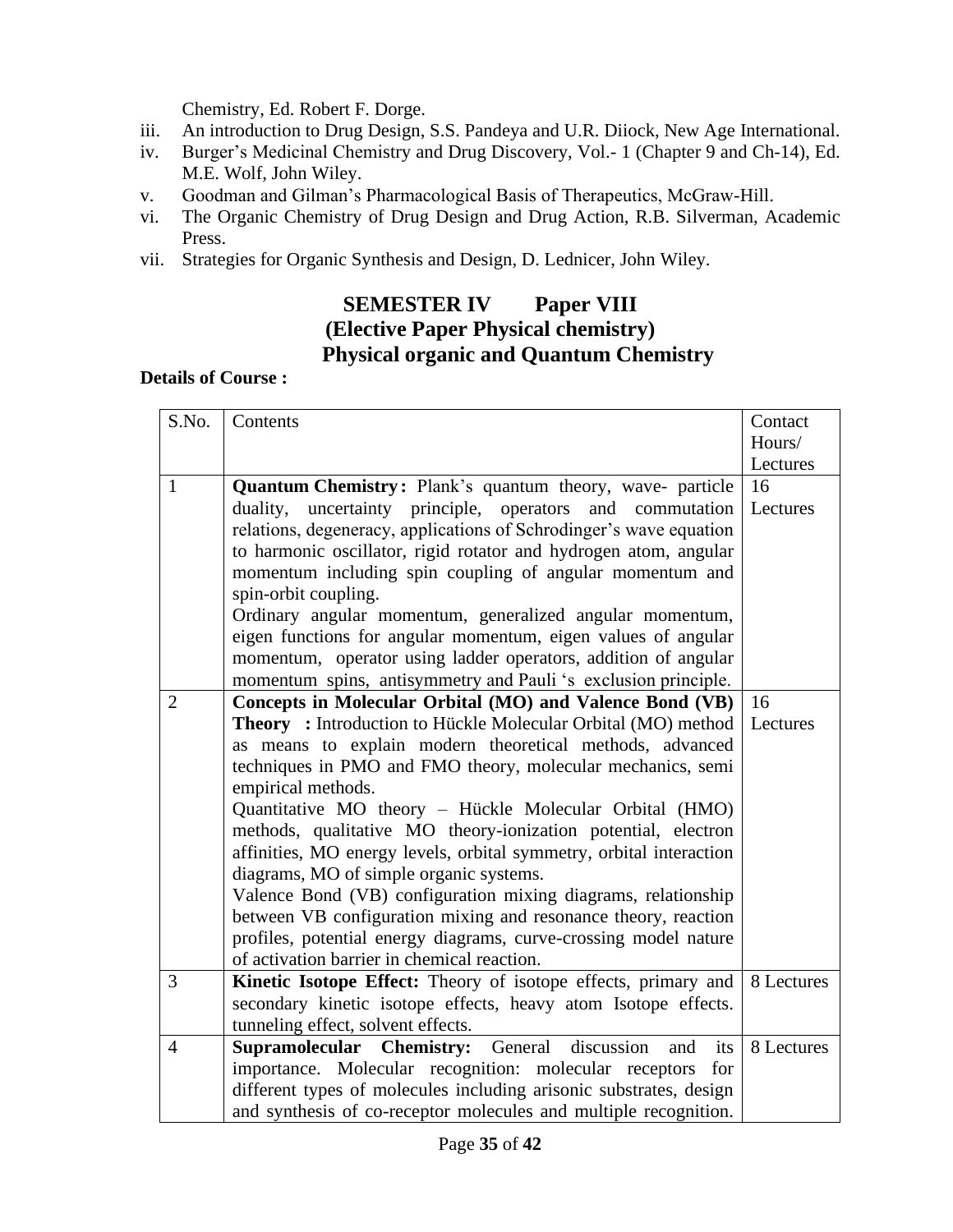Strong, weak and very weak H-bonds, utilization of H-bonds to create supramolecular structures. Use of H-bond in crystal engineering and molecular recognition. Chelate and macrocyclic effects. Cation binding hosts, binding of anions, binding of neutral molecules, binding of organic molecules. Supramolecular reactivity and catalysis. Transport processes and carrier design. Supramolecular devices, supramolecular photochemistry, supramolecular electronic ionic and switching devices. Some examples of self-assembly in supramolecular chemistry.

## **Books Suggested**

- i. Molecular Mechanics, Burkert and NL Allinger, ACS Monograph.
- ii. Organic Chemists' Book of Orbitals, L. Salem and WL Jorgensen, Academic Press
- iii. Mechanism and Theory in Organic Chemistry, TH Lowry and KC Rechardson, Harper and Row
- iv. Introduction to Theoretical Organic Chemistry and Molecular Modelling,
- v. W.B. Smith, VCH, Weinhelm
- vi. Physical Organic Chemistry, N.S Isaacs, ELBS/Longman
- vii. Supramolecular Chemistry, Concepts and Perspectives, J.M. Lehn. VCH
- viii. The Physical Basis of Organic Chemistry, H Maskill, Oxford University Press.
- ix. RS Molecular Mechanics, 3<sup>rd</sup> Ed., PW Atkins, Friedman, Oxford University Press (1997)
- x. Quantum Chemistry 5th Ed., Ira N Levine Prentice-Hall Inc.: New Jersey
- xi. Quantum Chemistry, J.P. Lowe & Peterson, Academic Press
- xii. Introduction to Quantum Chemistry, A. K. Chandra, Tata McGraw Hill
- xiii. Coulson's valence, R McWeeny, ELBS
- xiv. Micelles, Theoretical and Applied Aspects, V. Moroi, Plenum.
- xv. Modern Quantum Chemistry, N. S. Ostlund and A Szabo, McGraw Hill
- xvi. Methods of Molecular Quantum Mechanics, R McWeeny and BT Sutcliffe, Academic Press.
- xvii. Density Functional Theory of Atoms and Molecules, RG Parr and W Yang, Oxford.
- xviii. Exploring Chemistry with Electron Structure Methods, JB Foresman and E Frish, Goussian Inc
- xix. Semi-empirical MO Theory, J Pople and DL Beveridge

## **SEMESTER IV Paper IX (Elective Paper Physical chemistry) Advanced Chemical Dynamics, Thermodynamics**

| S.No. | ⌒<br>`ontents | Contact  |
|-------|---------------|----------|
|       |               | Hours/   |
|       |               | Lectures |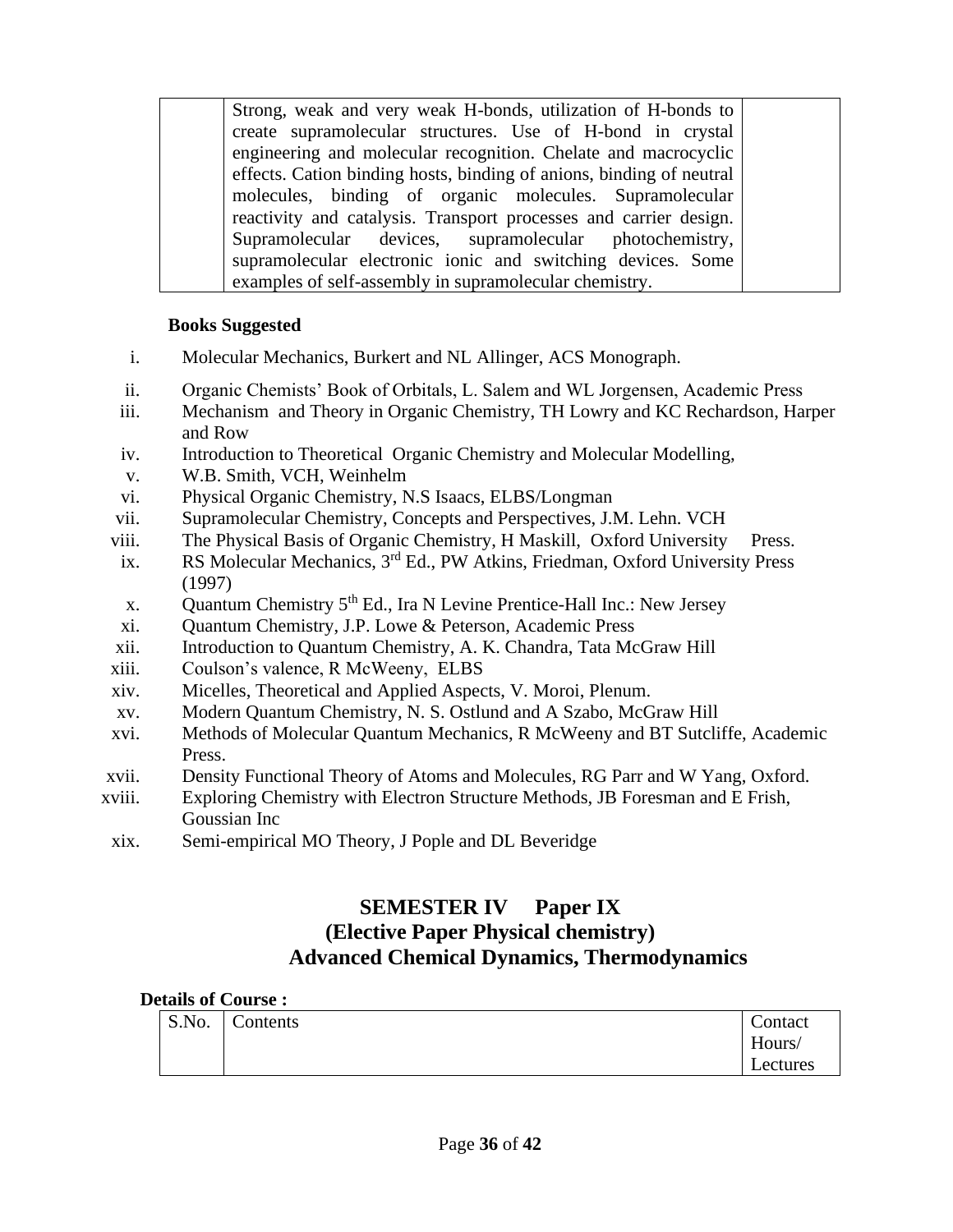| $\mathbf{1}$   | A. Advanced Chemical Dynamics: Theories of reaction rates:   12                                      |            |
|----------------|------------------------------------------------------------------------------------------------------|------------|
|                | Partition functions (translational, vibrational and rotational) for                                  | Lectures   |
|                | diatomic molecules and application to rate processes, statistical                                    |            |
|                | mechanics of chemical equilibrium, theory of absolute reaction                                       |            |
|                | rates, thermodynamical formulation of reactions rates, theories of                                   |            |
|                | unimolecular reactions: Lindemann's theory,<br>Hinshelwood's                                         |            |
|                | treatment, RRK treatment, Slater's theory (no derivation), Rice-                                     |            |
|                | Ramsperger-Kassel-Marcus (RRKM) theory (no derivation),                                              |            |
|                | general treatment of chain reactions, branching chains, explosive                                    |            |
|                | hydrogen<br>and<br>oxygen,<br>reactions<br>between<br>oxidation<br>of                                |            |
|                | hydrocarbons, polymerization reactions (molecular and free                                           |            |
|                | radical), oscillatory reactions, kinetic isotope effect.                                             |            |
| 2              | <b>Kinetics in Solution :</b> Influence of solvent reactions between                                 | 6 Lectures |
|                | ions, reactions between ions and molecules, reactions involving                                      |            |
|                | dipoles, influence of ionic strength, primary and secondary salt                                     |            |
|                | effects, homogeneous and heterogeneous catalysis, absolute rate                                      |            |
|                | theory of heterogeneous reactions. Enzyme Catalysis: Michaelis-                                      |            |
|                | Menton mechanism, single and double intermediates, general                                           |            |
|                | methods for working out the kinetics of complex enzymatic                                            |            |
|                | reactions.                                                                                           |            |
| 3              | Fast Chemical Reactions: Study of kinetics by stopped flow                                           | 6 Lectures |
|                | techniques, relaxation methods, flash photolysis and magnetic                                        |            |
|                | resonance methods and temperature jump method.                                                       |            |
| $\overline{4}$ | <b>B.</b> Advanced Thermodynamics                                                                    | 12         |
|                |                                                                                                      |            |
|                | Statistical Thermodynamics: Thermodynamic probability and                                            | Lectures   |
|                | entropy, Maxwell-Boltzmann, Bose-Einstein and Fermi-Dirac                                            |            |
|                | statistics Partition function: Translational, rotational, vibrational                                |            |
|                | and electronic partition functions for diatomic molecules,                                           |            |
|                | calculations of thermodynamic parameters and                                                         |            |
| 5              | Chemical equilibrium: Free energy and entropy of mixing,                                             | 12         |
|                | partial molar quantities, Gibbs-Duhem equation, equilibrium                                          | Lectures   |
|                | temperature-dependence of equilibrium constant,<br>constant,                                         |            |
|                | chemical potential and its use in heterogeneous equilibrium,                                         |            |
|                | fugacity, its significance and determination, ideal solutions and                                    |            |
|                | their properties, Duhem-Margules equation and its applicability.                                     |            |
|                | Dilute solutions: Lowering of melting point and elevation of                                         |            |
|                | boiling point, Gibb's-Helmholtz equation and its uses, Nernst heat                                   |            |
|                | theorem, third law of thermodynamics, entropy determination<br>from the third law of thermodynamics. |            |

## **Books Suggested**

- i. Statistical Mechanics: Principles and Selected Application, TL Hill, Dover Publications Inc.: New York
- ii. Chemical Kinetics, KJ Laidler, Mcgraw Hill
- iii. Kinetics and Mechanism of Chemical Transformations, J Rajaraman and J. Kuriacose, McMillan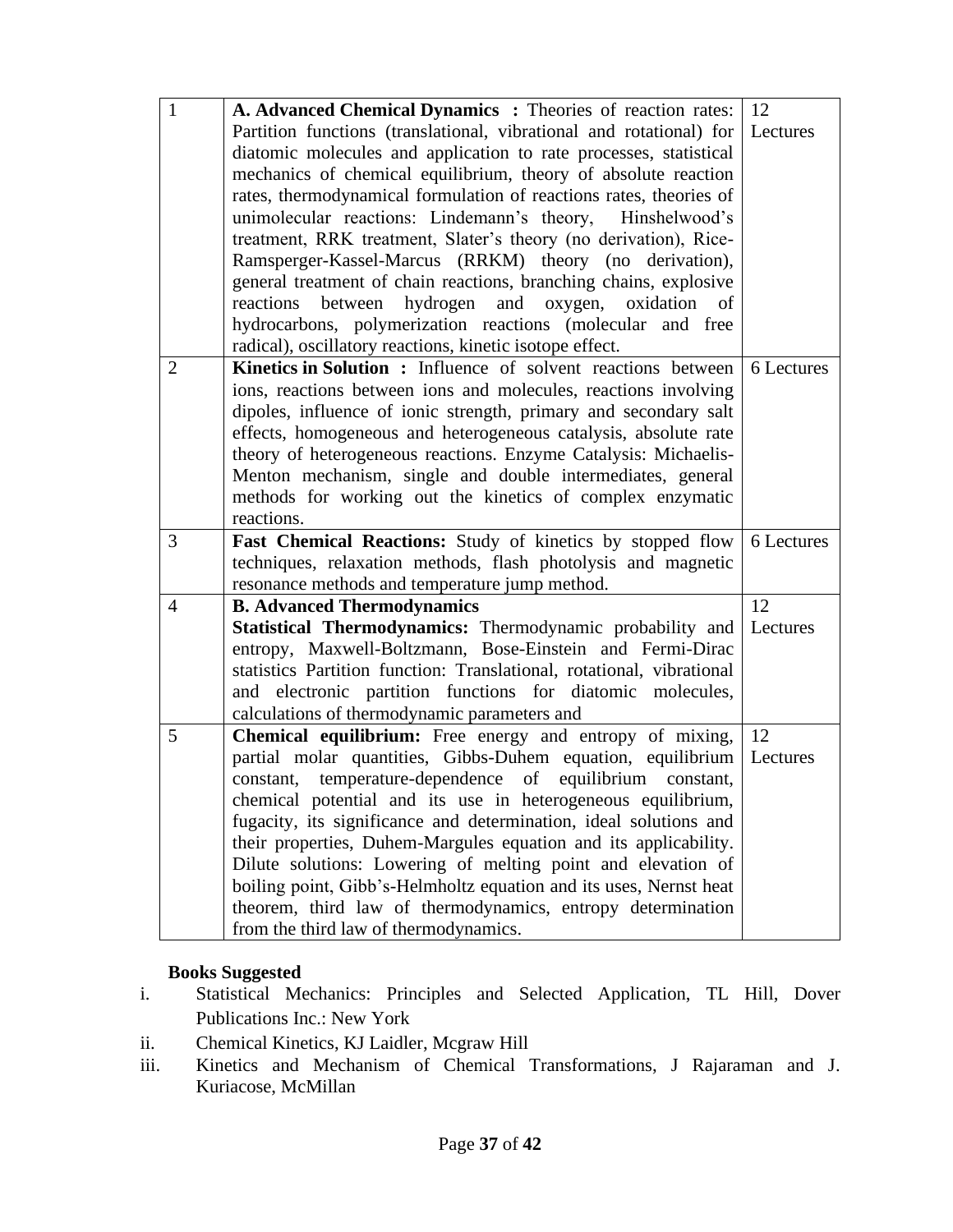- iv. Computer Simulations of Liquids, MP Allen and D. J. Tildesley, Oxford Science Publications: Oxford
- v. Statistical Physics Vol.5, Part 1, 3<sup>rd</sup> Ed., LD Landau and IM Lifshitz, Pergamon Press
- vi. Stochastic Processes in Physics & Chemistry  $2<sup>nd</sup>$  Ed., NG van Kampen, Elsevier Science
- vii. Reaction Kinetics, MJ Pilling and PW Seakins, Oxford Press
- viii. Thermodynamics for Chemists, S. Glasstone
- ix. Advanced Thermodynamics, RP Rastogi
- x. Electrochemistry by S. Glasstone
- xi. Electrochemical Methods: Fundamentals and Applications. 2nd Ed., Bard, AJ, Faulkner, L.R. John. Wiley & Sons: New York
- xii. Principle of Electrochemistry, J Koryta, J Dvorak, L. Kavan, John Wiley & Sons: NY
- xiii. Modern Electrochemistry, Vol I & II, JOM Bockris and AKN Readdy, Plenum.
- xiv. Modern Electrochemistry, Vol I & II, JOM Bockris and AKN Readdy, Plenum

## **SEMESTER IV Paper X (Elective Paper Physical chemistry) Advanced Photochemistry and Nuclear Chemistry**

| S.No.          | Contents                                                               | Contact    |
|----------------|------------------------------------------------------------------------|------------|
|                |                                                                        | Hours/     |
|                |                                                                        | Lectures   |
| 1              | Photochemical Reactions: Interaction of electromagnetic                | 8 Lectures |
|                | radiation with matter, types of excitations, fate of excited           |            |
|                | molecule, quantum yield, transfer of excitation<br>energy,             |            |
|                | actinometry.                                                           |            |
| $\overline{2}$ | <b>Miscellaneous Photochemical Reactions:</b>                          | 8 Lectures |
|                | Singlet molecular oxygen reactions, photochemical formation of         |            |
|                | smog and photodegradation of polymers.                                 |            |
| 3              | <b>Determination of Reaction Mechanism:</b> Classification,<br>rate    | 8 Lectures |
|                | constants and life times of reactive energy states, determination of   |            |
|                | rate constants, effect of light intensity on the rate of photochemical |            |
|                | reactions.                                                             |            |
| $\overline{4}$ | <b>Molecular Photochemistry:</b> Transitions between<br>states         | 8 Lectures |
|                | (Chemical, classical and quantum dynamics, vibronic states).           |            |
|                | Potential energy surfaces; transitions between potential energy        |            |
|                | surfaces, radiative transitions. A classical model of radiative        |            |
|                | transitions. The absorption and emission of light-state mixing,        |            |
|                | spin-orbit coupling and spin forbidden radiative transitions,          |            |
|                | absorption complexes, fluorescence, phosphorescence<br>and             |            |
|                | chemiluminiscence.                                                     |            |
| 5              | Advanced Nuclear Chemistry: Radioactive equilibrium, nuclear           | 16         |
|                | reaction, Q value cross section, types of reaction. Theory of          | Lectures   |
|                | Nuclear forces. Radioactive decay, alpha, beta, gamma, nuclear         |            |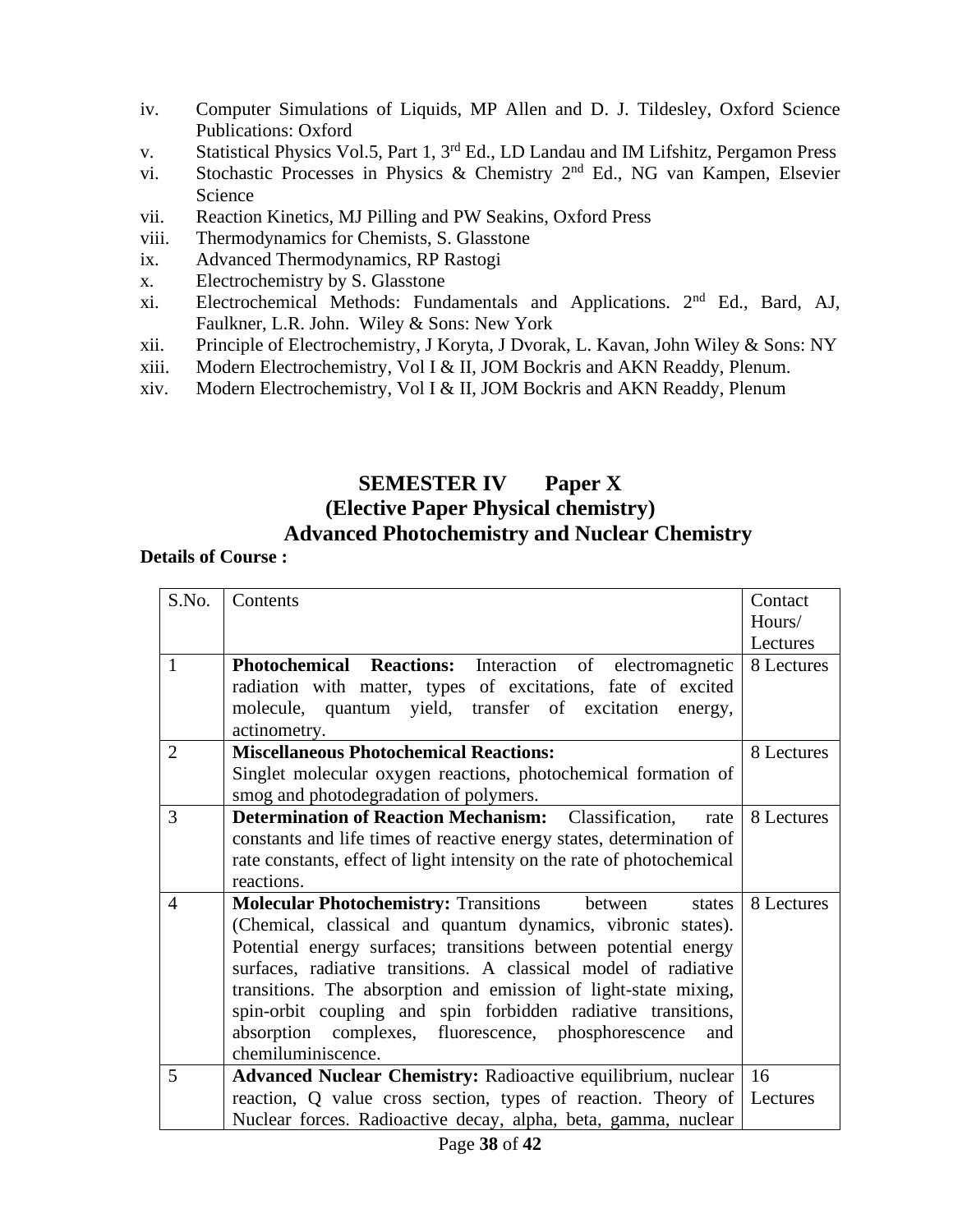| reactions; characteristics and similarities with chemical reactions, |                                                               |
|----------------------------------------------------------------------|---------------------------------------------------------------|
|                                                                      |                                                               |
| proton, deutron and gamma irradiation,                               |                                                               |
| Nuclear fission, fission cross section, chain fission and resonance  |                                                               |
| capture. Fission products and fission yields, mass and charge        |                                                               |
| distribution in fission and spallation reaction, nuclear reactor.    |                                                               |
| Nuclear fission and stellar energy                                   |                                                               |
|                                                                      | threshold and cross section, nuclear reaction due to neutron, |

#### **Books Suggested**

- i. Modem Molecular Photochemistry, NJ Turro, University Science Books
- ii. Essentials of Molecular Photochemistry, A Gilbert, J Baggot, Blackwell Scientific
- iii. Fundamentals of Photochemistry, K.K. Rohtagi-Mukharji, Wiley- Eastern.
- iv. Molecular Photochemistry, NJ Turro, W.A. Benjamin.
- v. Introductory Photochemistry, A Cox and T. Champ, McGraw-Hill.
- vi. Photochemistry, R.P. Kundall and A. Gilbert, Thomson Nelson.
- vii. Organic Photochemistry, J. Coxon and B. Halton, Cambridge University Press.
- viii. Modern molecular photochemistry, NJ Turro, University Science Books.
- ix. Nuclear chemistry by Arnikar
- x. Advanced Physical Chemistry, D. N. Bajpai, S. Chand and Co.
- xi. Modern Physical Chemistry, Kundu and Jain, S. Chand and Co.

## **Organic Laboratory Course 08 hrs**

## **I- Qualitative Analysis 24**

Separation, purification and identification of the components of a mixture of three organic compounds (three solids or two liquids and one solid, two solids and one liquid), using TLC for checking the purity of the separated compounds, Scanning IR spectra of the compounds and their interpretation, chemical analysis (derivatization).

## **Extraction of Organic Compounds from Natural Sources (Minimum of any two of the following exercises are compulsory, recording of their IR spectra and interpretation) 18**

- I) Isolation of caffeine from tea leaves.
- II) Isolation of casein from milk (the students are required to try some typical colour reactions of proteins).
- III) Isolation of lactose from milk (purity of sugar should be checked by TLC, PC and Rf value reported).
- IV) Isolation of nicotine dipicrate from tobacco.
- V) Isolation of cinconine from cinchona bark.
- VI) Isolation of piperine from black pepper.
- VII) Isolation of lycopene from tomatoes.
- VIII) Isolation of β-carotene from carrots.
- IX) Isolation of oleic acid from olive oil (involving the preparation complex with urea and separation of linoleic acid).
- X) Isolation of eugenol from cloves.
- XI) Isolation of limonene from citrus fruits.
- **II- Spectroscopy 18**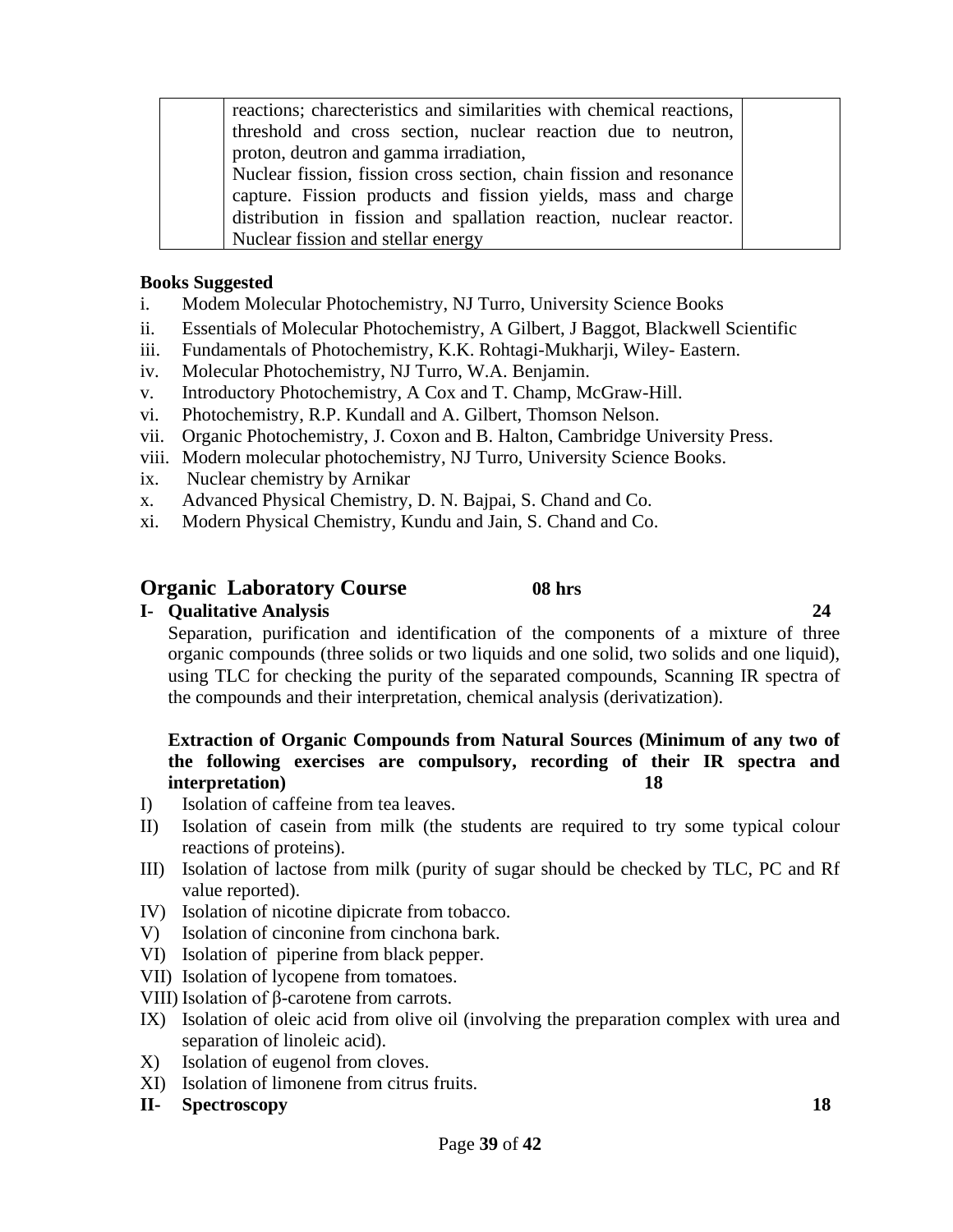Identification of organic compounds by the analysis of the spectral data (UV, IR, PMR, CMR  $&$  MS)

## **Note: Record (including test) 15; attendance 10; viva 15**

## **Books suggested**

- i. Introduction to Organic Laboratory Techniques (Third Edition), DL Pavia, GM Lampman & GS Kriz, Saunders College Publishing, Phildelphia, New York.
- ii. Operational organic chemistry, A Laboratory Course, Second Edition, JW Lehman. Allyn &Bacon, Inc.Boston.
- iii. Microscale Organic experiments KL Willianson, DC Heath & Co Le. Xington.
- iv. Laboratory Manual of Organic Chemistry, RK Bansal, New age International, Delhi
- v. Vogel's Text book of quantitative Analysis, (revised), J.Bassett, R.C. Denney, G.H. Jeffery and J. Mendham, ELBS
- vi. Synthesis and Characterization of inorganic Compounds, W.L. Jolly, Prentice Hall
- vii. Experiments and Techniques in Organic Chemistry, D. Pasto, C. Johnson and M. Miller, Prentice Hall
- viii. Macroascale and Microscale Organic Experiments, K.L. Williamson and D.C. Heath.
- ix. Systematic Qualitative Organic Analysis, H. Middleton and Adward Arnold.
- x. Handbook of Organic Analysis, Qualitative and Quantitative, H. Clark and Adward Arnold
- xi. Vogel's Textbook of Practical Organic Chemistry, A.R. Tatchell, John Wiley.
- xii. Practical Physical Chemistry. A.M. James and F.E. Prichard, Longman.
- xiii. Findley's Practical Physical Chemistry, B.P. Levitt Longman.
- xiv. Experimental Physical Chemistry, R.C. Das and B. Behera, Tata McGraw Hill.

## **Physical Chemistry Lab course 08 hrs**

## 1. Study of complex formation by the following methods and determination of stability constant wherever practicable:

- (a) Cryoscopy
- (b) Electrical Methods
- (c) E.M.F.
- 2. Determination of transport number.
- 3. Determination of liquid junction potential.
- 4. Determination of the charge on colloidal particle.
- 5. Determination of  $\lambda$ (max) of compounds and verification of Beer's law.
- 6. Validity of Langmuir's adsorption isotherm.
- 7. Determination of partial molar volume of solute.
- 8. Determination of the following thermodynamic parameters of a reaction
	- (a) Enthalpy of activation.
	- (b) Entropy of activation.
	- (c) Free energy change.
	- (d) Equilibrium constant.
	- (e) Frequency factor
- 9. Conductometric determination of the equivalent conductivity at infinite dilution of a strong electrolyte.
- 10. Determination of the dissociation constant of a weak acid by conductivity method.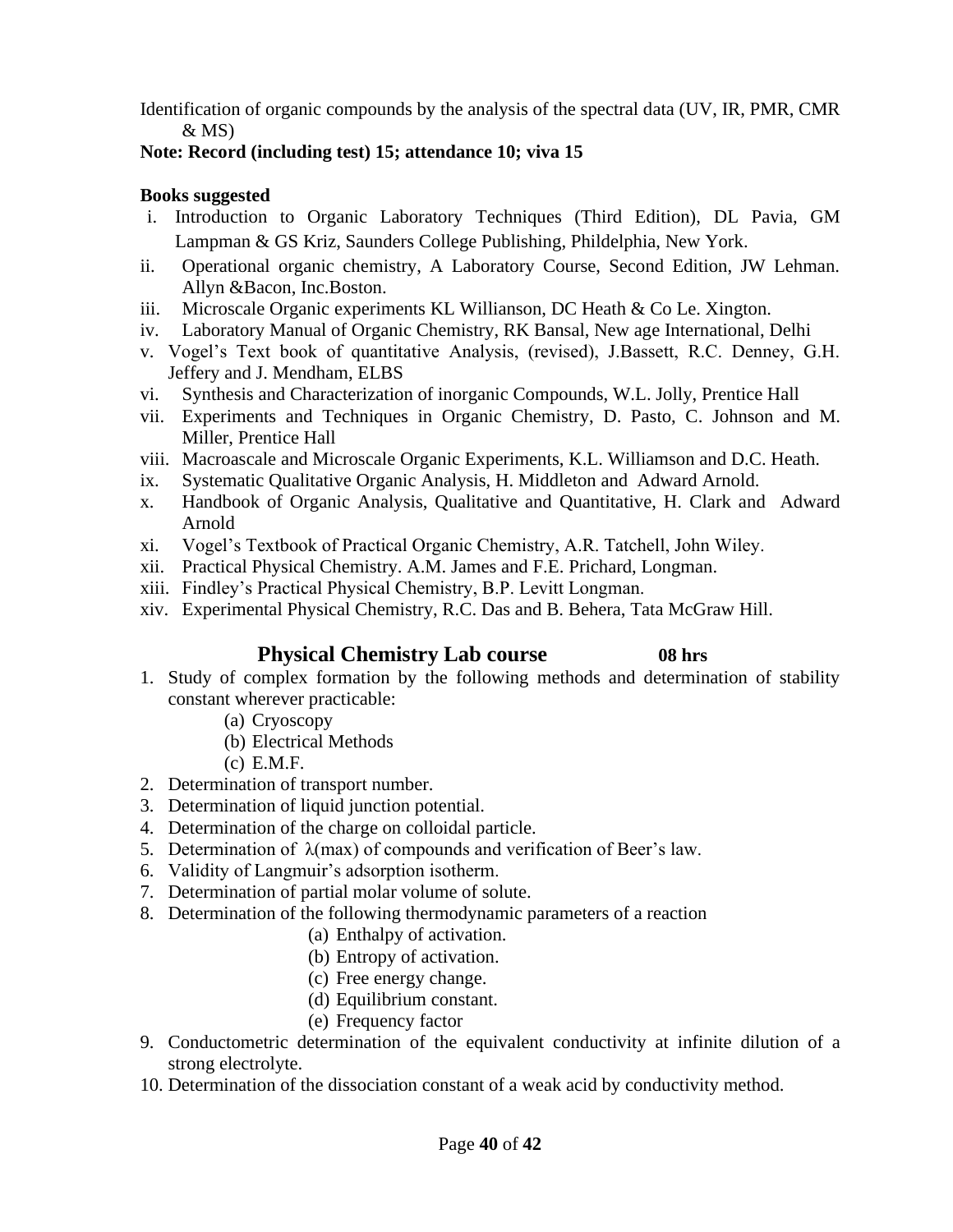- 11. Conductometric determination of the equivalent conductivity at infinite dilution of a weak electrolyte.
- 12. Validity of Ostwald's dilution law.
- 13. Determination of the degree of dissociation/ association conductometrically.
- 14. Determination of the formula of silver ammonia complex & copper ammonia complex.
- 15. Kinetic Study of the primary salt effect
- 16. Determination of the velocity constant, order of the reaction and energy of activation for saponification of ethyl acetate by sodium hydroxide conductometrically.
- 17. Determination of pH by EMF.
- 18. Hydrolysis of the salts by cryoscopic method.
- 19. Determination of strengths of halides in a mixture potentiometrically.
- 20. Determination of the valency of mercurous ions potentiometrically.
- 21. Determination of the strength of strong and weak acids in a given mixture using a potentiometer/pH meter.
- 22. Verification of the law of photo-chemical equivalence.
- **Note: The candidates shall have to do a minimum of 10 experiments. Record (including test) 15; attendance 10; viva 15**

## **Inorganic Chemistry Lab course 08 hrs**

- 1. Semimicro analysis of inorganic mixture for six radicals. 24
- 2. Analysis of ores, alloys and inorganic substances by qualitative and quantitative methods. 18

#### **Or**

Three component metal ion analysis (one volumetric and two gravimetric methods) 18

3. Preparation 18

Synthesis of selected inorganic compounds/ complexes and their characterization by IR and UV & Visible spectral data. Selection can be made from the following or any other from the existed literature.

- (i) cis-and trans- isomers of  $[Co(en)_2Cl_2]$  Cl. J. Chem. Soc., 1960, 4369.
- (ii) Metal acetylacetonates:  $[Cr(\text{acac})_3]$ ; Vanadyl acetylacetonate,  $[Cu(\text{acac})_2]$ . H<sub>2</sub>O etc. Inorganic Synthesis, 1957, **5**, 130; **1**, 183.
- (iii) Ferrocene J. Chem. Edu., 1996, **43**, 73; 1976, 53, 730.
- (iv) Cr(II) complexes:  $[Cr (H_2O)_6] (NO_3)_3$ .  $3H_2O$ ;  $[Cr (H_2O)_4 Cl_2]$  Cl.2  $H_2O$ ;  $[Cr(en)_3]Cl_3$ Inorg. Synth., 1972, 13, 184.
- (v) Tin(IV) iodine, Tin(IV) choride, Tin(II) iodine. Inorg. Synth., 1953,4,119.
- (vi) Mixed valence dinuclear complexes of manganese (III, IV).
- (vii) Preparation of tripheny phosphine and its transition metal complexes.
- (viii) Reaction of Cr(III) with multidentate ligand, a kinetic experiment (visible spectra of Cr-EDTA complex).

J. Am. Chem Soc., 1953,75,5670.

- (ix) Other new synthesis reported in literature.
- $(x)$  Bromination of  $[Cr(\text{ac}a)^3]$ . J. Chem. Edu., 1986,63,90.